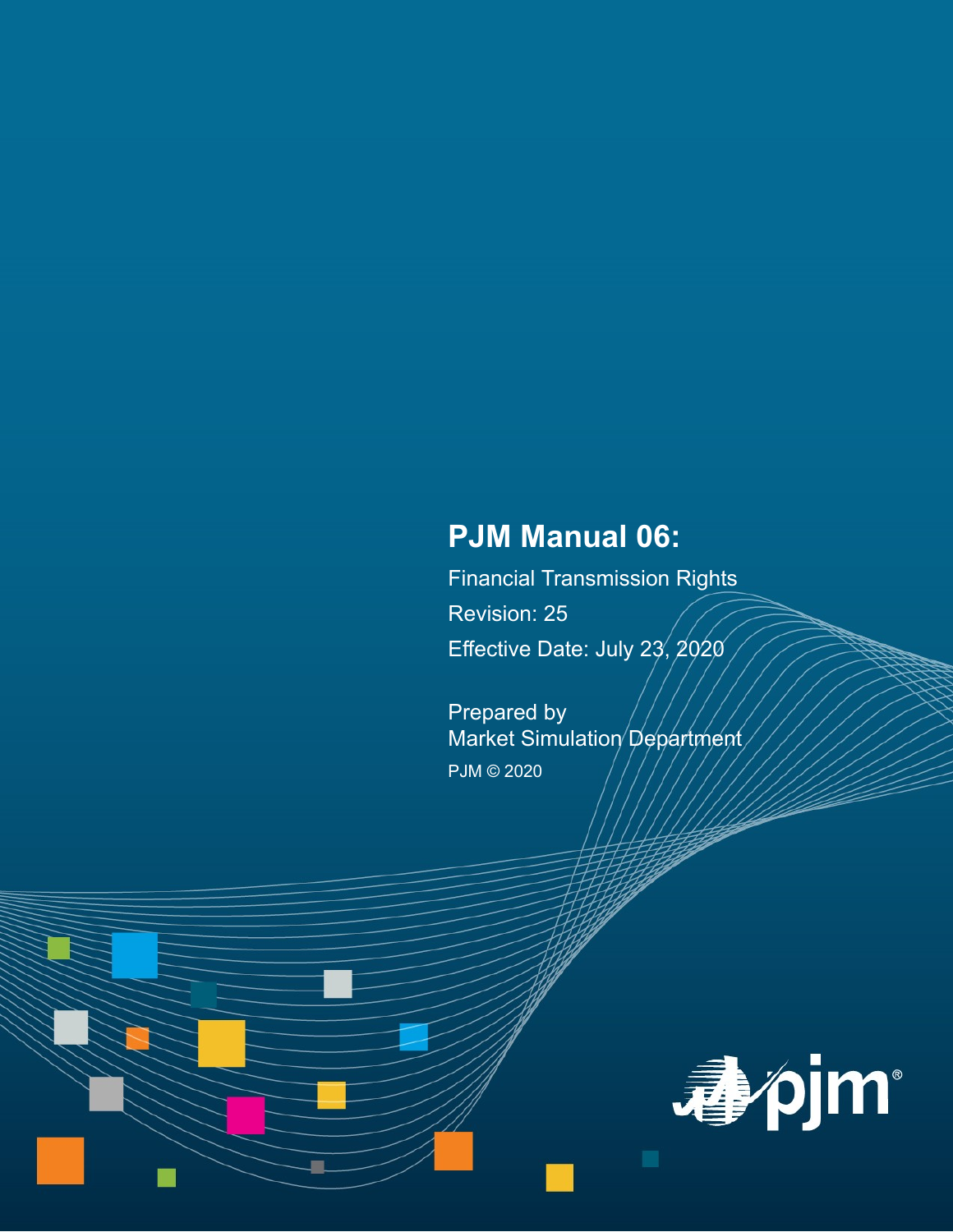

# **Table of Contents**

| Section 1: Financial Transmission Rights Overview 10                 |  |
|----------------------------------------------------------------------|--|
|                                                                      |  |
|                                                                      |  |
|                                                                      |  |
|                                                                      |  |
|                                                                      |  |
|                                                                      |  |
|                                                                      |  |
|                                                                      |  |
|                                                                      |  |
|                                                                      |  |
|                                                                      |  |
|                                                                      |  |
|                                                                      |  |
| Section 3: Auction Revenue Rights Request and Approval Process 16    |  |
| 3.1 Network Integration Service Auction Revenue Rights (ARRs) 16     |  |
|                                                                      |  |
| 3.2 Firm Point-to-Point Transmission Auction Revenue Rights (ARRs)16 |  |
|                                                                      |  |
|                                                                      |  |
|                                                                      |  |
| 4.2 Annual Allocation of Auction Revenue Rights (ARRs) - Stage 1A20  |  |
| 4.3 Annual Allocation of Auction Revenue Rights (ARRs) - Stage 1B24  |  |
|                                                                      |  |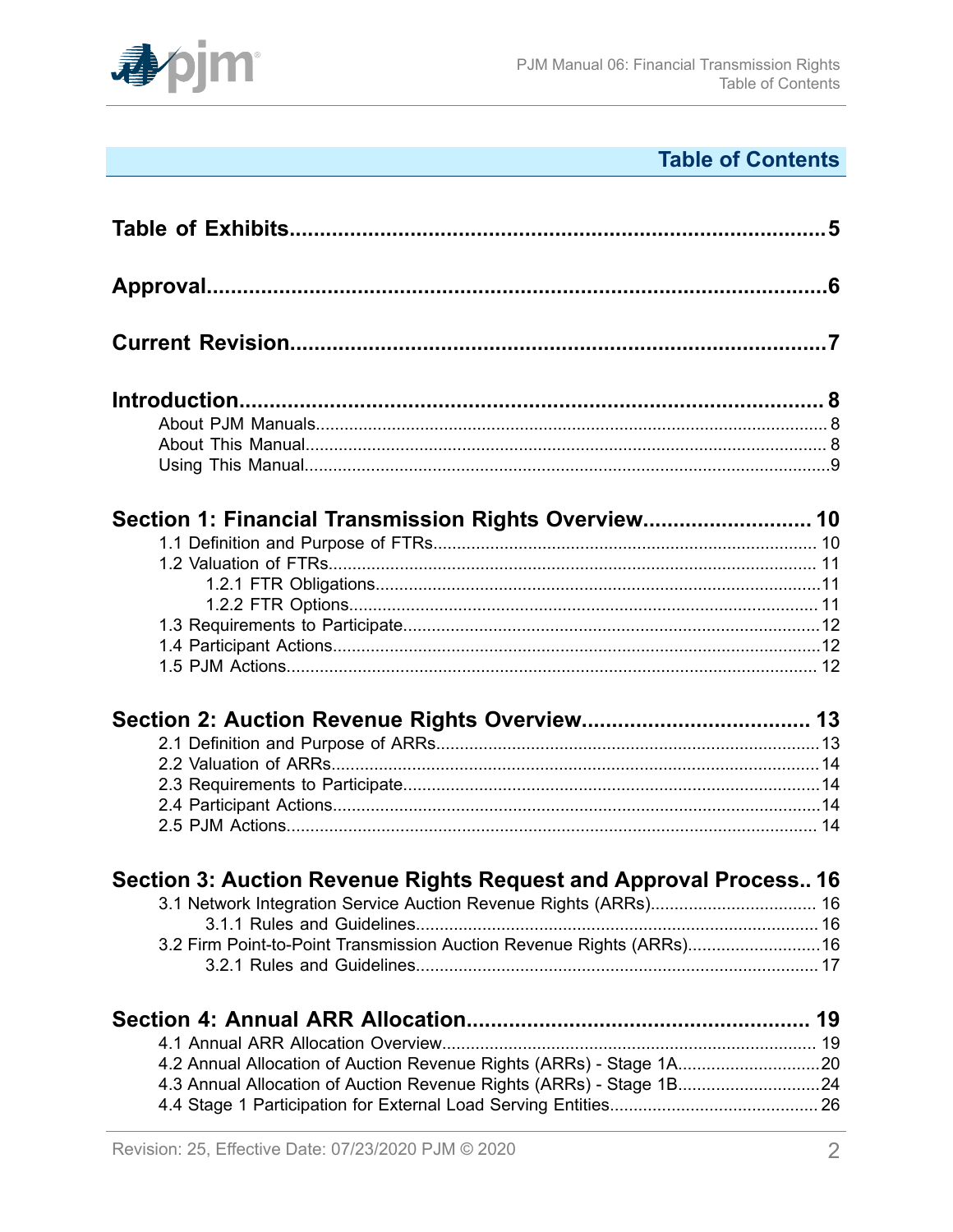

| 4.9.2 Regional Transmission Expansion Plan (RTEP) IARRs33                             |    |
|---------------------------------------------------------------------------------------|----|
|                                                                                       |    |
|                                                                                       |    |
|                                                                                       |    |
| Section 5: Financial Transmission Rights (FTRs) for New Load in                       |    |
|                                                                                       | 36 |
| 5.1 FTR Allocation Process for New Load in Zones Associated with Market Growth 36     |    |
| 5.2 Network Integration Service Financial Transmission Rights (FTRs)37                |    |
|                                                                                       |    |
| 5.3 Firm Point-to-Point Transmission Financial Transmission Rights (FTRs) 37          |    |
|                                                                                       |    |
|                                                                                       |    |
|                                                                                       |    |
|                                                                                       |    |
|                                                                                       |    |
|                                                                                       |    |
|                                                                                       |    |
|                                                                                       |    |
|                                                                                       |    |
|                                                                                       |    |
|                                                                                       |    |
|                                                                                       |    |
|                                                                                       |    |
|                                                                                       |    |
|                                                                                       |    |
|                                                                                       |    |
|                                                                                       |    |
|                                                                                       |    |
| 8.3 FTR Settlement - Calculating Transmission Congestion Credit Target Allocations 50 |    |
| 8.4 FTR Settlement - Calculating Day-Ahead Transmission Congestion Credits51          |    |
|                                                                                       |    |
|                                                                                       |    |
|                                                                                       |    |
|                                                                                       |    |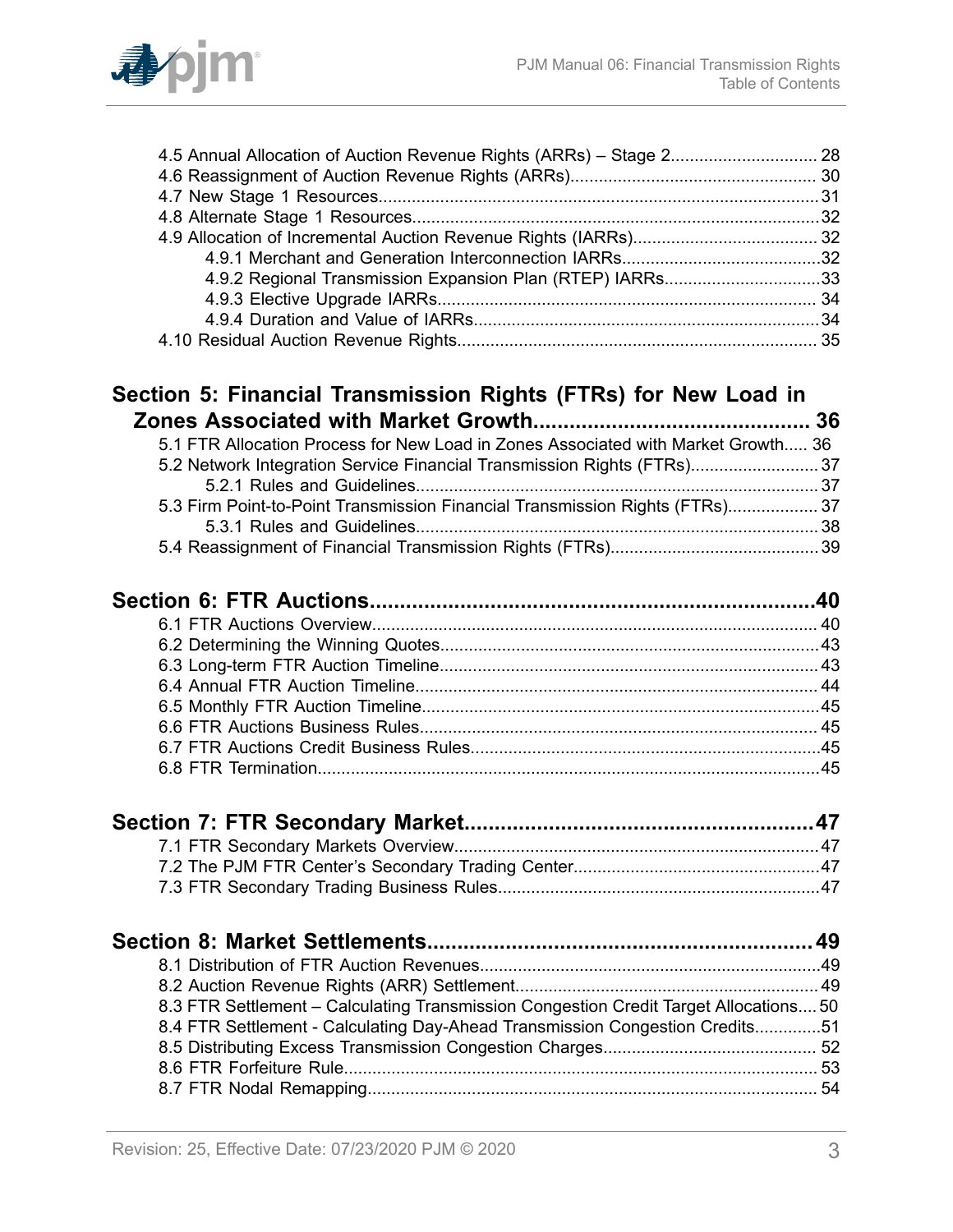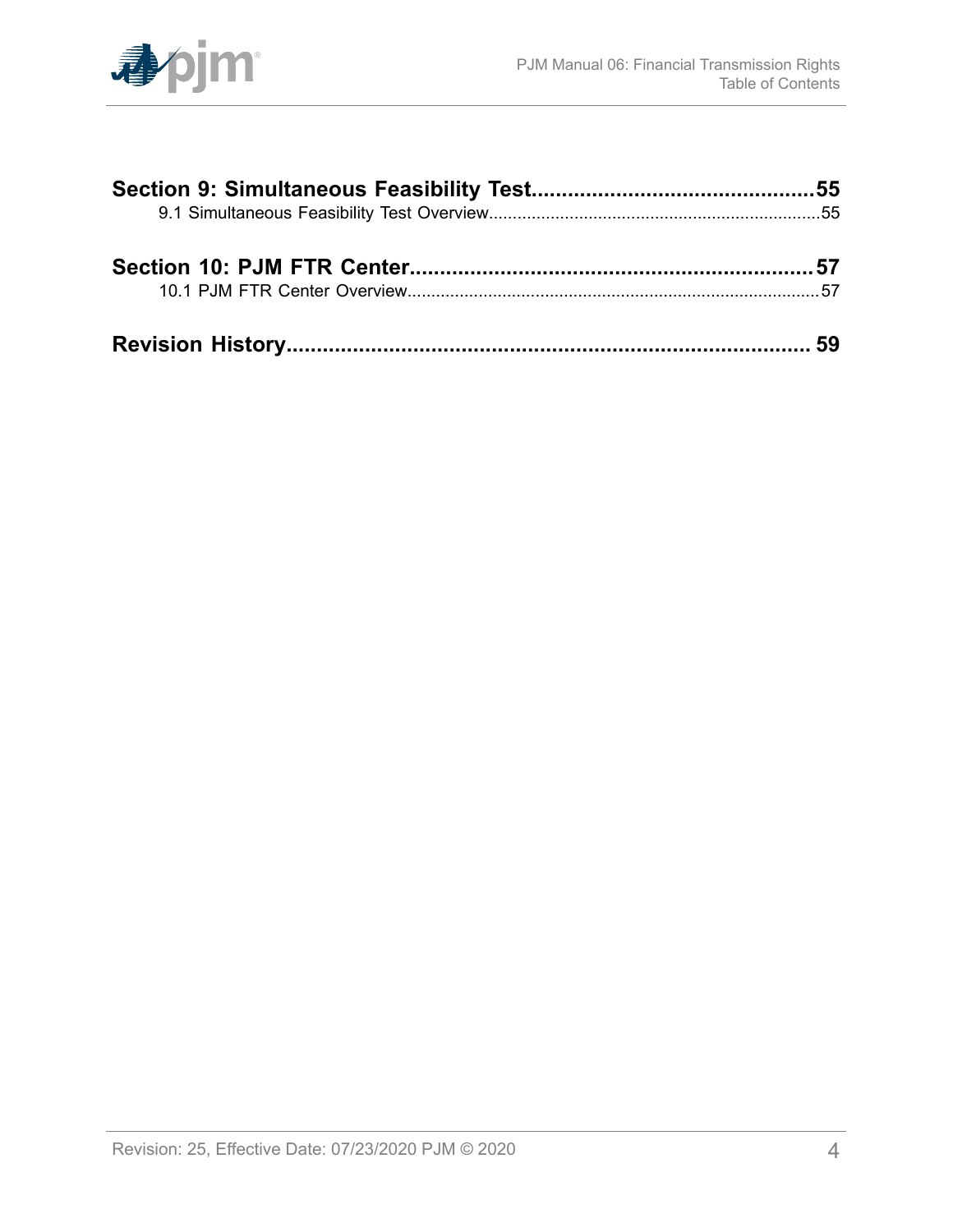

# **Table of Exhibits**

<span id="page-4-0"></span>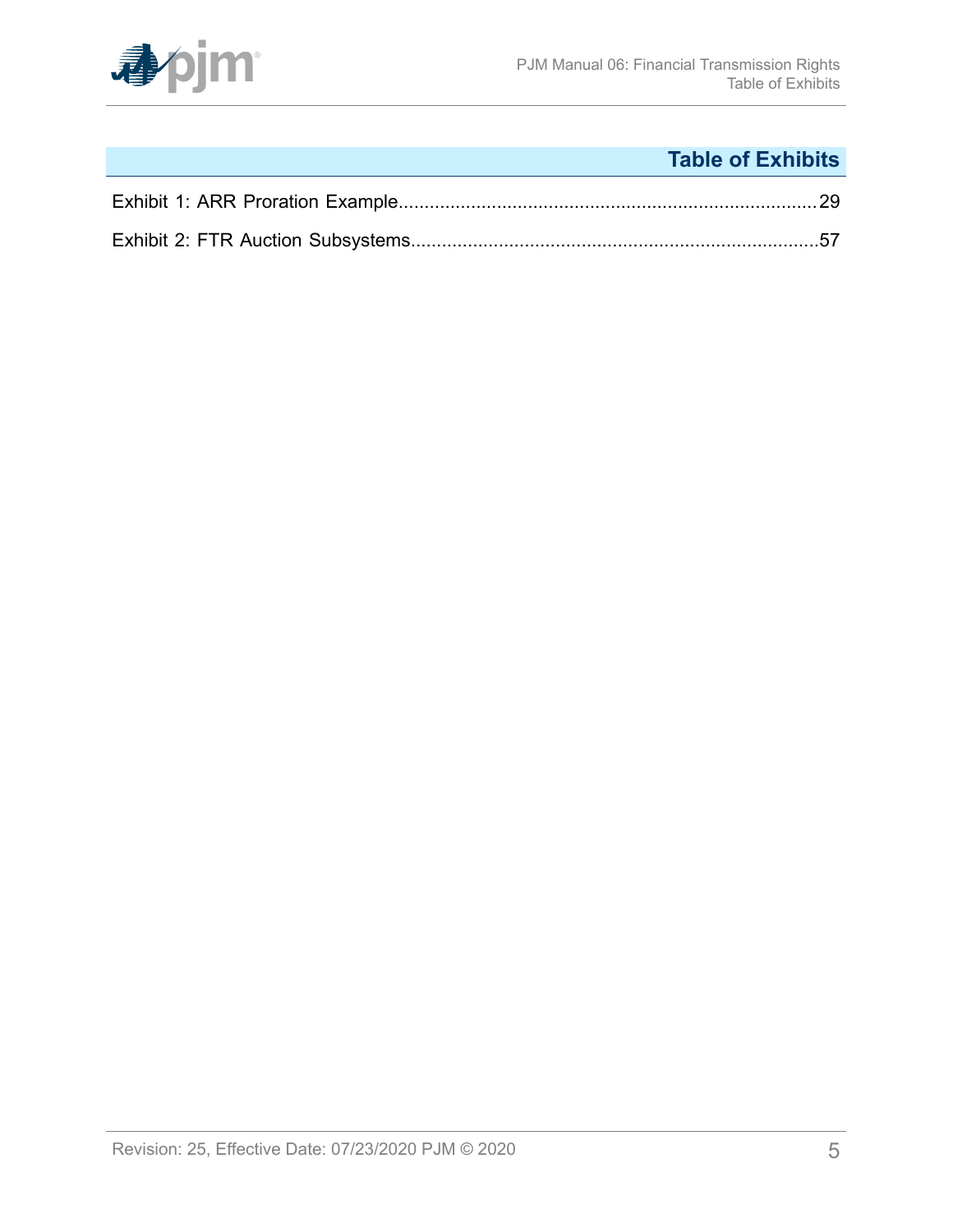

## <span id="page-5-0"></span>**Approval**

Approval Date: 07/27/2020 Effective Date: 07/23/2020

Brian Chmielewski, Manager

Market Simulation Department

Ray Fernandez, Manager

Market Settlements Development Department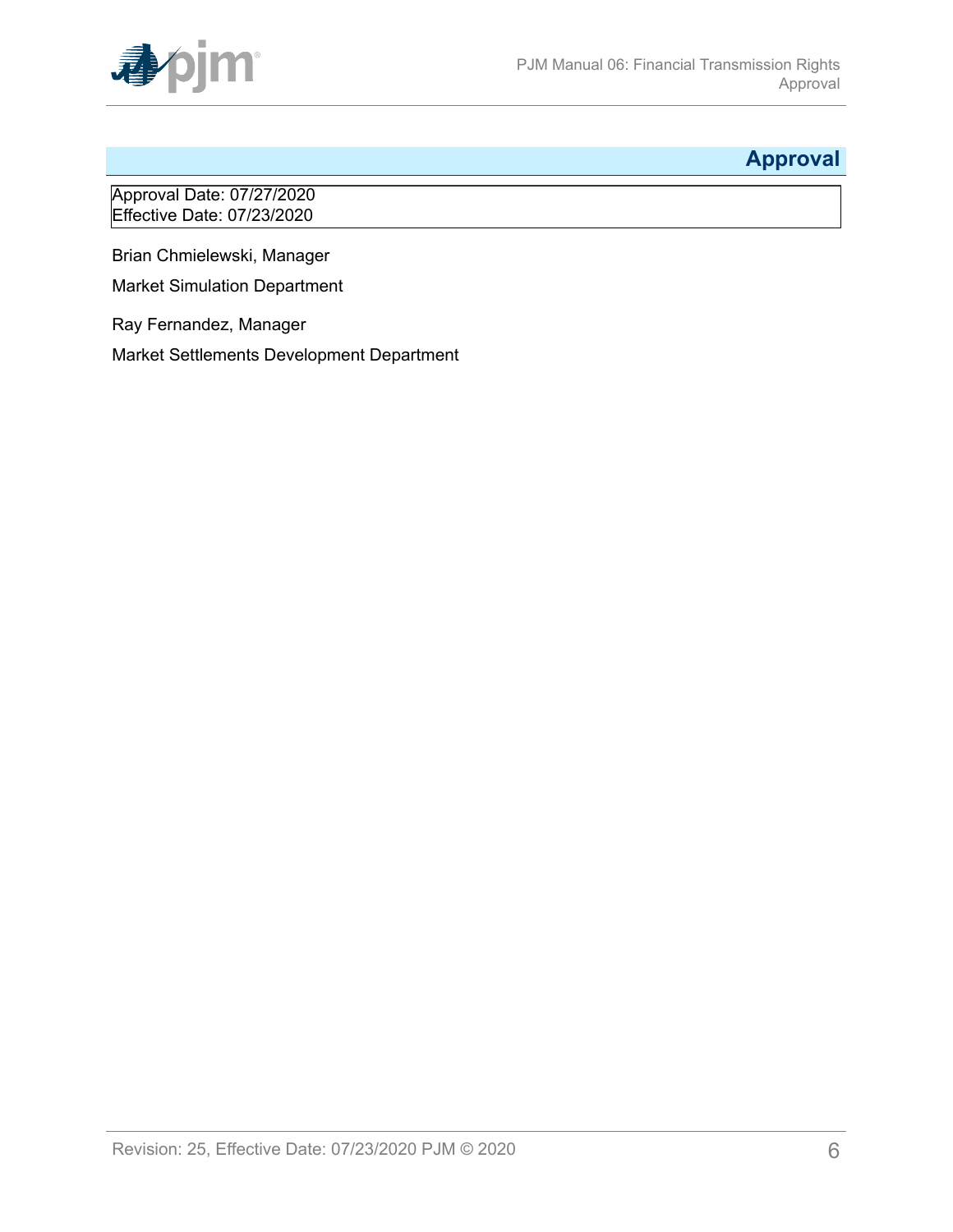

## <span id="page-6-0"></span>**Current Revision**

### **Revision 25 (07/23/2020):**

- Cover to Cover Periodic Review
- Administrative Changes: Clarifications, grammar, punctuation, capitalization and spacing changes throughout this manual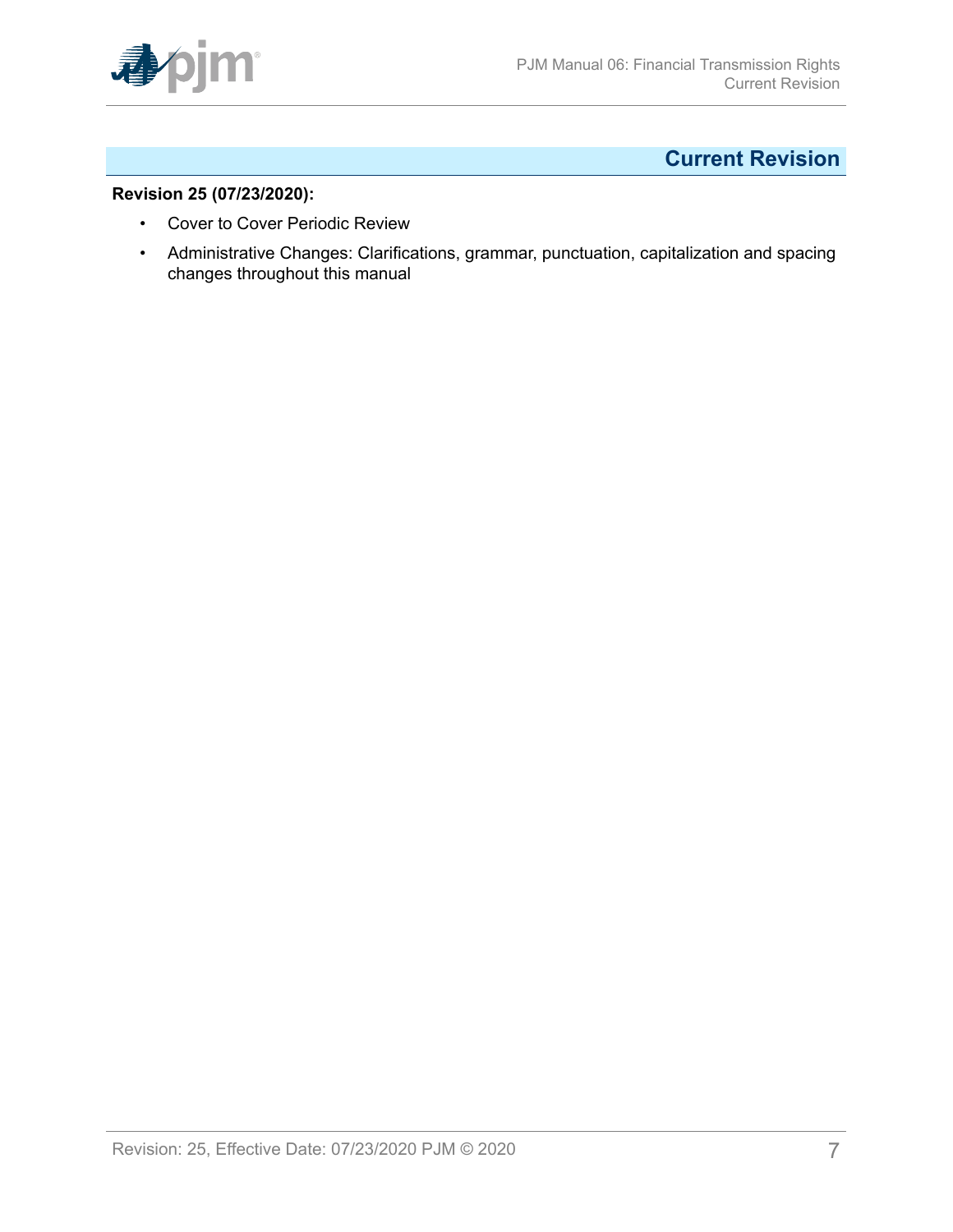

### <span id="page-7-0"></span>**Introduction**

Welcome to the *PJM Manual for Financial Transmission Rights*. In this Introduction, you will find the following information:

- What you can expect from the PJM Manuals in general (see "About PJM Manuals").
- What you can expect from this PJM Manual (see "About This Manual").
- How to use this manual (see "Using This Manual").

### <span id="page-7-1"></span>**About PJM Manuals**

The PJM Manuals are the instructions, rules, procedures, and guidelines established by PJM for the operation, planning, and accounting requirements of PJM and the PJM Energy Market.

- **Transmission**
- PJM Energy Market
- Generation and transmission interconnection
- Reserve
- Accounting and Billing
- PJM administrative services

For a complete list of all PJM manuals, go to the Library section on PJM.com.

### <span id="page-7-2"></span>**About This Manual**

The PJM Manual for *Financial Transmission Rights* is one of a series of manuals within the Transmission Owners group. This manual focuses on how Auction Revenue Rights (ARRs) are acquired, how Financial Transmission Rights (FTRs) are traded, in the FTR auctions or the secondary market, and on how the value of ARRs and FTRs are determined.

The *PJM Manual for Financial Transmission Rights* consists of ten sections. These sections are listed in the table of contents beginning on page 2.

#### **Intended Audience**

The intended audiences for the PJM Manual for Financial Transmission Rights are:

- Transmission Customers Transmission Customers submit requests to PJM for ARRs, and buy/sell FTRs in the FTR auctions and secondary market.
- PJM Members PJM Members buy and sell FTRs in the FTR auctions and secondary market.
- PJM Market Settlement Department The PJM Market Settlement Department uses information from the FTR database to calculate transmission congestion credits for the monthly billing statements and to settle the FTR auctions including ARR Credits.
- PJM Market Services Division The PJM Market Services Division processes requests for ARRs from Transmission Customers, facilitates the Annual ARR Allocation, runs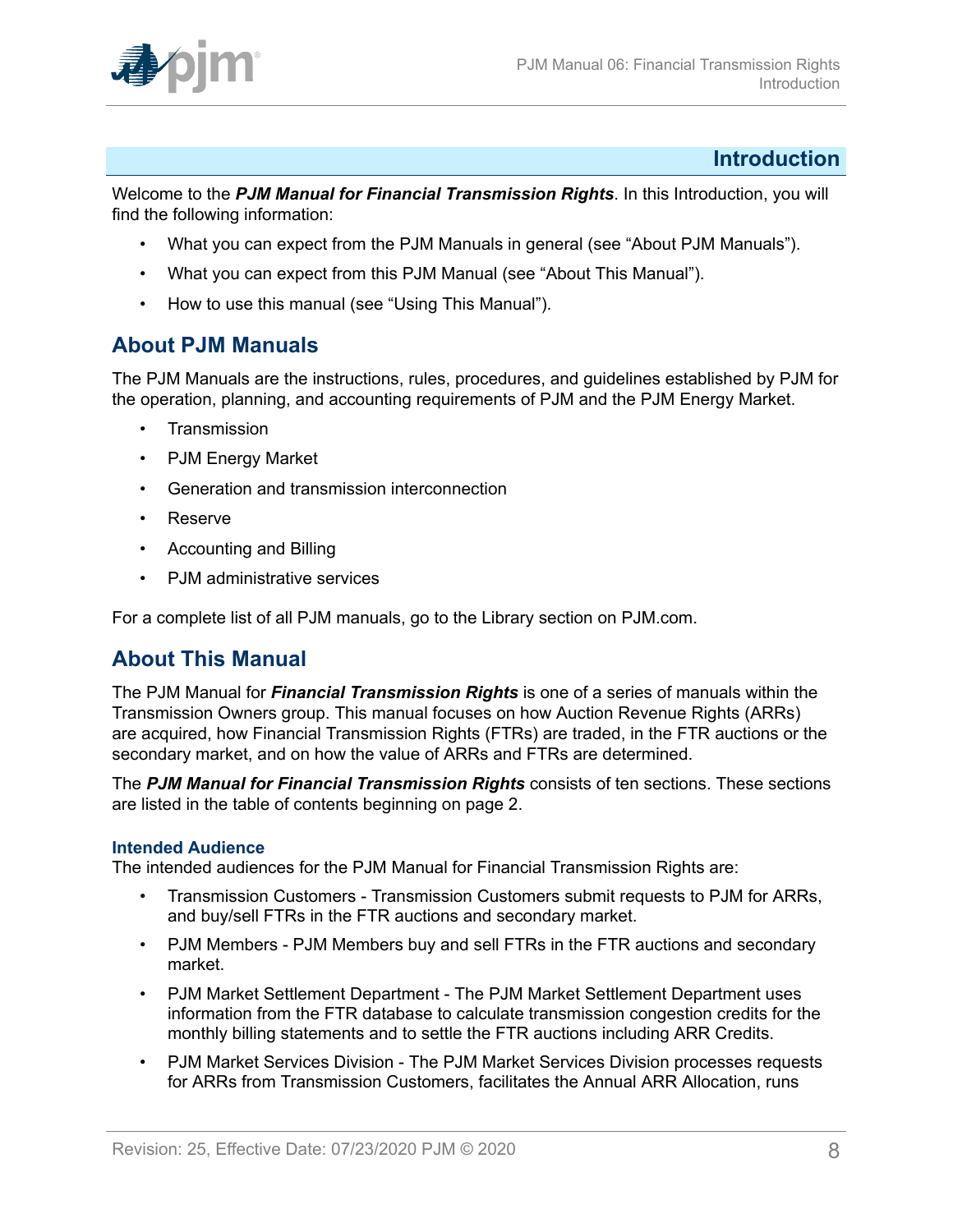

Simultaneous Feasibility Tests to verify that the Transmission System can support the requested set of ARRs and FTRs, and conducts the FTR auctions.

#### **References**

The references to other documents that provide background or additional detail directly related to the *PJM Manual for Financial Transmission Rights* are:

- PJM Manual for *[Transmission](http://www.pjm.com/~/media/documents/manuals/m02.ashx) Service Request (M-02)*
- PJM OASIS Users Guide
- PJM Manual for *[Operating Agreement Accounting \(M-28\)](http://www.pjm.com/~/media/documents/manuals/m28.ashx)*
- PJM Manual for *[Billing \(M-29\)](http://www.pjm.com/~/media/documents/manuals/m29.ashx)*
- FTR Auction User's Guide
- FTR Center

### <span id="page-8-0"></span>**Using This Manual**

We believe that explaining concepts is just as important as presenting the procedures. This philosophy is reflected in the way we organize the material in this manual. We start each section with an overview. Then, we present details, procedures or references to procedures found in other PJM manuals.

#### **What You Will Find In This Manual**

- A table of contents that lists two levels of subheadings within each of the sections
- An approval page that lists the required approvals and a brief outline of the current revision
- Sections containing the specific guidelines, requirements, or procedures including PJM actions and PJM Member actions
- A section at the end detailing all previous revisions of this PJM manual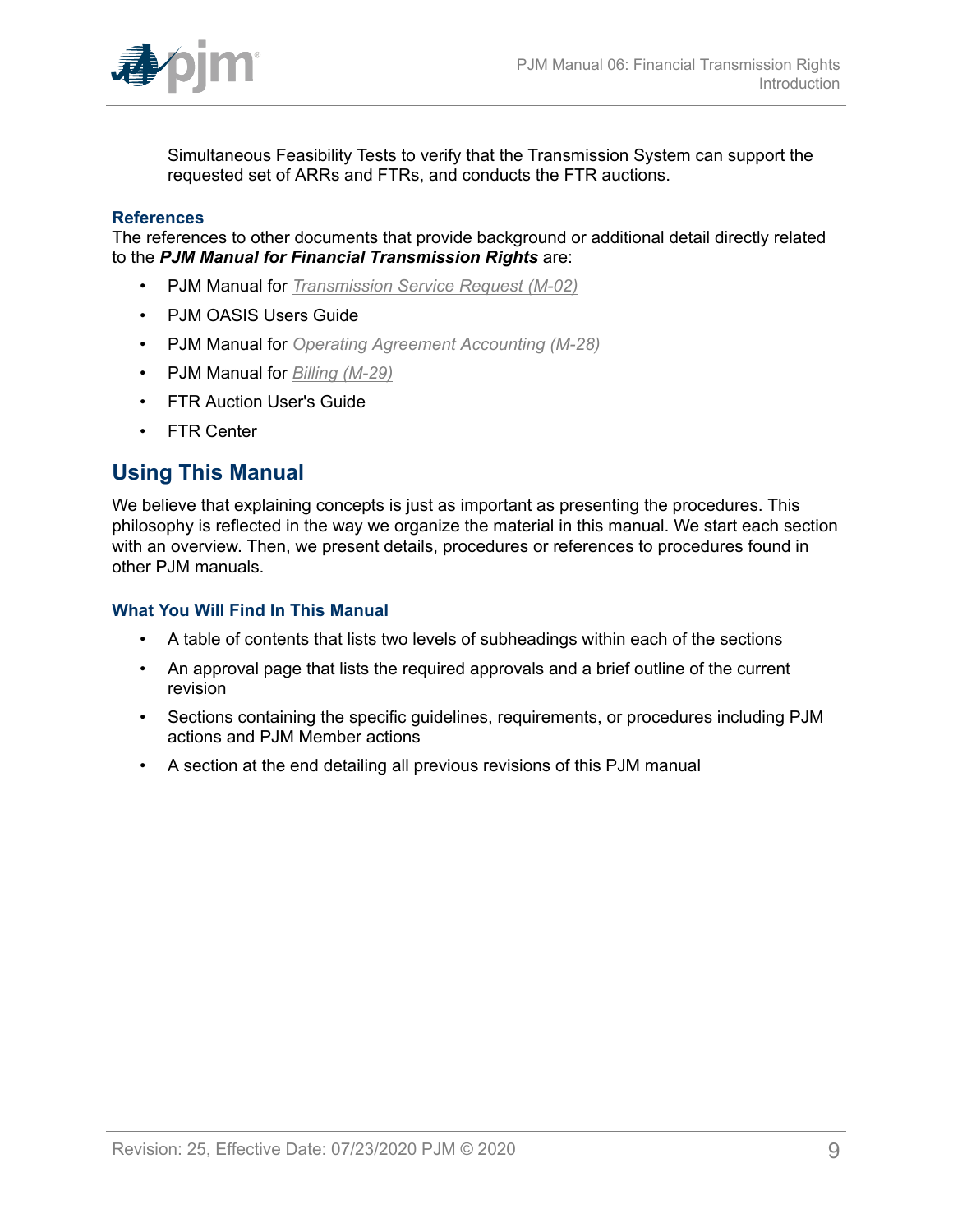

### <span id="page-9-0"></span>**Section 1: Financial Transmission Rights Overview**

Welcome to the *Financial Transmission Rights Overview* section of the *PJM Manual for Financial Transmission Rights*. In this section, you will find the following information:

- A definition of Financial Transmission Rights (FTRs) and their purpose (see "Definition and Purpose of FTRs").
- How the economic value of FTRs is calculated (see "Valuation of FTRs").
- Requirements to participate in buying/selling of FTRs in the FTR auctions or in the secondary market (see "Requirements to Participate").
- An overview of the FTR-related actions performed by Market Participants (see "Participant Actions").
- An overview of the FTR-related actions performed by PJM (see "PJM Actions").

### <span id="page-9-1"></span>**1.1 Definition and Purpose of FTRs**

A Financial Transmission Right (FTR) is a financial instrument that entitles the holder to receive compensation for Transmission Congestion Charges that arise when the transmission grid is congested in the Day-ahead Market and differences in Day-ahead Congestion Prices result from the dispatch of generators out of merit order to relieve the congestion. Each FTR is defined from a point of receipt (where the power is injected onto the PJM grid) to a point of delivery (where the power is withdrawn from the PJM grid). For each hour in which congestion exists on the Transmission System between the receipt and delivery points specified in the FTR, the holder of the FTR is awarded a share of the Transmission Congestion Charges collected from the Market Participants.

One purpose of FTRs is to protect Firm Transmission Service Customers from increased cost due to Transmission Congestion when their energy deliveries are consistent with their firm reservations. Essentially, FTRs are financial instruments that entitle the holder to rebates of congestion charges paid by the Firm Transmission Service Customers. Market Participants are able to acquire financial transmission rights in the form of options or obligations. They do not represent a right for physical delivery of power.

The holder of the FTR is not required to deliver energy in order to receive a congestion credit. If a constraint exists on the Transmission System in the Day-ahead Market, the holders of FTRs receive a credit based on the FTR MW reservation and the Congestion Price difference between point of delivery and point of receipt. This credit is paid to the holder regardless of who delivered energy or the amount delivered across the path designated in the FTR.

You can acquire FTRs in four market mechanisms: the Long-term FTR Auction, Annual FTR Auction, the Monthly FTR Auction or the FTR Secondary market.

• *Long-term FTR Auction* – PJM conducts a Long-term FTR process of selling and buying FTRs through a multi-round process for FTRs for three consecutive planning periods immediately subsequent to the planning period during which the Long-term FTR Auction is conducted. The capacity offered for sale in Long-term FTR Auctions shall be the residual system capability after the assumption that all Auction Revenue Rights allocated in the immediately prior Annual Auction Revenue Rights allocation process are self-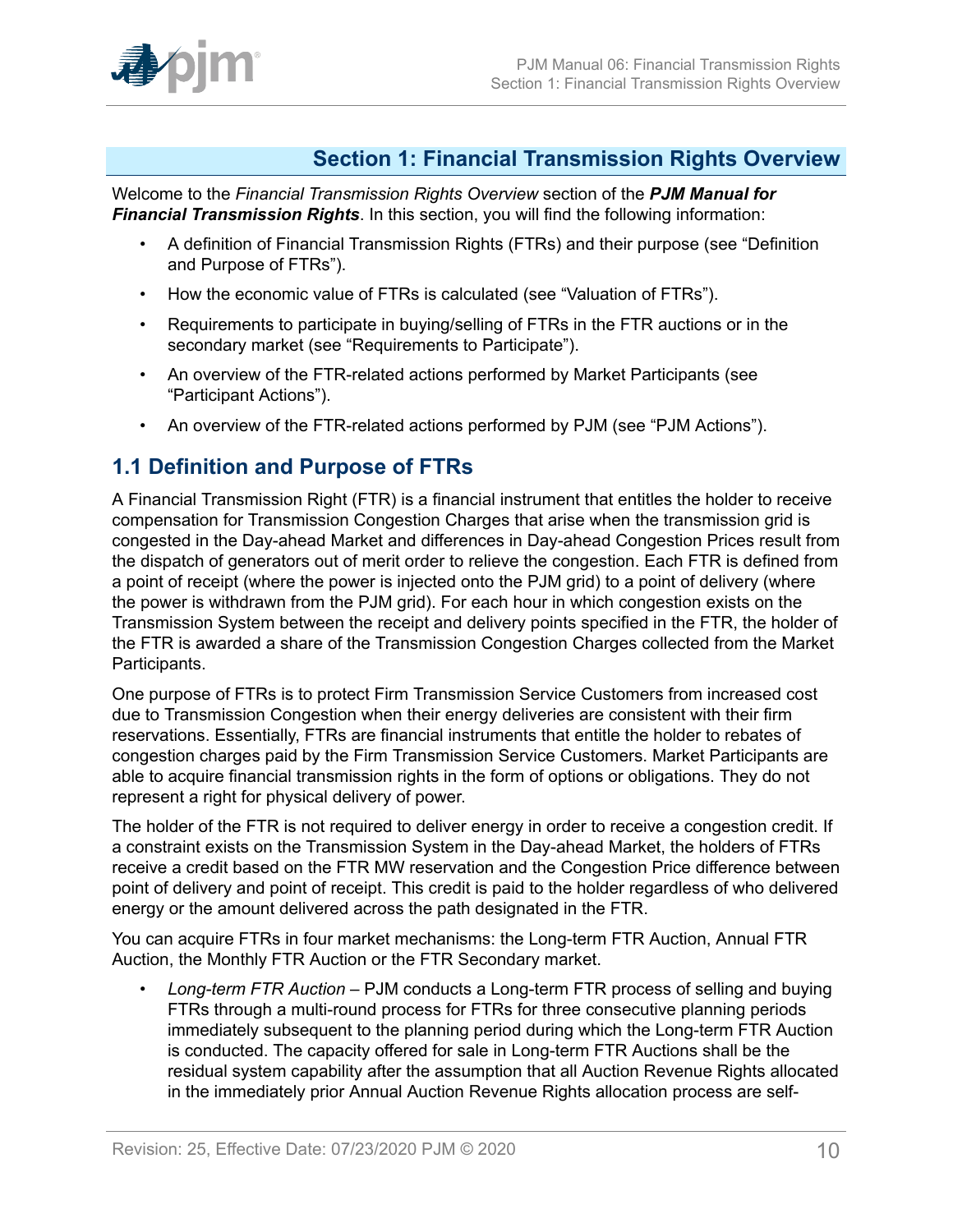

scheduled into FTRs, which shall be modeled as fixed injections and withdrawals in the Long-term FTR Auction, as further described in Section 6 of this manual

- *Annual FTR Auction –* PJM conducts an annual process of selling and buying FTRs through a multi-round auction. The Annual FTR Auction offers for sale the entire transmission entitlement that is available on the PJM system on an annual basis. The clearing mechanism of the Annual FTR Auction will maximize the quote-based value of FTRs awarded in the auction. Auction Revenue Rights (ARRs) are the mechanism by which the proceeds from the Annual FTR Auction are allocated.
- *Monthly FTR Auction –* PJM conducts a monthly process of selling and buying FTRs through an auction. The FTR auction offers for sale any residual transmission entitlement that is available after FTRs are awarded from the Annual and Long-term FTR Auctions. The auction also allows Market Participants an opportunity to sell FTRs that they are currently holding. Market Participants offer to sell or request to buy FTRs through an Internet computer application called *FTR Center*.
- *Secondary Market –* **In t**he FTR secondary market, FTR Center facilitates trading of existing FTRs between PJM Members.

## <span id="page-10-0"></span>**1.2 Valuation of FTRs**

The hourly economic value of an FTR is based on the FTR MW reservation and the difference between Day-ahead Congestion Prices at the sink point (point of delivery) and the source point (point of receipt) designated in the FTR. Therefore, it is important to note that an FTR can provide financial benefit, but it can also be a financial liability resulting in a charge to the holder.

### <span id="page-10-1"></span>**1.2.1 FTR Obligations**

- The hourly economic value of an FTR Obligation is based on the FTR MW reservation and the difference between Day-ahead Congestion Prices at the sink point (point of delivery) and the source point (point of receipt) designated in the FTR.
- The hourly economic value of an FTR Obligation is positive (a benefit) when the path designated in the FTR is in the same direction as the congested flow. (The Day-ahead Congestion Price at the sink point (point of delivery) is higher than the Day-ahead Congestion Price at the source point (point of receipt).)
- The hourly economic value of an FTR Obligation is negative (a liability) when the designated path is in the direction opposite to the congested flow. (The Day-ahead Congestion Price at the point of receipt is higher than the Day-ahead Congestion Price at the point of delivery.); however, if the holder were to actually deliver energy along the designated path, they would receive a congestion credit that would offset the FTR charge.

### <span id="page-10-2"></span>**1.2.2 FTR Options**

• The hourly economic value of an FTR Option is based on the FTR MW reservation and the difference between Day-ahead Congestion Prices at the sink point (point of delivery) and the source point (point of receipt) designated in the FTR when that difference is positive.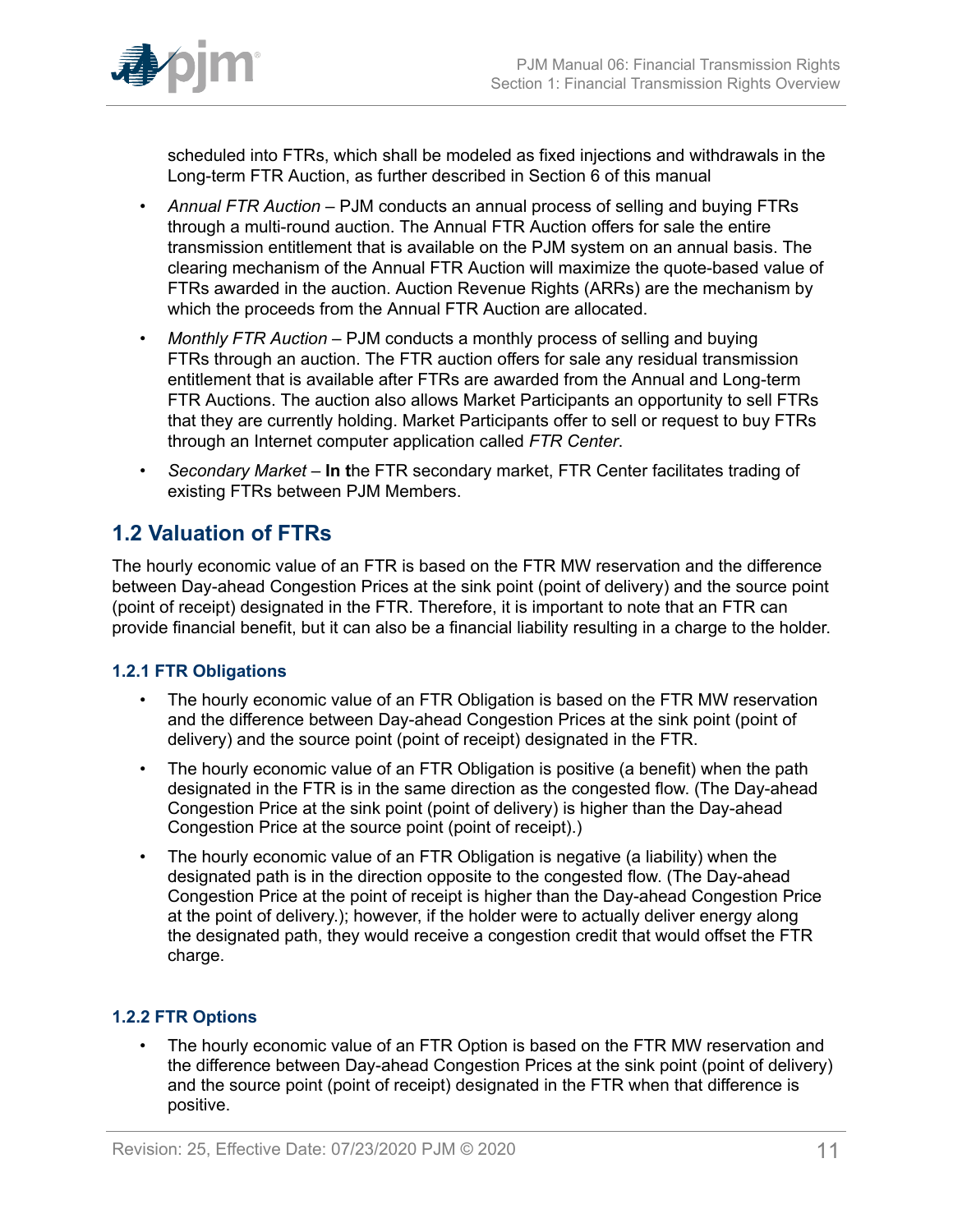

- The hourly economic value of an FTR Option is positive (a benefit) when the path designated in the FTR is in the same direction as the congested flow. (The Day-ahead Congestion Price at the sink point (point of delivery) is higher than the Day-ahead Congestion Price at the source point (point of receipt).)
- The hourly economic value of an FTR Option is zero (neither a benefit nor a liability) when the designated path is in the direction opposite to the congested flow. (The Dayahead Congestion Price at the source point (point of receipt) is higher than the Dayahead Congestion Price at the sink point (point of delivery).)

### <span id="page-11-0"></span>**1.3 Requirements to Participate**

To be able to buy and sell FTRs in the PJM FTR Auctions, or in FTR secondary trading, you must be a PJM Member.

## <span id="page-11-1"></span>**1.4 Participant Actions**

As a participant in the FTR process, you are required to perform the following actions:

- for those FTRs you wish to sell in any of the auctions through FTR Center, enter the required information and submit offers for sale
- for those FTRs you wish to buy in any of the auctions through FTR Center, enter the required information and submit the bids to purchase
- if you are an FTR trader in the secondary market, post, accept, cancel, reject or confirm quotes made through FTR Center

## <span id="page-11-2"></span>**1.5 PJM Actions**

PJM performs the following actions:

- conducts Simultaneous Feasibility Tests (SFTs) on FTRs
- notifies customers of SFT results and FTRs awarded in the FTR Auctions
- initiates, directs, and oversees the FTR Auctions
- incorporates FTRs into market settlements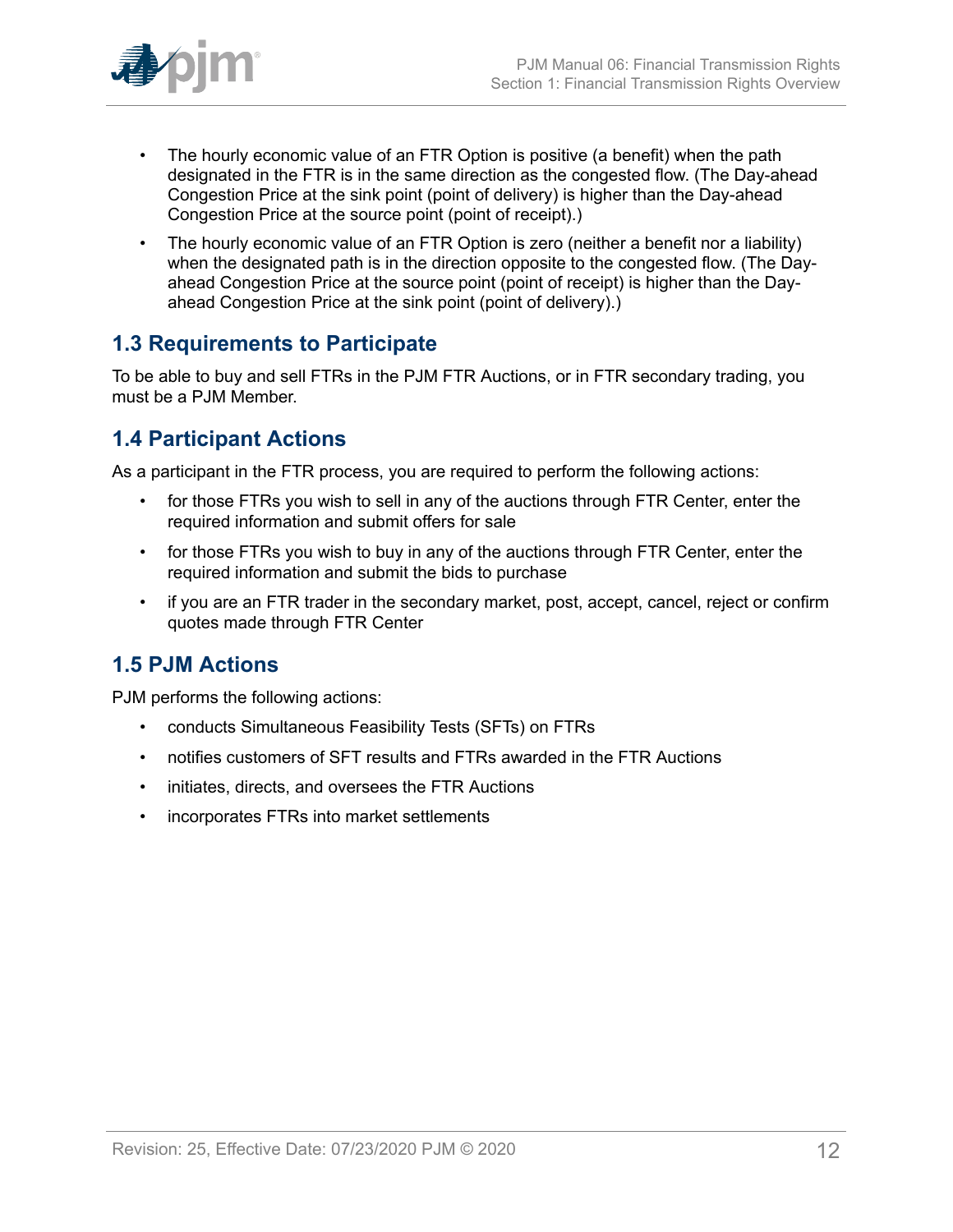

### <span id="page-12-0"></span>**Section 2: Auction Revenue Rights Overview**

Welcome to the *Auction Revenue Rights Overview* section of the *PJM Manual for Financial Transmission Rights*. In this section, you will find the following information:

- A definition of Auction Revenue Rights (ARRs) and their purpose (see "Definition and Purpose of ARRs").
- How the economic value of ARRs is calculated (see "Valuation of ARRs").
- Requirements to participate in the acquisition and allocation of ARRs (see "Requirements to Participate").
- An overview of the ARR-related actions performed by Market Participants (see "Participant Actions").
- An overview of the ARR-related actions performed by PJM (see "PJM Actions").

### <span id="page-12-1"></span>**2.1 Definition and Purpose of ARRs**

Auction Revenue Rights (ARRs) are the mechanism by which the proceeds from the Annual FTR Auction are allocated. Auction Revenue Rights are entitlements allocated annually to Firm Transmission Service Customers that entitle the holder to receive an allocation of the revenues from the Annual FTR Auction.

Auction Revenue Rights will be allocated to Network Transmission Service Customers and Firm Point-to-Point Transmission Customers. Market Participants will request ARRs, and PJM will approve all, part or none of the request based on the results of the Simultaneous Feasibility Test. At the beginning of each Annual Planning Period, ARRs are allocated to Network Transmission customers and to Firm Point to Point Transmission customers for the duration of the Annual Planning Period.

- Network Integration Service Network Integration Service ARRs are designated along paths from specific generation resource(s) to the customer's aggregated load. The Network Service Customer has the option to request ARRs for all or any portion of an active historic generation resource or Qualified Replacement Resource (QRR). A Network Service Customer's total ARR designation to a zone cannot exceed the customer's total network load in that zone. Network Service Customers make ARR requests through FTR Center.
- Firm Point-to-Point Service PJM allocates ARRs to Firm Point-to-Point Service customers for approved service requests, subject to passing the Simultaneous Feasibility Test. The point of receipt is either a generation resource within the PJM RTO or the interconnection point with the sending Control Area. The point of delivery is the set of load buses designated in OASIS or the point of interconnection with the receiving Control Area. The duration of the ARR is the same as for the associated Transmission Service Request (TSR). The Point-to-Point Customer has the option to request ARRs consistent with the transmission reservation.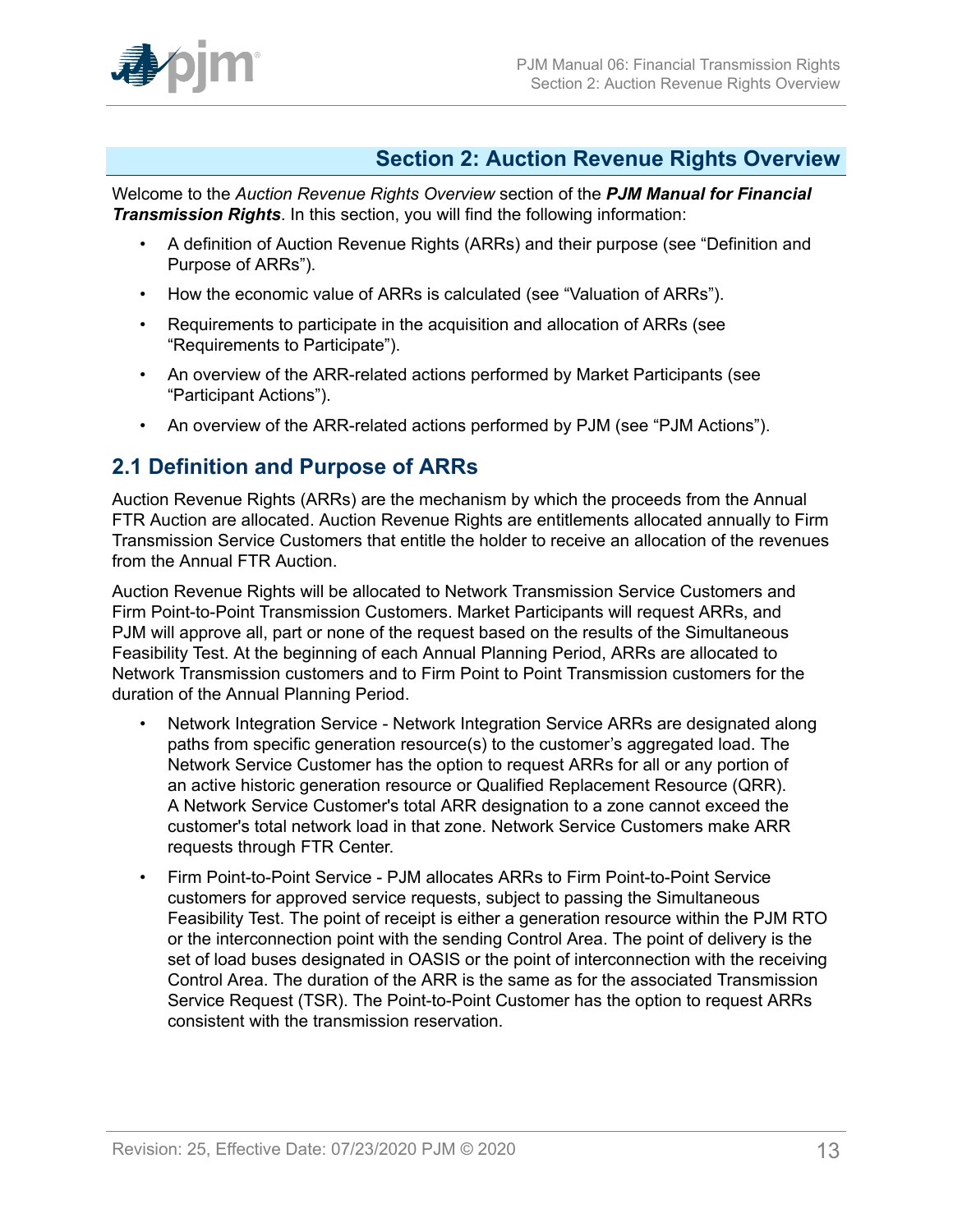

## <span id="page-13-0"></span>**2.2 Valuation of ARRs**

Auction Revenue Rights are defined from a source Price Node to a sink Price Node for a specific MW amount.

The economic value of each ARR is based on the MW amount and on the Locational Price differences between the source and sink node for FTR Obligations resulting from the Annual FTR Auction. The economic value of an Auction Revenue Right can either be positive (a benefit) or negative (a liability).

Annual FTR Auction revenue is distributed to Auction Revenue Rights holders in proportion to, but not to exceed, the economic value of the ARRs when compared to the clearing prices for FTR Obligations in each round of the Annual FTR Auction proportionally.

The settlements for Auction Revenue Rights will be based on the clearing prices from each round of the Annual FTR Auction. The amount of the credit that the ARR holder should receive for each round is equal to the MW amount of the ARR (divided by the number of rounds) times the price difference from the ARR sink point (delivery point) to the ARR source point as shown in the following formula:

ARR Target Allocation = (ARR MW/ # of rounds) \* (LMP<sub>Sink</sub> - LMP<sub>Source</sub>)

#### **Note:**

The LMP values in the above equation are results for FTR Obligations from the appropriate round of the Annual FTR auction.

Holders of Auction Revenue Rights may retain allocated ARRs, and receive associated allocations of revenues from the Annual FTR Auction. ARR holders may also utilize the revenues from allocated ARRs to purchase FTRs by "self-scheduling" an ARR into an FTR in the first round of the Annual FTR Auction. When "self-scheduled", an FTR must have the same path as the associated ARR. Additionally, holders of ARRs may bid into the Annual FTR Auction to acquire an FTR on an alternative path or for an alternative product.

### <span id="page-13-1"></span>**2.3 Requirements to Participate**

In order to be granted an ARR by PJM, you must be a PJM Firm Transmission Service customer – that is, you are using either Network Integration Service or Firm Point-to-Point Transmission Service. Network Integration Service and Firm Point-to-Point Transmission Service is available to Market Participants who have fulfilled the requirements defined in the *PJM Manual for Transmission Service Request (M-02)*.

## <span id="page-13-2"></span>**2.4 Participant Actions**

As a participant in the ARR process, you are required to perform the following actions:

- submit requests for Network Integration Service ARRs
- submit Transmission Service Requests (TSRs) for Firm Point-to-Point Service

## <span id="page-13-3"></span>**2.5 PJM Actions**

PJM performs the following actions: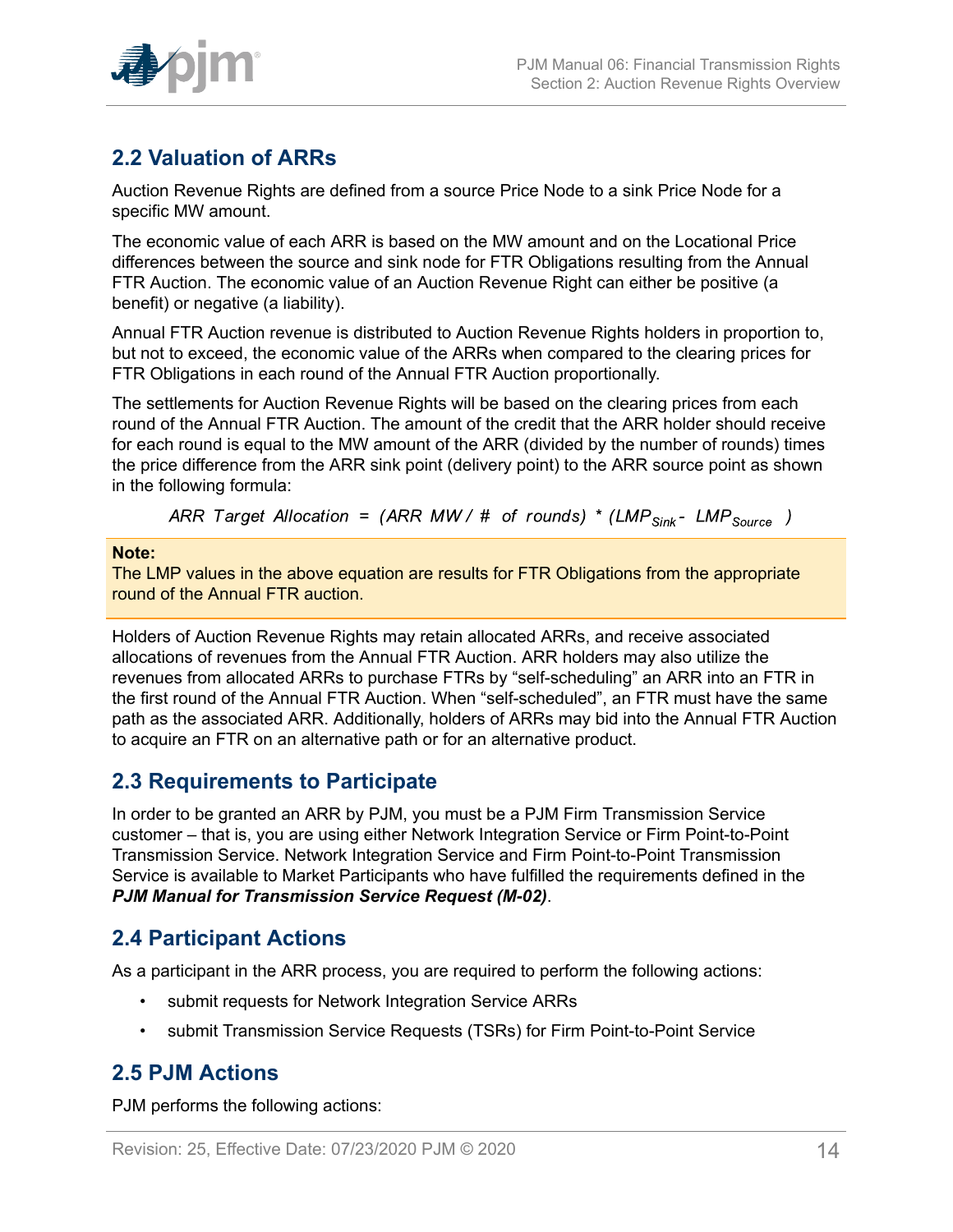

- confirms receipt of all TSRs and Network Integration Service ARR requests
- conducts Simultaneous Feasibility Tests (SFTs) on ARRs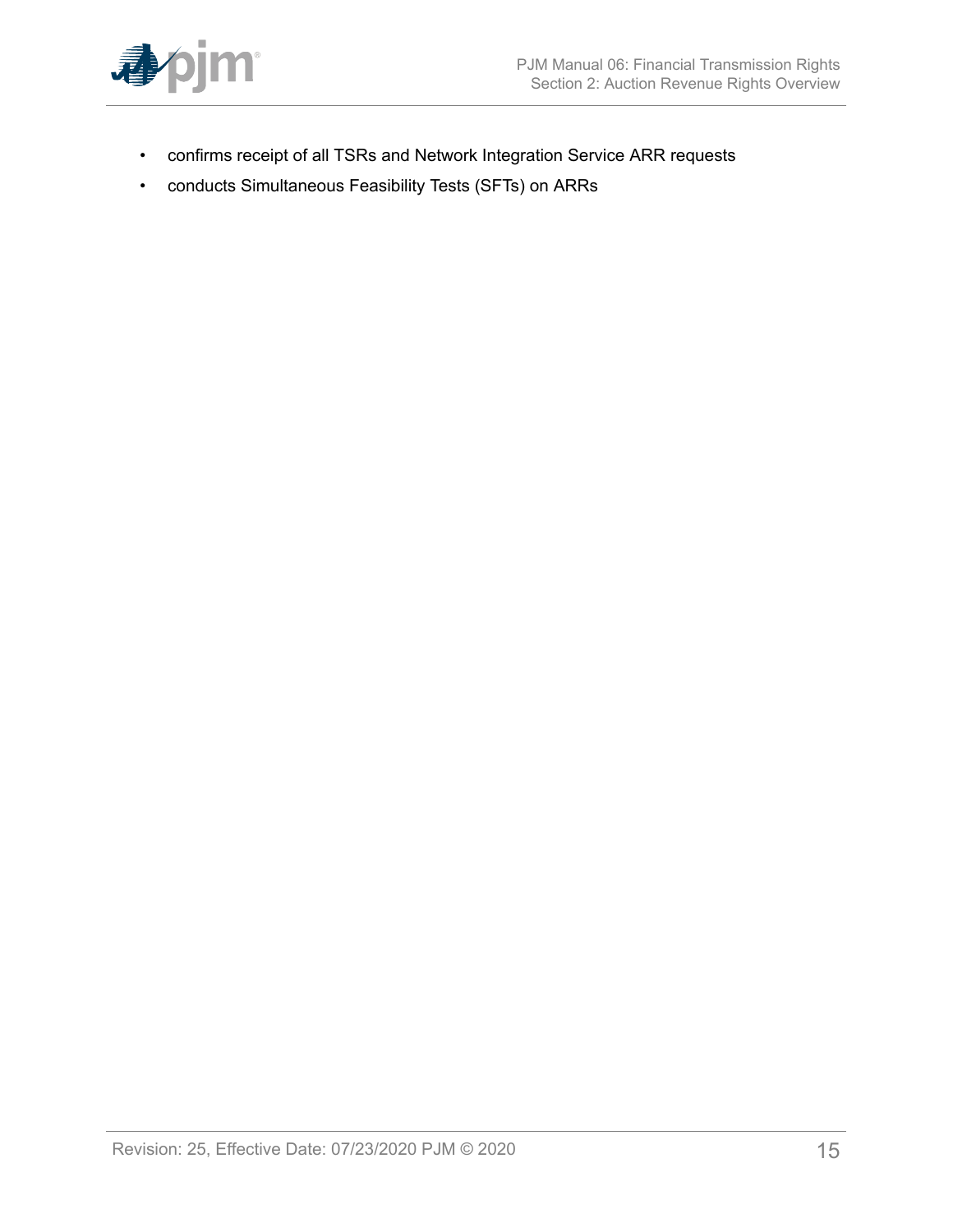

### <span id="page-15-0"></span>**Section 3: Auction Revenue Rights Request and Approval Process**

Welcome to the Auction Revenue Rights Request & Approval Process section of the **PJM Manual for Financial Transmission Rights.** In this section, you will find the following information:

- How participants request Network Integration Service ARRs and how PJM processes those requests (see "Network Integration Service Auction Revenue Rights (ARRs)").
- How ARRs for Firm Point-to-Point Service are awarded by PJM (see "Firm Point-to-Point Transmission Auction Revenue Rights (ARRs)").

### <span id="page-15-1"></span>**3.1 Network Integration Service Auction Revenue Rights (ARRs)**

The following procedure is used in requesting and processing Network Integration Service ARRs:

- The Network Service Customer submits requests to Network Integration Service ARRs using *FTR Center*.
- PJM enters accepted ARRs into the PJM FTR database.

### <span id="page-15-2"></span>**3.1.1 Rules and Guidelines**

The following is a list of business rules and guidelines to follow when requesting Network Integration Service ARRs:

- All Network Integration Service ARR requests must pass a Simultaneous Feasibility Test before being given PJM approval.
- PJM can approve all, part, or none of the ARR request based on the results of the Simultaneous Feasibility Test.
- The path for each Network Integration Service ARR is defined from specific active historical generation resources or Qualified Replacement Resources to the Energy Settlement Area in the Transmission Zone or other designated Load Aggregation Zone. If the path of the ARR is to the Residual Metered Load aggregation zone, the participant can elect to have its ARRs allocated to the aggregate load buses in the Transmission Zone.
- The total ARRs for an active historical generation resource or Qualified Replacement Resource to the LSE load cannot be greater than the MW amount of the resource that was assigned to the LSEs on a pro-rata basis.
- A participant's total ARR amount to a transmission zone or load aggregation zone cannot exceed the participant's total network load in that zone or load aggregation zone.
- ARRs are specified to the nearest 0.1 MW.

## <span id="page-15-3"></span>**3.2 Firm Point-to-Point Transmission Auction Revenue Rights (ARRs)**

To qualify for an annual allocation of ARRs, firm point-to-point ARR requests must be associated with firm point-to-point service that spans the entire next planning period and is confirmed by the opening of the Annual ARR Allocation window.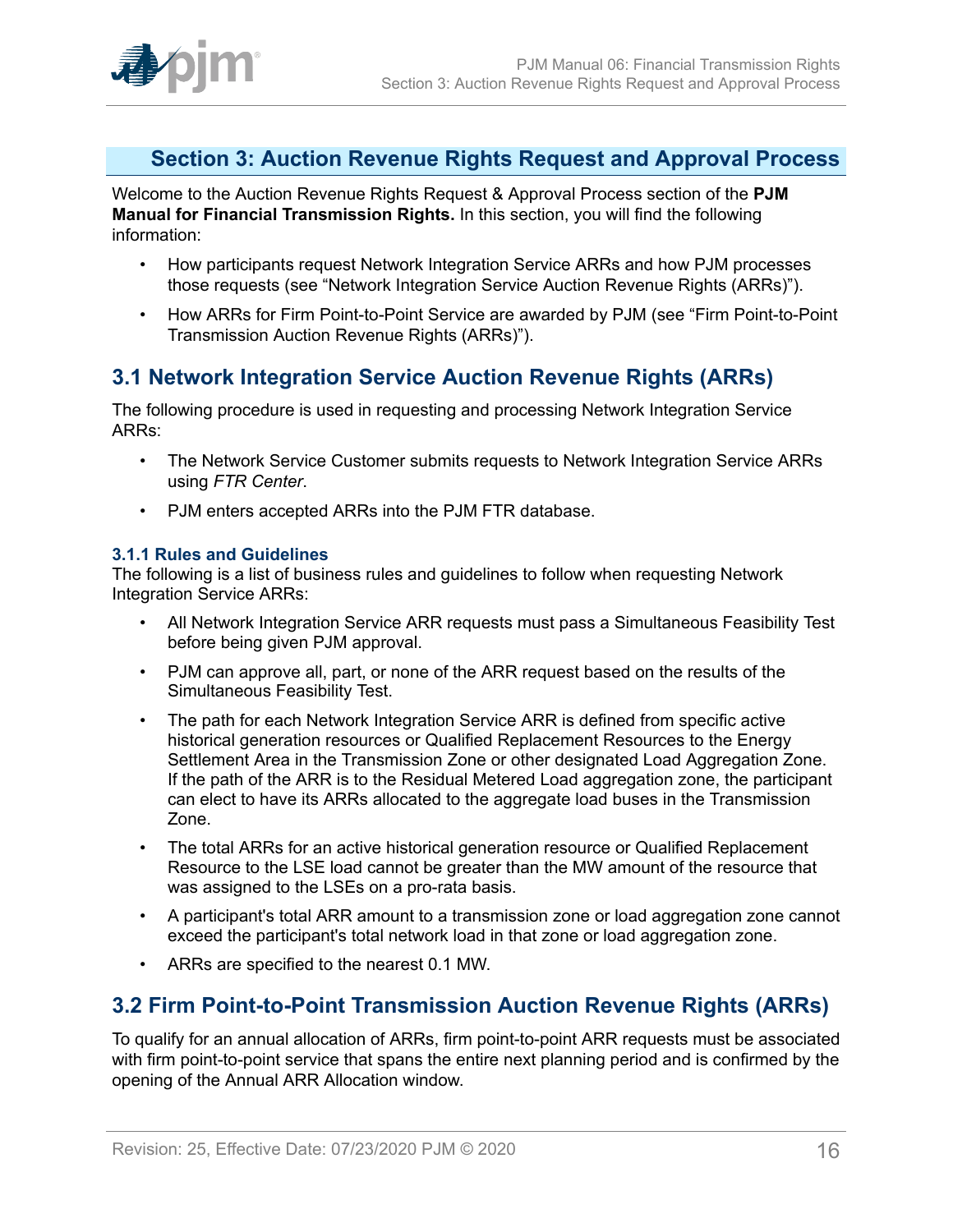

The following procedure is used in processing Firm Point-to-Point ARRs outside of the Annual ARR Allocation window:

- The Firm Point-to-Point Transmission Customer submits Transmission Service Requests (TSRs) via OASIS according to the procedure outlined in the PJM Manual for Transmission Service Request (M-02) and the PJM OASIS Users Guide.
- If the ARR associated with the Transmission Service Request is desired, the Firm Pointto-Point Transmission Customer notifies PJM of the ARR request.
- PJM conducts a Simultaneous Feasibility Study of the ARR request and notifies the Transmission Customer of TSR and ARR status via email.
- Firm Point-to-Point Transmission Customers notify PJM of acceptance or rejection of TSRs and their associated ARRs via email.

### <span id="page-16-0"></span>**3.2.1 Rules and Guidelines**

The following is a list of business rules and guidelines concerning Firm Point-to-Point ARRs:

- All Point-to-Point ARR requests must pass a Simultaneous Feasibility Test before being given PJM approval.
- PJM can approve all, part, or none of the ARR request based on the results of the Simultaneous Feasibility Test.
- The path for each Point-to-Point ARR is defined from the source to the sink, as specified in the TSR.
- The MW value of each Firm Point-to-Point ARR may be up to the megawatts of the Firm Transmission Service being provided.
- Firm Point-to-Point Transmission Service Customers must notify PJM of the amount of ARRs they desire. This value is considered an "up to" amount. Therefore, a Transmission Customer should request the maximum amount of the ARRs that they desire, not to exceed the capacity value of the transaction.
- Communication should be sent to mailto: FTRGroup@pjm.com FTRGroup@pjm.com.
- For Firm Point-to-Point Transmission Service out of or through the PJM RTO, the Source is either the generation resource within the PJM RTO or the interconnection with the sending Control Area; and the sink of delivery is the point of interconnection with the receiving Control Area.
- The duration of each Firm Point-to-Point ARR is the same as the associated Firm Transmission Service, which may be one year (starting at the beginning of any month), one month (starting the first day of the month), one week (Monday through Sunday), or one day (hours 1 through 24).
- If an approved ARR spans multiple planning periods, the ARR is technically only approved until the end of the first Planning Period. Prior to each new Planning Period, PJM re-evaluates all ARRs for feasibility. If ARR reductions are required due to infeasibility, then the ARRs are reduced in proportion to their MW value and level of impact on the binding constraint in the Simultaneous Feasibility Test.
- An ARR associated with long term (1 year or more) Firm Point-to-Point Transmission Service will be allocated on a first come first served basis if the request falls outside the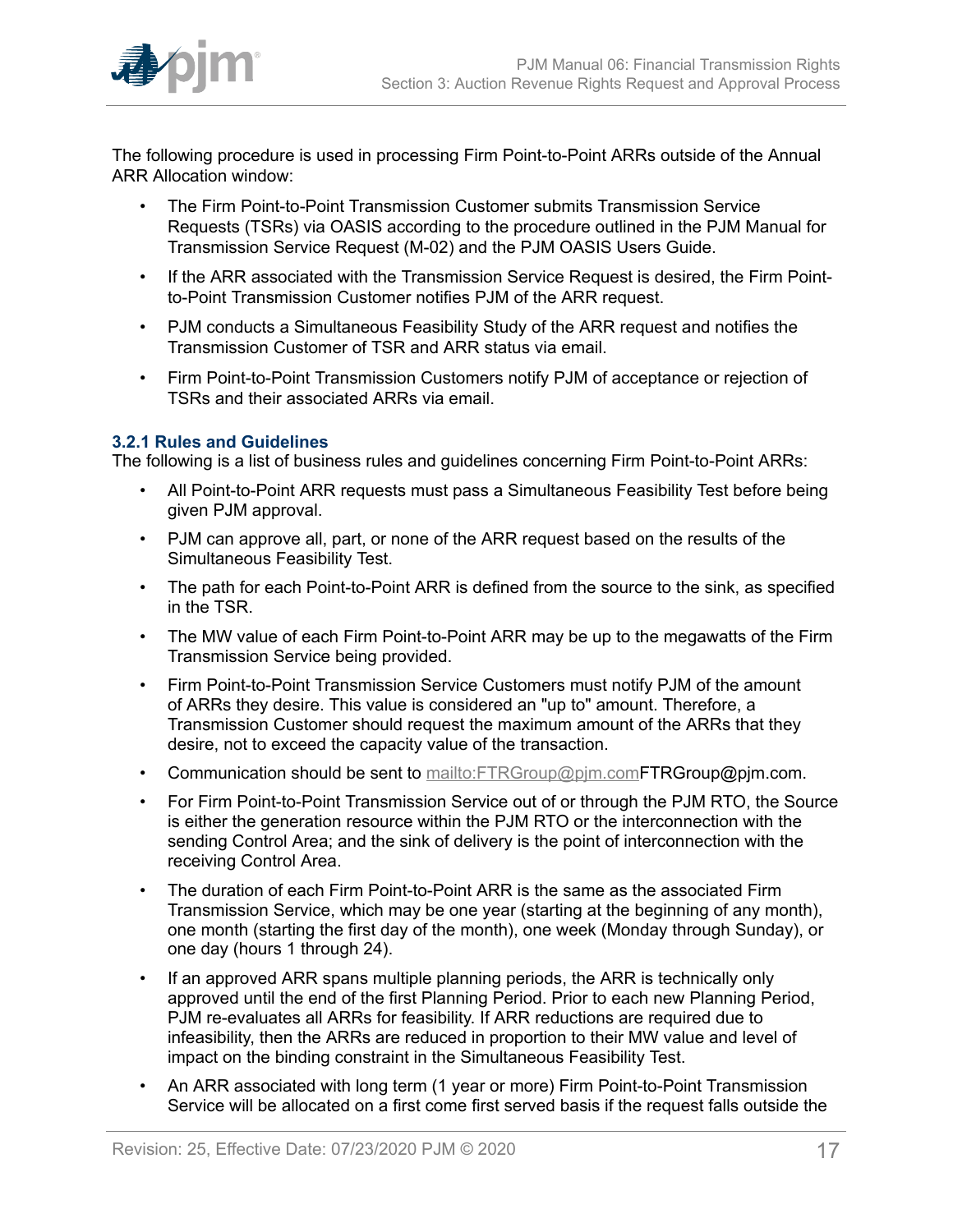

Annual open enrollment window. If the request can be considered within the annual open enrollment window, then the request will be processed on the same priority as Network Integration Service-based requests.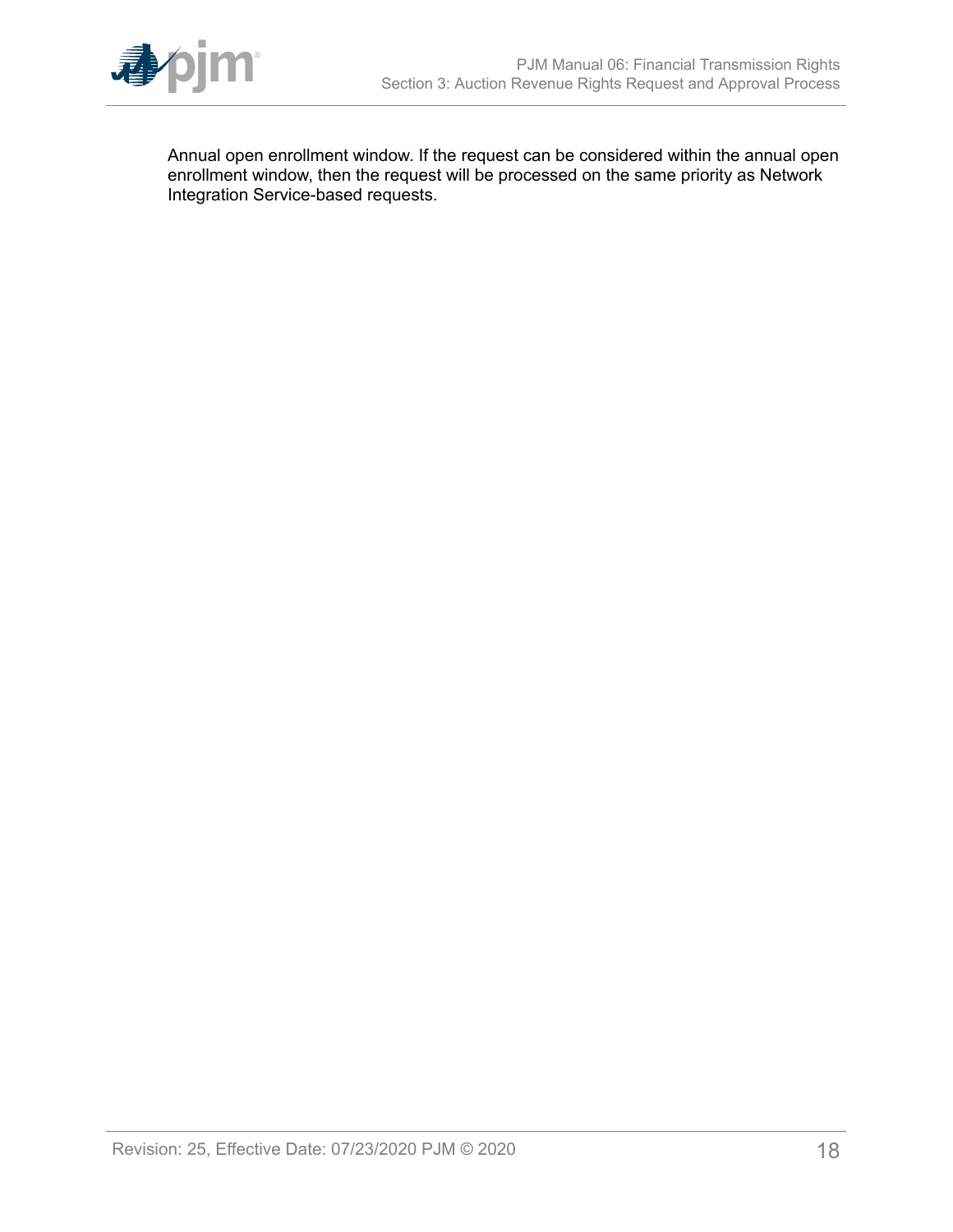

### <span id="page-18-0"></span>**Section 4: Annual ARR Allocation**

Welcome to the *Annual ARR Allocation* section of the *PJM Manual for Financial Transmission Rights*. In this section, you will find the following information:

- A general overview of the PJM Annual ARR Allocation (see "Annual ARR Allocation Overview").
- How Auction Revenue Rights (ARRs) are allocated in Stage 1A of the Annual ARR Allocation (see "Annual Allocation of Auction Revenue Rights (ARRs) – Stage 1A").
- How Auction Revenue Rights (ARRs) are allocated in Stage 1B of the Annual ARR Allocation (see "Annual of Auction Revenue Rights (ARRs) – Stage 1B").
- How Auction Revenue Rights (ARRs) are allocated in Stage 1 of the Annual ARR Allocation for External Load Serving Entities (see "Stage 1 Participation for External Load Serving Entities").
- How Auction Revenue Rights (ARRs) are allocated in Stage 2 of the Annual ARR Allocation (see "Annual Allocation of Auction Revenue Rights (ARRs) – Stage 2").
- How ARRs are reassigned for Shifts in Load Responsibility (see "Reassignment of ARRs").
- How New Stage 1 Resources can be added to the resource list (see "New Stage 1 Resources").
- How Alternate Stage 1 resources can be added to the resource list (see "Alternate Stage 1 Resources").
- How Incremental Auction Revenue Rights (ARRs) associated with Transmission Expansion are allocated (see "Allocation of Incremental Auction Revenue Rights (IARRs)").
- How Auction Revenue Rights can be allocated for transmission upgrades that increase Stage 1 capability (see "Residual Auction Revenue Rights").

## <span id="page-18-1"></span>**4.1 Annual ARR Allocation Overview**

Auction Revenue Rights (ARRs) are the mechanism by which the proceeds from the Annual FTR Auction are allocated. ARRs are allocated to Network Service Customers and to Firm Point-to-Point Transmission Customers for the duration of the Annual Planning Period.

Auction Revenue Rights will be distributed to Network Service Customers and Firm Point-to-Point Transmission Customers. Market Participants submit ARR requests for the planning period during the Annual ARR Allocation process. The Annual ARR Allocation is a two-stage allocation process designed to provide long-term certainty along with increased flexibility. The first stage of the allocation consists of two parts, Stage 1A and Stage 1B. In this first stage, Network Service Customers make ARR requests based on active generation resources that historically served load in each transmission zone or Qualified Replacement Resources. Also in Stage 1, Firm Transmission Customers that are deemed as Qualifying Transmission Customers can make ARR requests based on the megawatts of firm service provided between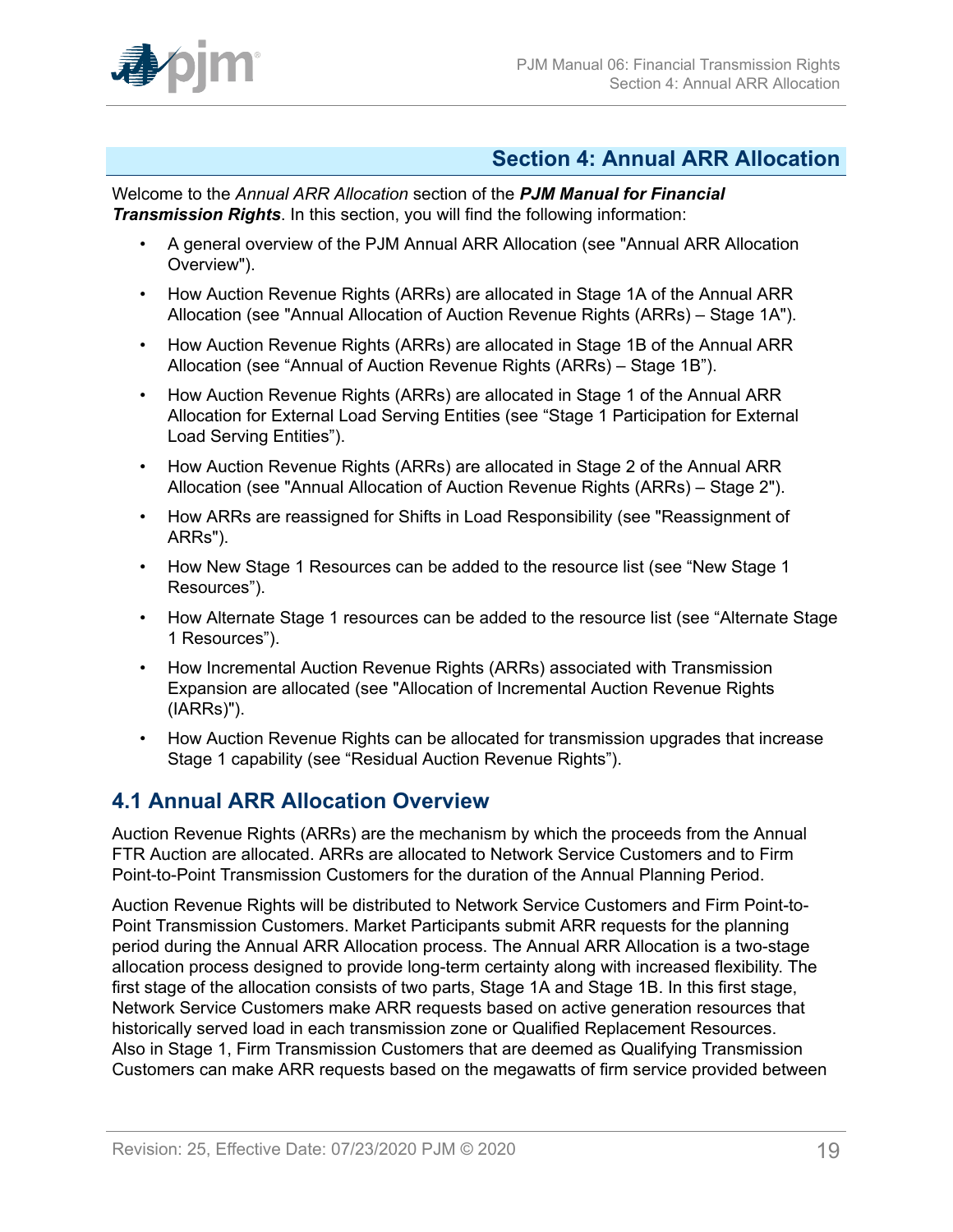

the receipt and delivery points as to which the Transmission Customer had Firm Point-to-Point Transmission Service during the historical reference year.

The second stage, Stage 2, is a three-round allocation procedure that allows market participants to adjust their hedging paths on an annual basis. PJM will allocate ARRs that pass a Simultaneous Feasibility Test to Firm Transmission Customers based on priority (feasibility).

## <span id="page-19-0"></span>**4.2 Annual Allocation of Auction Revenue Rights (ARRs) - Stage 1A**

The first stage of the Annual ARR Allocation is based on active generation resources that historically served load in each transmission zone or Qualified Replacement Resources. In Stage 1 of the Annual ARR Allocation, participants submit ARR requests for the planning period based on the following business rules:

• All ARR requests must pass a Simultaneous Feasibility Test during the allocation process.

In Stage 1A, Network Services Customers must specify specific active historical generation resources or Qualified Replacement Resources (source) to aggregate Network Customer Load in the Transmission Zone or other designated Load Aggregation Zone (sink) up to value of base load. "Zonal Base Load" shall mean the lowest daily zonal peak load from the twelve month period ending October 21 of the calendar year immediately preceding the calendar year in which an annual Auction Revenue Right allocation is conducted, increased by the projected load growth rate for the relevant Zone, when non-extraordinary conditions exist for the applicable twelve month period, as determined by PJM. If the lowest daily zonal peak load from the applicable twelve month period is abnormally low due to extraordinary circumstances, as determined by PJM, Zonal Base Load shall mean the next lowest daily zonal peak load that was not affected by extraordinary circumstances during the applicable twelve month period, increased by the projected load growth rate for the relevant Zone. For the purposes of this definition, extraordinary circumstances shall mean a significant event, or combination of events, that affect the operation of the bulk power system in an atypical manner and results in an abnormal reduction in the consumption of energy within a Zone. If the path of the ARR is to the Residual Metered Load aggregation zone, the participant can elect to have its ARRs allocated to the aggregate load busses in the Transmission Zone.

- In Stage 1A, Firm Transmission Customers that are deemed as Qualifying Transmission Customers may request ARRs up to 50% of the megawatts of firm service provided between receipt and delivery points as to which the Transmission Customer had Pointto-Point Transmission Service during the historical reference year.
- All Network Integration Service ARRs allocated in Stage 1A are designated from an active historical generation resource or Qualified Replacement Resource.
- All requests received during each stage of the Annual ARR Allocation are deemed to have arrived simultaneously.
- A Network Service Customer's total ARR amount allocated to a transmission zone or load aggregation zone cannot exceed the participant's total network base load in that zone or load aggregation zone.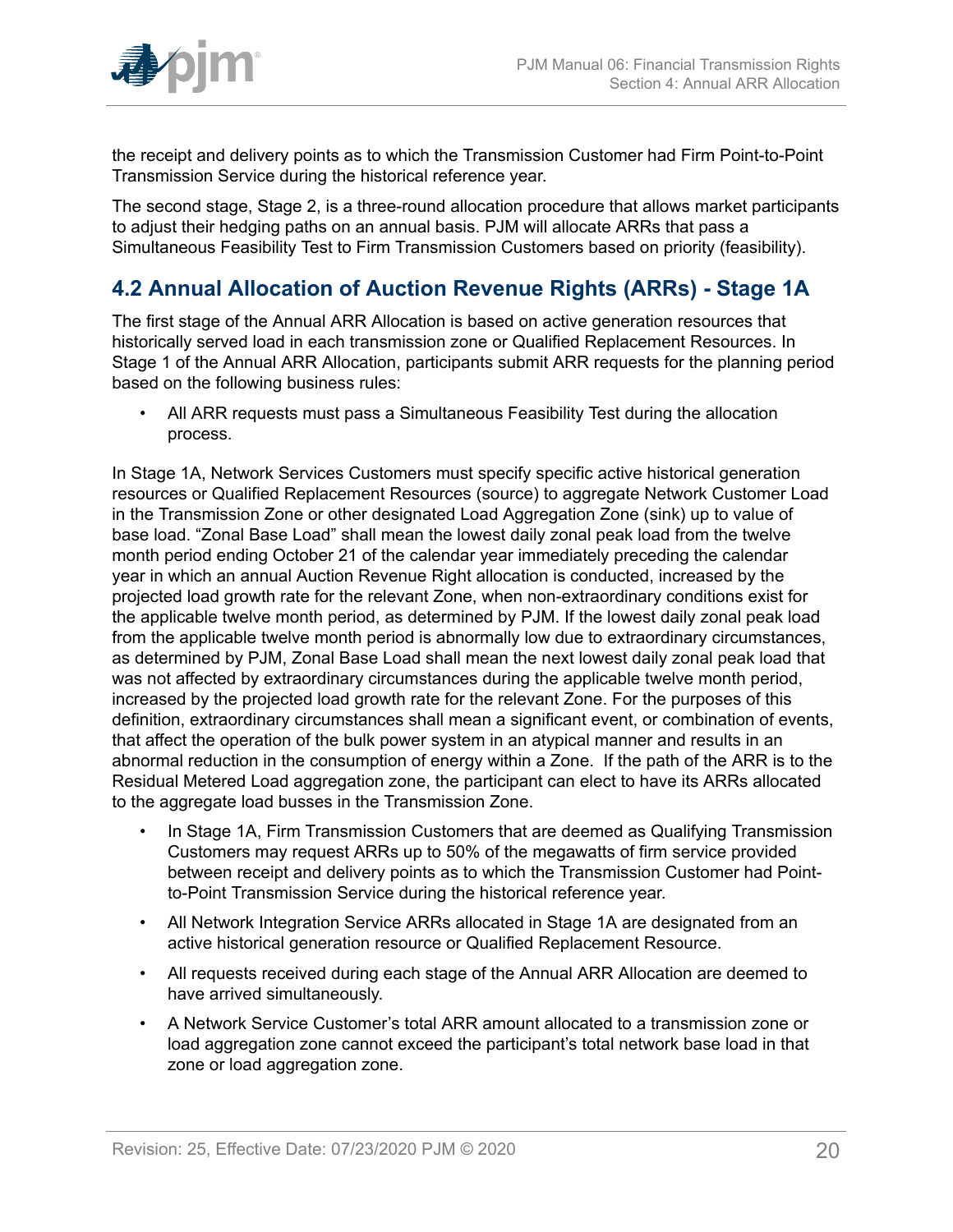

- The sum of a Qualifying Transmission Customers ARR amount must be equal to or less than 50% of the megawatts of Firm Point-to-Point Transmission Service provided between the receipt and delivery points as to which the Transmission Customer had Point-to-Point Transmission Service during the historical reference year.
- Qualifying Transmission Customers are any Firm Transmission Customers with an agreement for Long-Term Point-to-Point Transmission Service used to deliver energy from a designated network resource to load located either outside or within the PJM Region, and that was confirmed and in effect during the historical reference year for the zone in which the resource is located.
- Such agreement must also have remained in effect continuously following the historical reference year to continue in effect for the period addressed by the allocation, either by its term or by renewal.
- The megawatts of Auction Revenue Rights the Qualifying Transmission Customer may request in the Stage 1A of the allocation may not exceed the lesser of: (i)50% of the megawatts of firm service between the designated network resource and the load delivery point (or applicable point at the border of the PJM Region for load located outside such region) under contract during the historical reference year; and (ii)50% of the megawatts of firm service presently under contract between such historical reference year receipt and delivery points.
- A Qualifying Transmission Customer may request Auction Revenue Rights in either or both of the first stage or second stage of the allocation without regard to whether such customer is subject to a charge for firm Point-to-Point Transmission Service under Tariff, Attachment K-Appendix, section 7.1 ("Base Transmission Charge").
- PJM determines the set of eligible ARR sources for each transmission zone or for each historic load aggregation zone within a transmission zone based on the historical reference year that corresponds to the LMP-based market implementation for the transmission zone.
- A historic load aggregation zone is defined as a sub-region of a transmission zone that was served under a separate set of supply contracts and/or generation resources (i.e. by a municipal or cooperative utility) than the other non-municipal/cooperative load in the transmission zone.
- Only long-term supply contracts or historical capacity contracts that were in place during the reference year and have a contract term of ten (10) years or greater (or were contracts with renewable options that have been exercised, and such exercised option term(s) plus the original contract term were or will be equal to a term of ten (10) years or more prior to the reference year are eligible to be considered historical generation resources for the purposes of Stage 1 allocation. This would include generation that was owned by an LSE and later sold but retained under a supply contract such that the generation was designated to serve the load continuously for ten (10) years or greater.
- Prior to the end of each PJM Planning Period PJM will determine which Stage 1 Resources are no longer active for the next PJM Planning Period and then will replace such source points with Qualified Replacement Resources (i.e., Capacity Resources that pass the Simultaneous Feasibility Test and which are economic) as outlined in Tariff,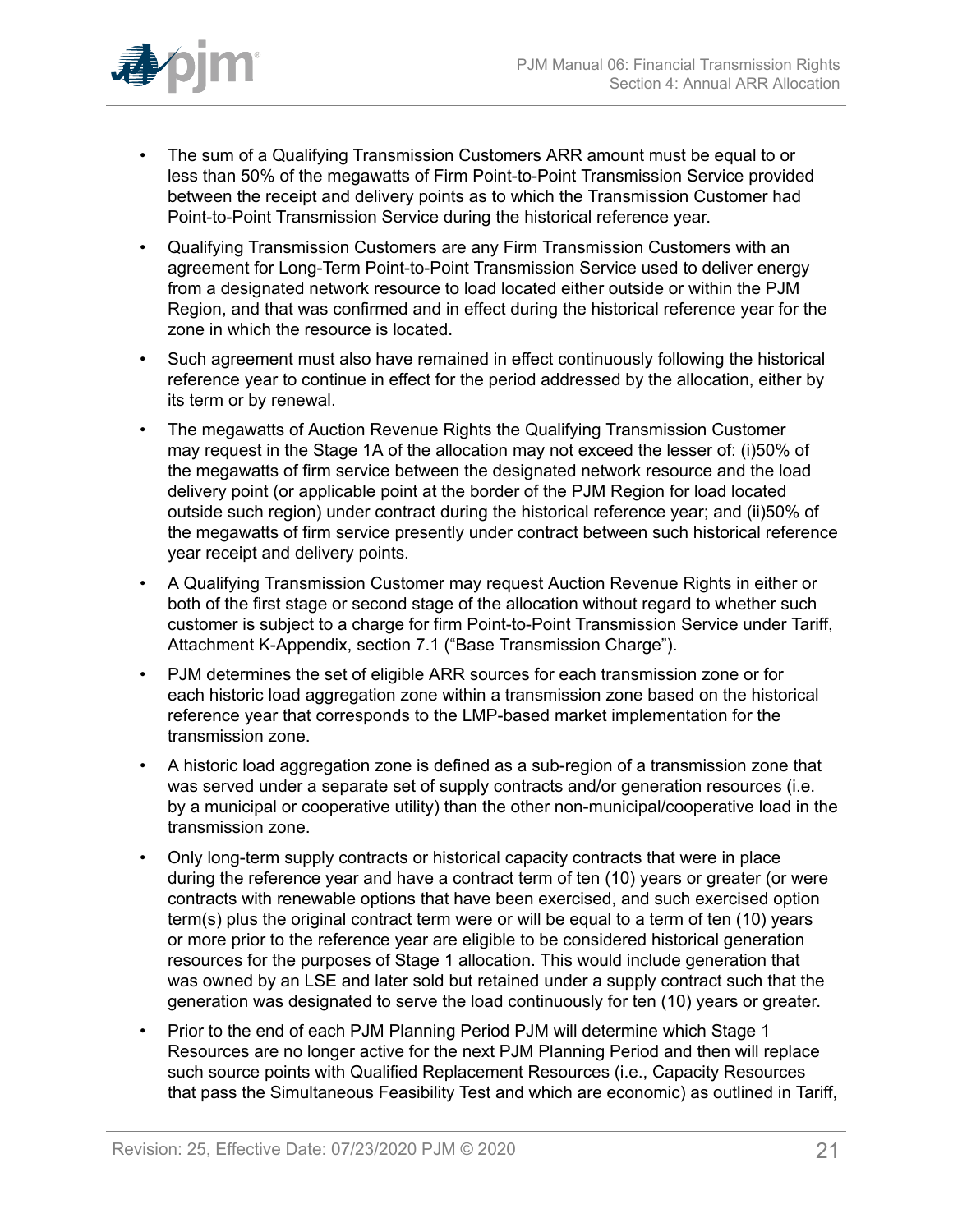

Attachment K-Appendix, section 7.4.2. A Stage 1 Resource will be considered no longer active if it was designated to be delivered to load based on the historical reference year, but has since been deactivated or the installed capacity value of such resource has been reduced as of the annual allocation of ARRs for the target PJM planning Period.

- Potential Qualified Replacement Resources will be categorized into rate-based and nonrate-based resources. Rate-based resources must meet the criteria specified in Tariff, Attachment K-Appendix, sections 7.6 and 7.7 concerning New Stage 1 Resources and Alternate Stage 1 Resources. Requests to classify rate-based resources as such must be sent to the PJM FTR Group with supporting documentation by the January 1st prior to the effective planning period.
- Each potential Qualified Replacement Resource will be ranked in economic order such that Qualified Replacement Resources that maximize ARR value will be tested for simultaneous feasibility first as outlined in Tariff, Attachment K-Appendix, section 4.

A potential Qualified Replacement Resource shall be considered to pass the simultaneous feasibility test if that resource does not cause an appreciable increase in the flow across any binding constraint as determined from the previous year's Stage 1 ARR flow, utilizing a model derived from the 10 year allocation model. If load within a historic load aggregation zone disaggregates, then active historic Stage 1 resources and Qualified Replacement Resources associated with the historic load aggregation zone will be allocated according to load ratio share unless a FERC-accepted agreement explicitly states some other method of Stage 1 resource allocation.

PJM will assign to each LSE a pro-rata amount of the MW capability from each generator that is designated to the transmission zone or load aggregation zone based on the LSE's percentage of the total peak load in the transmission zone or in the load aggregation zone. LSE is notified of the generation resource assignments. Each LSE chooses the set of ARRs that it wants to request based on the generator sources it was assigned. The requested ARRs must source at the designated generator and must sink at the LSEs aggregate load in the transmission zone or in the load aggregation zone. The ARR request is limited to an amount not greater than the designated MW amount.

PJM performs a Simultaneous Feasibility test to determine the set of ARRs that can be awarded to each Network customer. PJM notifies each LSE of the ARR awards resulting from the Stage 1 allocation process.

A participant may surrender any portion of the ARR awards resulting from Stage 1 of the Annual ARR Allocation process prior to the commencement of Stage 2 of the Annual ARR Allocation process provided that all remaining outstanding ARRs are simultaneously feasible following the return of such ARRs.

ARRs may be traded but trades must be made no later than the opening of the first round of the Annual FTR Auction and all trades are effective for the entire planning period. An LSE wishing to trade its ARRs must trade all of its ARRs associated with a particular zone. The LSE's zonal network service peak load is also automatically transferred to the new ARR owner for purposes of ARR allocation and reassignment. The new ARR owner is then subject to ARR reassignment associated with shifts in the original owners zonal network service peak load. Credit responsibility for an ARR that is traded within PJM's systems remains with the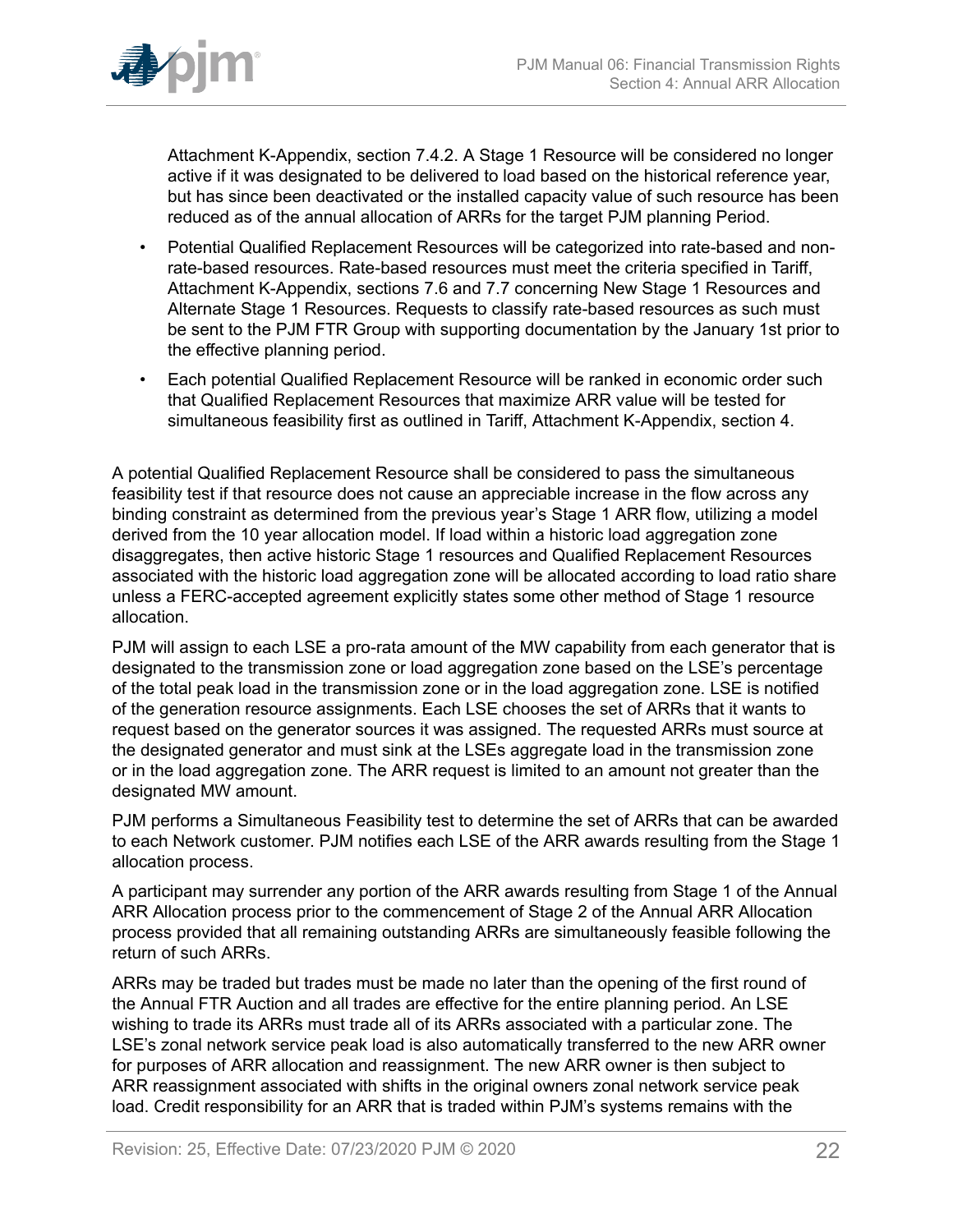

original party unless/until the receiving party ("3rd party") establishes to PJM's satisfaction, and consistent with the PJM credit policy, that it has sufficient credit with PJM and agrees by providing written notice to the PJM Treasury Department that it will fully assume the credit responsibility associated with the traded ARR. Since ARR value is derived from the annual FTR auction clearing prices, the credit requirement associated with traded ARRs cannot be determined until after completion of the annual FTR auction.

PJM will include the ARR credit and FTR payments and revenue credits (for any FTRs generated by the self-scheduling of the ARR) on the 3rd party's bill each month, but the original party retains the obligation to pay for any net negative ARR portfolio obligation and the selfscheduled FTR (offset by associated FTR congestion credits) if the 3rd party defaults on its payment obligation to PJM prior to credit responsibility being transferred to the 3rd party. Once the 3rd party establishes sufficient credit acceptable to PJM for its new ARR obligation, then PJM will notify both parties that the 3rd party has assumed credit responsibility for the ARR, and the original party is released from its credit responsibility for the ARR. PJM cannot guarantee that a 3rd party will establish sufficient credit acceptable to PJM. Market Participants trading ARRs to 3rd parties may retain credit responsibility for those ARRs up to the full term of the ARR.

Within the planning period, as load changes from one LSE to another within a transmission zone, a proportionate share of the ARRs defined to sink into the zone are reassigned from the old LSE to the new LSE. The reassignment of ARRs must be initiated by a request made by the LSE gaining load as described in the "Reassignment of ARRs for Shifts in Load Responsibility" section.

The planning process described in this manual will be conducted on an annual basis to determine the transmission system adequacy needed to maintain the 10-year feasibility of Stage 1A ARRs. PJM shall develop transmission system upgrades to maintain the feasibility of Stage 1A ARRs.

If statutory or regulatory changes are introduced that affect the rights going forward, the Stage 1A ARRs are preserved for at least ten consecutive PJM Planning Periods, and the term of the rights would decrease by one PJM Planning Period during each annual ARR allocation process so that the rights expire at the end of the relevant period.

PJM will conduct an annual simultaneous feasibility analysis to determine if the transmission system can accommodate Stage 1A ARRs to cover base load for the next 10-year period. A zonal growth rate will be applied to each zone's base load to develop a zonal base load for years 2 through 10. A simultaneous feasibility test of Stage 1A ARRs to base load will be conducted for each year of the relevant 10-year period. The simultaneous feasibility analysis for Base Load ARRs will include all requested Stage 1A ARRs plus additional ARRs to cover zonal base load for which no Stage 1A ARRs were requested. For zonal base load not covered by Stage 1A ARR requests, additional ARR MWs will be assumed from capacity remaining on eligible Stage 1 resources which have a historical LMP which is lower than the historical zonal LMP. ARR MWs will be delivered from such Stage 1 resources up to the maximum MW capacity of the resource until the historical LMP of the next highest price resource exceeds the historical zonal LMP or until the zonal base load is met. If an SFT violation occurs in any year of the analysis, then a transmission upgrade or acceleration of a planned upgrade to resolve the violation will be identified by PJM and such upgrades will be recommended for inclusion into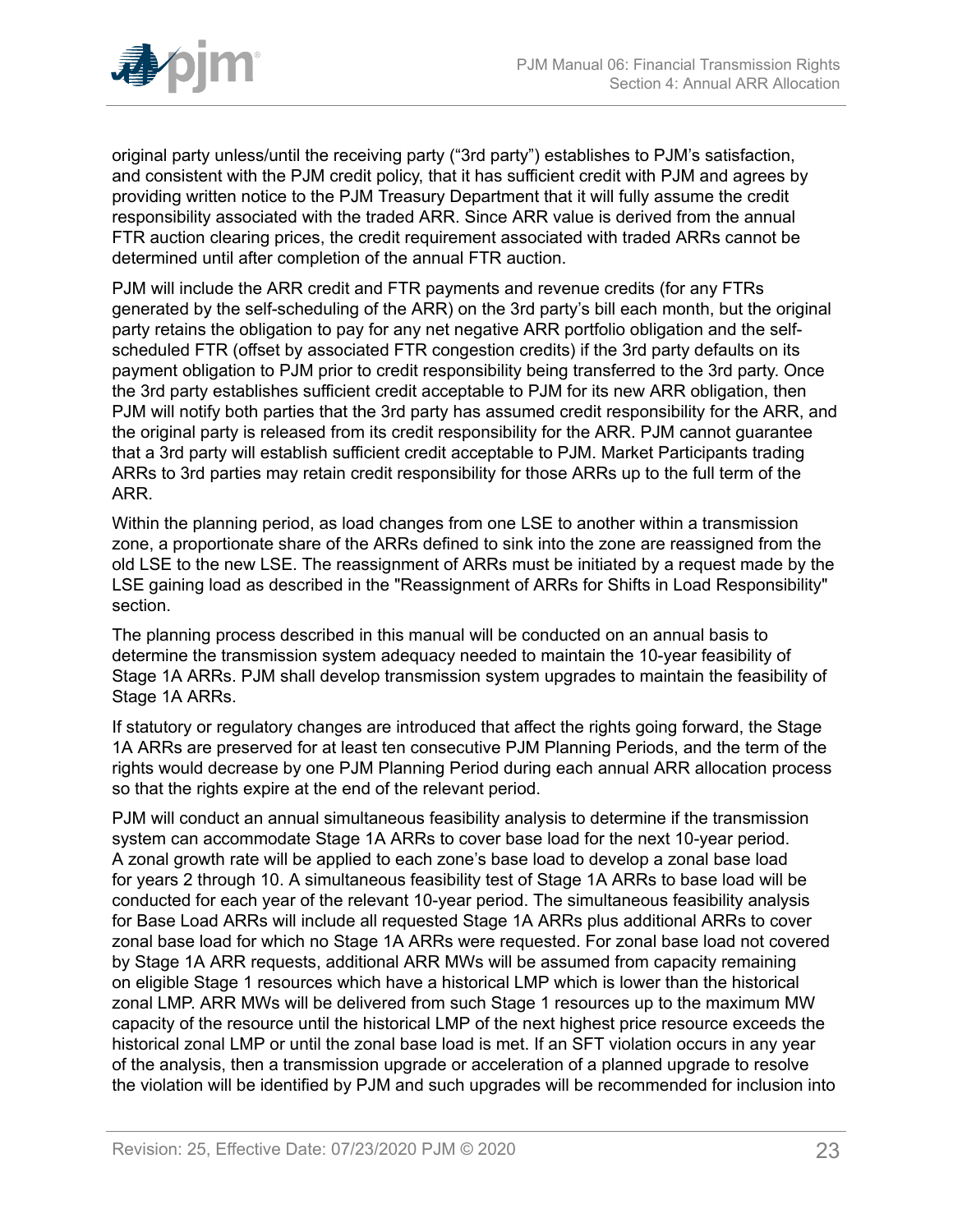

the PJM RTEP. This recommendation will include an analysis of the economic benefits of the upgrade as additional information.

## <span id="page-23-0"></span>**4.3 Annual Allocation of Auction Revenue Rights (ARRs) - Stage 1B**

The first stage of the Annual ARR Allocation is based on active generation resources that historically served load in each transmission zone or Qualified Replacement Resources. In Stage 1B of the Annual ARR Allocation, participants submit ARR requests for the planning period based on the following business rules:

- All ARR requests must pass a Simultaneous Feasibility Test during allocation process.
- In Stage 1B, Network Services Customers must specify specific active historical generation resources or Qualified Replacement Resources (source) to aggregate Energy Settlement Area in the Transmission Zone or other designated Load Aggregation Zone (sink) up to value of network service peak load minus awarded ARRs from Stage 1A. If the path of the ARR is to the Residual Metered Load aggregation zone, the participant can elect to have its ARRs allocated to the aggregate load busses in the Transmission Zone.
- In Stage 1B, Firm Transmission Customers that are deemed as Qualifying Transmission Customers may request ARRs up to the remainder of the megawatts of firm service not awarded in Stage 1A provided between receipt and delivery points as to which the Transmission Customer had Point-to-Point Transmission Service during the historical reference year.
- All Network Integration Service ARRs allocated in Stage 1B are designated from an active historical generation resource or Qualified Replacement Resource.
- All requests received during each stage of the Annual ARR Allocation are deemed to have arrived simultaneously.
- A Network Service Customer's total ARR amount allocated to a transmission zone or load aggregation zone cannot exceed the participant's total network peak load in that zone or load aggregation zone minus the awarded ARRs from Stage 1A.
- The sum of a Qualifying Transmission Customers ARR amount must be equal to or less than the remainder of megawatts of Firm Point-to-Point Transmission Service not awarded in Stage 1A provided between the receipt and delivery points as to which the Transmission Customer had Point-to-Point Transmission Service during the historical reference year.
- Qualifying Transmission Customers are any Firm Transmission Customers with an agreement for Long-Term Point-to-Point Transmission Service used to deliver energy from a designated network resource to load located either outside or within the PJM Region, and that was confirmed and in effect during the historical reference year for the zone in which the resource is located.
- Such agreement must also have remained in effect continuously following the historical reference year to continue in effect for the period addressed by the allocation, either by its term or by renewal.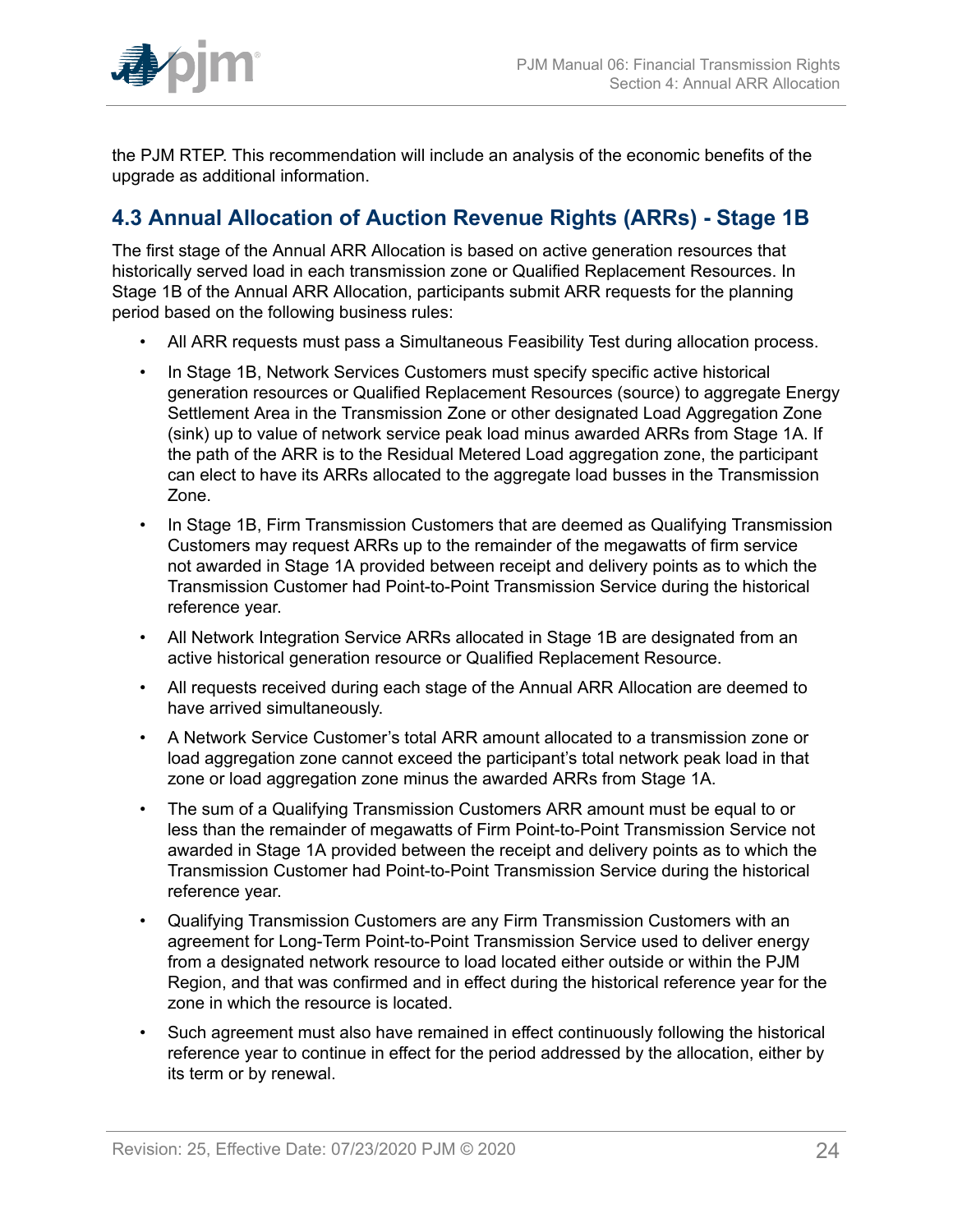

- The megawatts of Auction Revenue Rights the Qualifying Transmission Customer may request in Stage 1B of the allocation may not exceed the lesser of: (i) Remainder of megawatts not awarded in Stage 1A of firm service between the designated network resource and the load delivery point (or applicable point at the border of the PJM Region for load located outside such region) under contract during the historical reference year; and (ii) Remainder of the megawatts not awarded in Stage 1A of firm service presently under contract between such historical reference year receipt and delivery points.
- A Qualifying Transmission Customer may request Auction Revenue Rights in either or both of the first stage or second stage of the allocation without regard to whether such customer is subject to a charge for firm Point-to-Point Transmission Service under Tariff, Attachment K-Appendix, section 7.1 ("Base Transmission Charge").
- PJM determines the set of eligible ARR sources for each transmission zone or for each historic load aggregation zone within a transmission zone based on the historical reference year that corresponds to the LMP-based market implementation for the transmission zone.
- A historic load aggregation zone is defined as a sub-region of a transmission zone that was served under a separate set of supply contracts and/or generation resources (i.e. by a municipal or cooperative utility) than the other non-municipal/cooperative load in the transmission zone.
- Only long-term supply contracts or historical capacity contracts that were in place during the reference year and have a contract term of ten (10) years or greater (or were contracts with renewable options that have been exercised, and such exercised option term(s) plus the original contract term were or will be, equal to a term of ten (10) years or more prior to the reference year are eligible to be considered historical generation resources for the purposes of Stage 1 allocation. This would include generation that was owned by an LSE and later sold but retained under a supply contract such that the generation was designated to the serve the load continuously for ten (10) years or greater.
- Prior to the end of each PJM Planning Period PJM will determine which Stage 1 Resources are no longer active for the next PJM Planning Period and then will replace such source points with Qualified Replacement Resources (i.e., Capacity Resources that pass the Simultaneous Feasibility Test and which are economic) as outlined in Tariff, Attachment K-Appendix, section 7.4.2. A Stage 1 Resource will be considered no longer active if it was designated to be delivered to load based on the historical reference year, but has since been deactivated or the installed capacity value of such resource has been reduced as of the annual allocation of ARRs for the target PJM Planning Period.
- Potential Qualified Replacement Resources will be categorized into rate-based and nonrate-based resources. Rate-based resources must meet the criteria specified in Tariff, Attachment K-Appendix, sections 7.6 and 7.7 concerning New Stage 1 Resources and Alternate Stage 1 Resources. Requests to classify rate-based resources as such must be sent to the PJM FTR Group with supporting documentation by the January 1st prior to the effective planning period.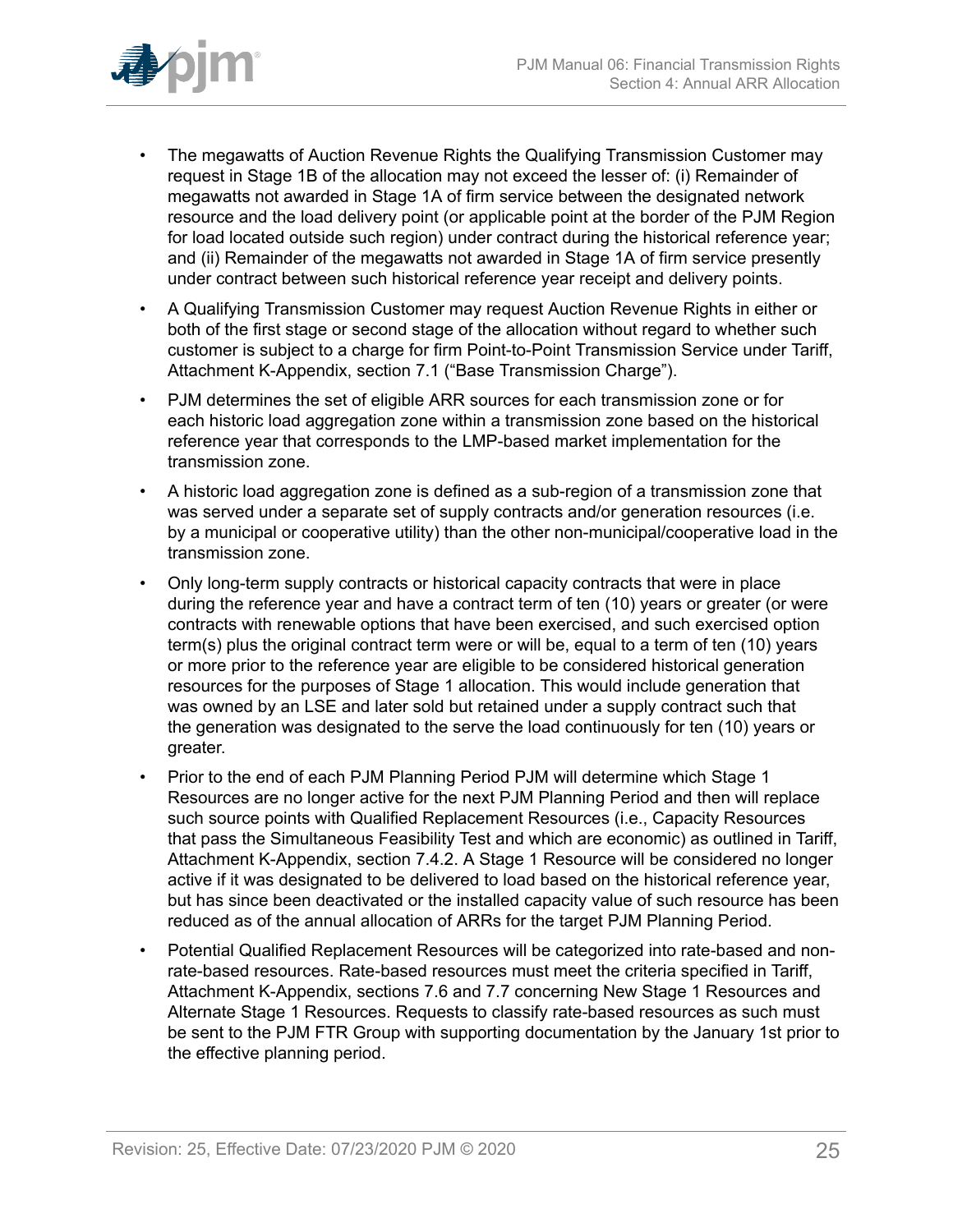

- Each potential Qualified Replacement Resource will be ranked in economic order such that Qualified Replacement Resources that maximize ARR value will be tested for simultaneous feasibility first as outlined in Tariff, Attachment K-Appendix, section 7.4.
- A potential Qualified Replacement Resource shall be considered to pass the simultaneous feasibility test if that resource does not cause an appreciable increase in the flow across any binding constraint as determined from the previous year's Stage 1 ARR flow, utilizing a model derived from the 10 year allocation model.

PJM will assign to each LSE a pro-rata amount of the MW capability from each generator that is designated to the transmission zone or load aggregation zone based on the LSE's percentage of the total peak load in the transmission zone or in the load aggregation zone. LSE is notified of the generation resource assignments. Each LSE chooses the set of ARRs that it wants to request based on the generator sources it was assigned. The requested ARRs must source at the designated generator and must sink at the LSEs aggregate load in the transmission zone or in the load aggregation zone. The ARR request is limited to an amount not greater than the designated MW amount.

PJM performs a Simultaneous Feasibility test to determine the set of ARRs that can be awarded to each Network customer. PJM notifies each LSE of the ARR awards resulting from the Stage 1B allocation process.

A participant may surrender any portion of the ARR awards resulting from Stage 1B of the Annual ARR Allocation process prior to the commencement of Stage 2 of the Annual ARR Allocation process provided that all remaining outstanding ARRs are simultaneously feasible following the return of such ARRs.

ARRs may be traded but trades must be made no later than the opening of the first round of the Annual FTR Auction and all trades are effective for the entire planning period. An LSE wishing to trade its ARRs must trade all of its ARRs associated with a particular zone. The LSE's zonal network service peak load is also automatically transferred to the new ARR owner for purposes of ARR allocation and reassignment. The new ARR owner is then subject to ARR reassignment associated with shifts in the original owners zonal network service peak load.

Within the planning period, as load changes from one LSE to another within a transmission zone, a proportionate share of the ARRs defined to sink into the zone are reassigned from the old LSE to the new LSE. The reassignment of ARRs must be initiated by a request made by the LSE gaining load as described in the "Reassignment of ARRs for Shifts in Load Responsibility" section.

### <span id="page-25-0"></span>**4.4 Stage 1 Participation for External Load Serving Entities**

Long-Term Firm Point-to-Point Transmission Service customers that are not Qualifying Transmission Customers and Network Service Users serving Non-Zone Network Load may participate in Stage 1 of the Annual Allocation of Auction Revenue Rights pursuant to Tariff, Attachment K-Appendix, section 7.4.2(a)-(c), subject to the following conditions:

The relevant transmission service shall be used to deliver energy from a designated network resource located either outside or within the PJM region to load located outside the PJM Region.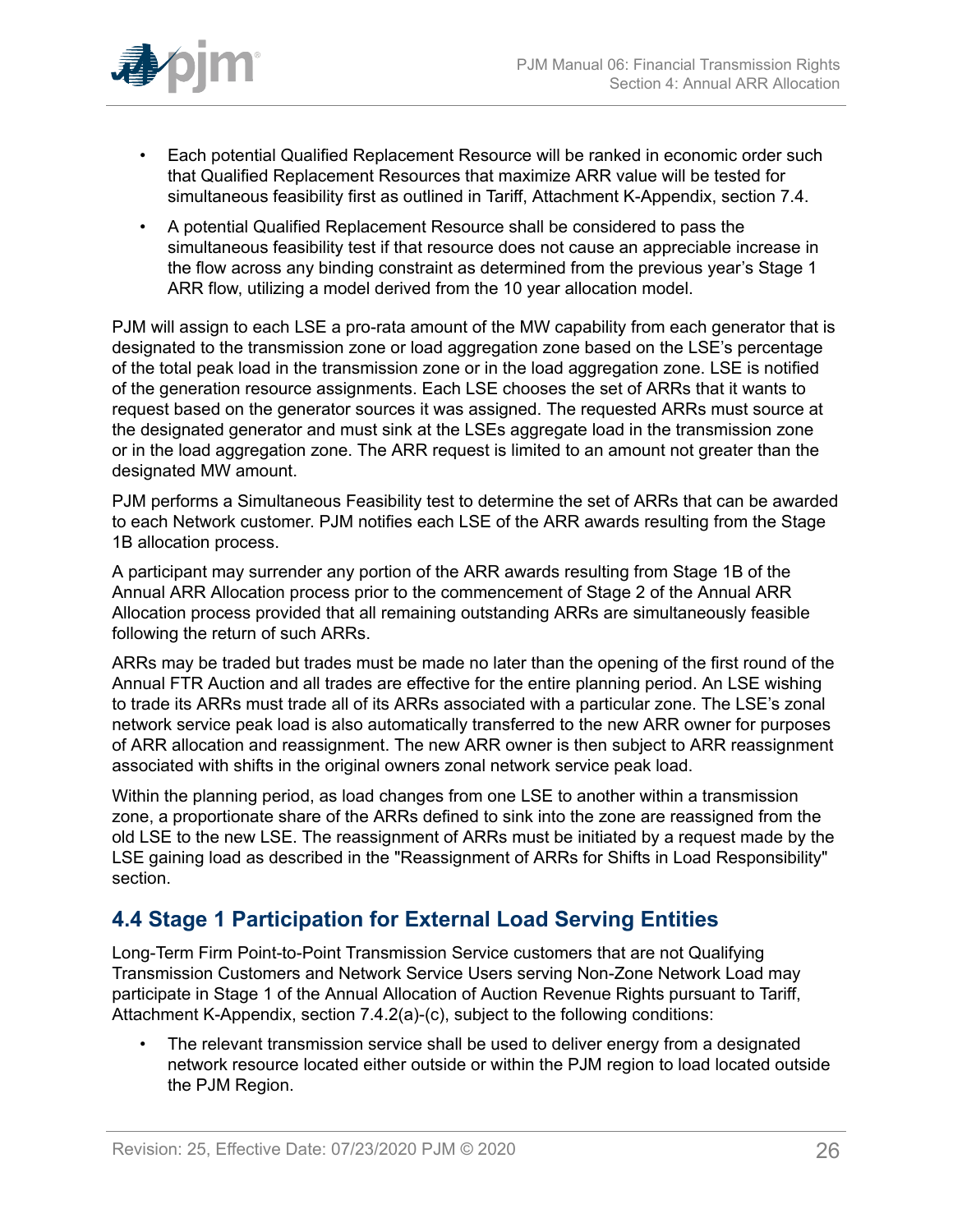

- To be eligible to participate in Stage 1A of the annual Auction Revenue
- Rights allocation: 1) the relevant transmission service shall remain in effect for the Stage 1A period addressed by the allocation; and 2) the control area in which the external load is located has similar rules for load external to the relevant control area.
- Source points for Stage 1 requests shall be limited to: 1) generation resources owned by the LSE serving the load located outside the PJM Region; or 2) generation resources subject to a bona fide firm energy and capacity supply contract executed by the LSE to meet its load obligations, provided that such contract remains in force and effect for a minimum term of ten (10) years from the first effective Planning Period that follows the initial Stage 1 request.
- For Long-Term Firm Point-to-Point Transmission customers requesting Stage 1 Auction Revenue Rights, the generation resource(s) designated as source points may not include any portion of the generating capacity of such resource(s) that, at the time of the request, is identified as a Capacity Resources.
- For Network Service Users requesting Stage 1 Auction Revenue Rights, the generation resource(s) designated as source points must either be committed into PJM's RPM market or be designated as part of the entity's FRR Capacity Plan for the purpose of serving the capacity requirement of the external load.
- All Stage 1 source point requests made shall not increase the MW flow on facilities binding in the relevant annual Auction Revenue Rights allocation or in future Stage 1A allocations and shall not cause MW flow to exceed applicable ratings on any other facilities in either set of conditions in the simultaneous feasibility test.
- To ensure the conditions are met, a simultaneous feasibility test shall be conducted: 1) based on next allocation year with all existing Stage 1 and Stage 2 Auction Revenue Rights modeled as fixed injection-withdrawal pairs; and 2) based on 10 year allocation model with all eligible Stage 1A Auction Revenue Rights for each year including base load growth for each year.
- Requests for Stage 1 Auction Revenue Rights that are received by PJM by November 1st of a Planning Period shall be processed for the next annual Auction Revenue Rights allocation. Requests received after November 1st shall not be considered for the upcoming annual Auction Revenue Rights allocation. If all requests are not simultaneously feasible then requests will be awarded on a pro-rata basis.
- Requests for new or alternate Stage 1 resources made by Network Service Users and External LSEs that are received by November 1st shall be evaluated at the same time. If all requests are not simultaneously feasible then requests will be awarded on a pro-rata basis.
- Stage 1 Auction Revenue Rights source points that qualify shall be eligible as Stage 1 Auction Revenue Rights source points in subsequent annual Auction Revenue Rights allocations.
- Long-Term Firm Point-to-Point Transmission customers requesting Stage 1 Auction Revenue Rights may request Auction Revenue Rights MWs up to the lesser of: 1) the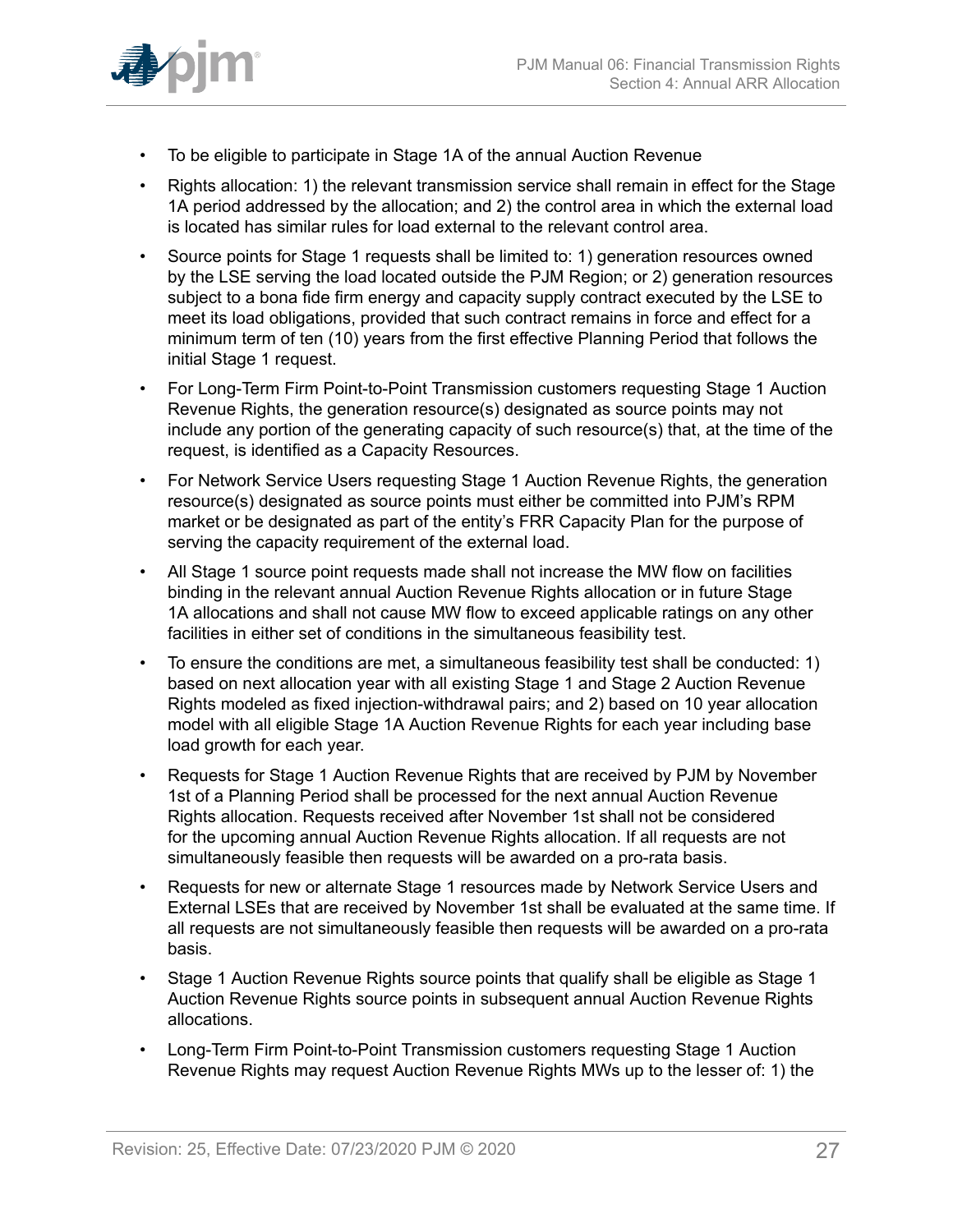

customer's Long-Term Firm Point-to-Point Transmission service contract MW amount; or 2) the customer's Firm Transmission Withdrawal Rights.

- Network Service Users requesting Stage 1 Auction Revenue Rights may request Auction Revenue Rights MWs up to the lesser of: 1) the customer's network service peak load; or 2) the customer's Firm Transmission Withdrawal Rights.
- Stage 1A Auction Revenue Rights requests shall not exceed 50% of the maximum allowed MWs. Stage 1B Auction Revenue Rights requests shall not exceed the difference between the maximum allowed MWs authorized and the Auction Revenue Rights MWs granted in Stage 1A.
- In each round of Stage 2 of an annual allocation of Auction Revenue Rights MW requests shall be equal to or less than one third of the difference between the maximum allowed MWs authorized and the Auction Revenue Rights MW amount allocated in Stage 1.
- Stage 1 Auction Revenue Rights sources established and the associated Auction Revenue Rights MW amount may be replaced with an alternate resource pursuant to the process established in the Alternate Stage 1 Resources section of this manual.

## <span id="page-27-0"></span>**4.5 Annual Allocation of Auction Revenue Rights (ARRs) – Stage 2**

The second stage, Stage 2, of the allocation is a three-round allocation procedure. In Stage 2 of the Annual ARR Allocation, participants submit ARR requests for the planning period based on the following business rules:

- All Network Service ARR requests must pass a Simultaneous Feasibility Test before being given PJM approval.
- PJM can approve all, part, or none of the ARR request based on the results of the Simultaneous Feasibility Test.
- The path for each Network Integration Service ARR is defined from a generator bus, hub, zone or interface to aggregate Energy Settlement Area or other designated Load Aggregation Zone. If the path of the ARR is to the Residual Metered Load aggregation zone, the participant can elect to have its ARRs allocated to the aggregate load buses in the Transmission Zone.
- A participant's total ARR amount to a transmission zone or load aggregation zone cannot exceed the participant's total network load in that zone or load aggregation zone.
- The source point of each ARR request may be any available generator bus, Hub or external interface or load zone for which PJM calculates and posts a Day-ahead Congestion Price value.
- The sink point of each ARR request must be the Network LSEs aggregate load in the Energy Settlement Area in the transmission zone or load aggregation zone if the path of the ARR is to the Residual Metered Load aggregation zone, the participant can elect to have its ARRs allocated to the aggregate load buses in the Transmission Zone.
- ARRs are specified to the nearest 0.1 MW.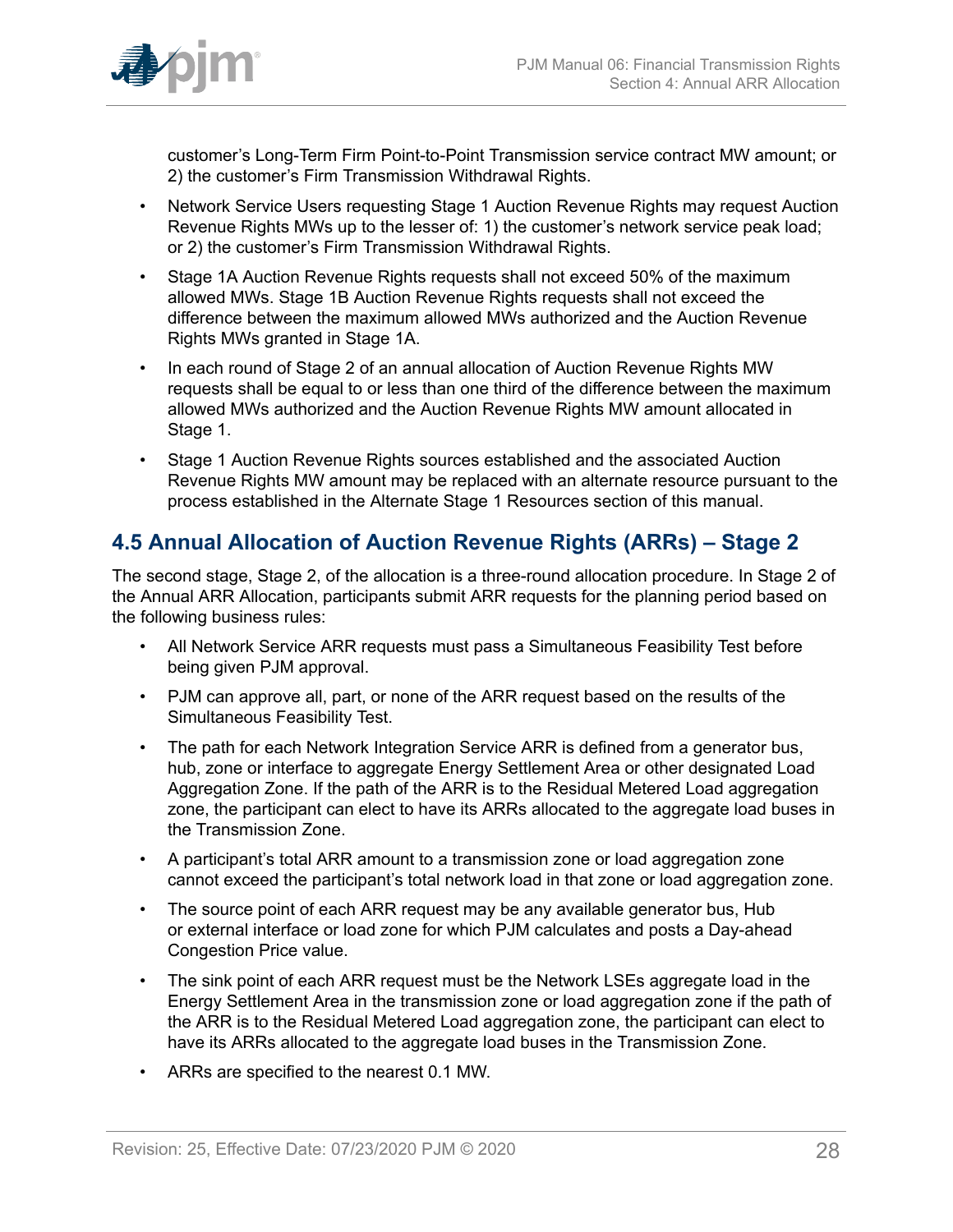

PJM will perform an iterative allocation process that consists of three sequential rounds, with one third of the remaining system ARR capability allocated in each round. Network Service customers and Firm Transmission customers can view the results of each allocation round before submitting their ARR requests for a subsequent round.

In every round of the three-round allocation process, the Network Customer's ARR requests are limited to one third of the Network customer's peak load remaining unallocated after the Stage 1 allocation process.

For example, if the Network customer's peak load is 100 MW and they had received 70 MW of ARRs in Stage 1, then the ARR requests in each round of Stage 2 are limited to (100-70)/3 = 10 MW.

A Firm Transmission Customer, that is deemed a Qualifying Transmission Customer, may request Auction Revenue Rights in each round of the second stage of the allocation process in a number of megawatts equal to or less than one third of the difference between the number of megawatts of firm service being provided between the receipt and delivery points as to which the Transmission Customer currently has firm Point-to-Point Transmission Service and its Auction Revenue Right Allocation from the first stage of the allocation process.

A Firm Transmission Customer, that is not deemed a Qualifying Transmission Customer, may request Auction Revenue Rights in the second stage of the allocation process, but only if it is subject to a Base Transmission Charge, or if it is expressly identified on a grandfathering schedule approved by FERC in connection with the elimination of such Base Transmission Charge. PJM transmission customers that serve load in MISO using service from non-historic sources may participate in Stage 2 but in no event can they receive an allocation of ARRs/FTRs from PJM greater than their firm service to loads in MISO. Requests for firm point-to-point ARRs must be associated with firm point-to-point service that spans the entire next planning period, either by its term or by renewal, and is confirmed by the opening of the Annual ARR Nomination period. Firm point-to-point requests are separated into thirds and each third is assigned to each round of Stage 2.

In each round, PJM staff performs the Simultaneous Feasibility test to determine the feasible set of ARRs that can be awarded. If all ARR requests are not simultaneously feasible, then proration is required. If ARR proration is required due to infeasibility then ARRs are allocated in proportion to the MW value requested and in inverse proportion to the effect on the binding constraint as illustrated in the following example:

Line A to B Capacity is 50 MW

Two ARR requests are submitted exceeding 50 MW capability of Line A-B:

<span id="page-28-0"></span>

|    | $\mid$ ARR # $\mid$ Requested ARRs $\mid$ | <b>Path</b> | <b>Effect per MW on Line AB</b> | <b>Resulting Line</b><br><b>AB Flow Impact</b> |
|----|-------------------------------------------|-------------|---------------------------------|------------------------------------------------|
| #1 | 200 MW                                    | A to B      | .50                             | 100 MW                                         |
| #2 | 200 MW                                    | $C$ to $D$  | .25                             | 50 MW                                          |

*Exhibit 1: ARR Proration Example*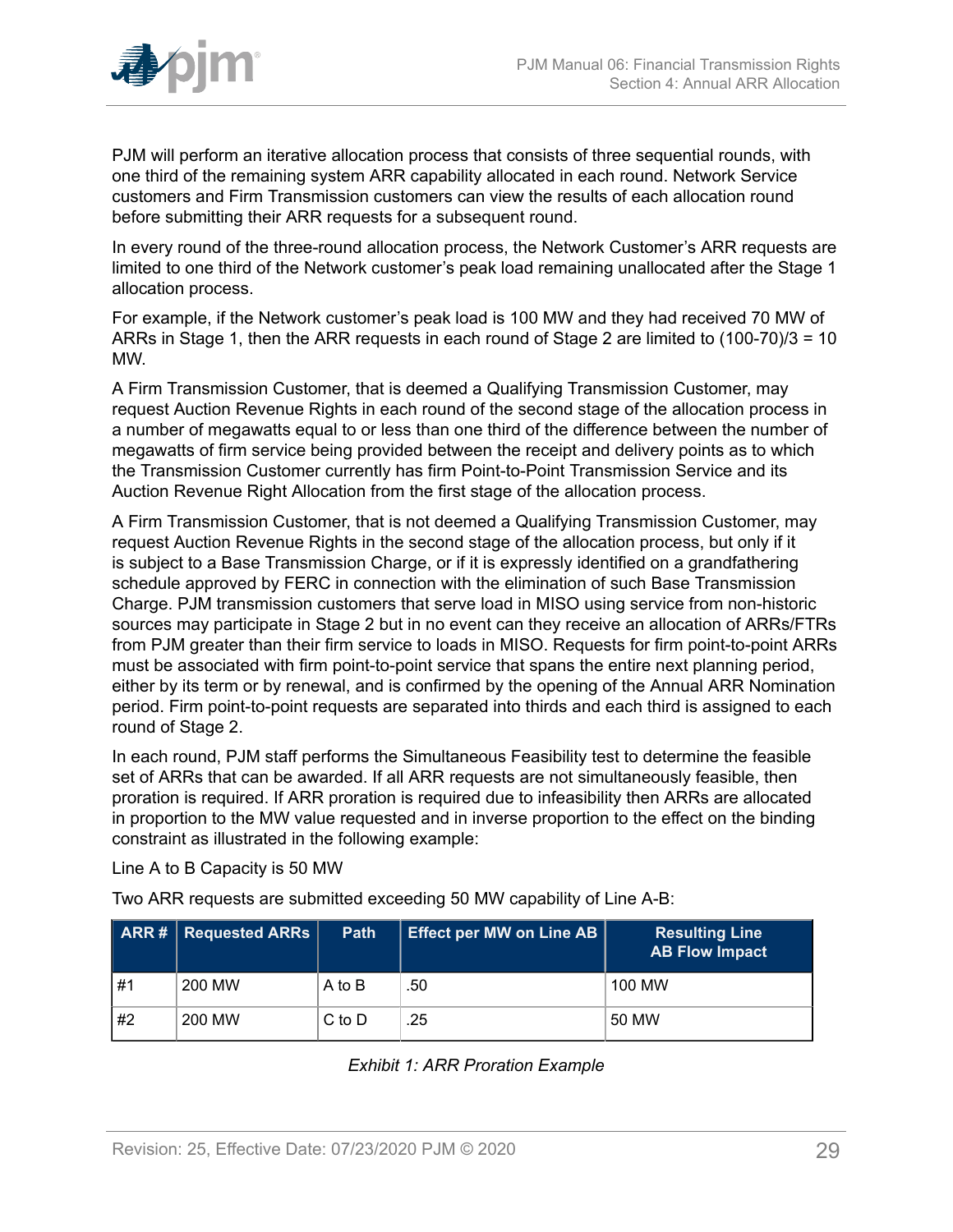

Because the total flow impact on Line A-B resulting from the two ARR requests is 150 MW, proration is required because the capability of Line A-B is only 50 MW.

Proration Calculation:

Prorated ARR Amount Awarded = (Line Capability MW) x (Requested MW/Total Requested ARR MW) x (1/ARR Effect per MW on Line A-B)

ARR #1 Prorated MW Awarded = (50 MW) x (200 MW / 400 MW) x (1/.50) = 50 MW

ARR #2 Prorated MW Awarded = (50 MW) x (200 MW / 400 MW) x (1/.25) = 100 MW

At the end of each round PJM notifies each Network Customer or Firm Transmission Customer of the ARRs that they were awarded as a result of Round 1. After viewing the results, Network Customers or Firm Transmission Customer submit ARR requests for next round. The allocation process continues in an iterative manner for three rounds.

ARRs may be traded but trades must be made no later than the opening of the first round of the Annual FTR Auction and all trades are effective for the entire planning period. An LSE wishing to trade its ARRs must trade all of its ARRs associated with a particular zone. The LSE's zonal network service peak load is also automatically transferred to the new ARR owner for purposes of ARR allocation and reassignment. The new ARR owner is then subject to ARR reassignment associated with shifts in the original owners zonal network service peak load.

Within the planning period, as load changes from one LSE to another within a transmission zone, a proportionate share of the ARRs defined to sink into the zone are reassigned from the old LSE to the new LSE. The reassignment of ARRs must be initiated by a request made by the LSE gaining load as described in the "Reassignment of ARRs for Shifts in Load Responsibility" section.

## <span id="page-29-0"></span>**4.6 Reassignment of Auction Revenue Rights (ARRs)**

ARRs allocated for the planning period will be reassigned on a proportional basis within a zone as load switches between within the planning period. As load shifts from one LSE to another within a transmission zone, a proportionate share of the ARRs defined to sink into the zone are reassigned from the old LSE to the new LSE. The reassignment of ARRs is an automatic process that is conducted on a daily basis.

ARRs are only reassigned from those LSEs that have lost load in a zone and have a net positive economic ARR position to that zone. An LSE that loses load will lose ARR MWs in proportion to the amount of load lost and this same proportion will reduce each individual ARR assigned to the LSE. ARRs are initially allocated to the nearest 0.1 MW but reassigned to the nearest .001 MW. The total set of ARRs to be forfeited by LSEs losing load in a zone will be reallocated to LSEs gaining load in the zone in proportion to each LSE's MW load gain relative to the total load shifted in the zone.

On a daily basis, Auction Revenue Rights are reassigned using the following procedure: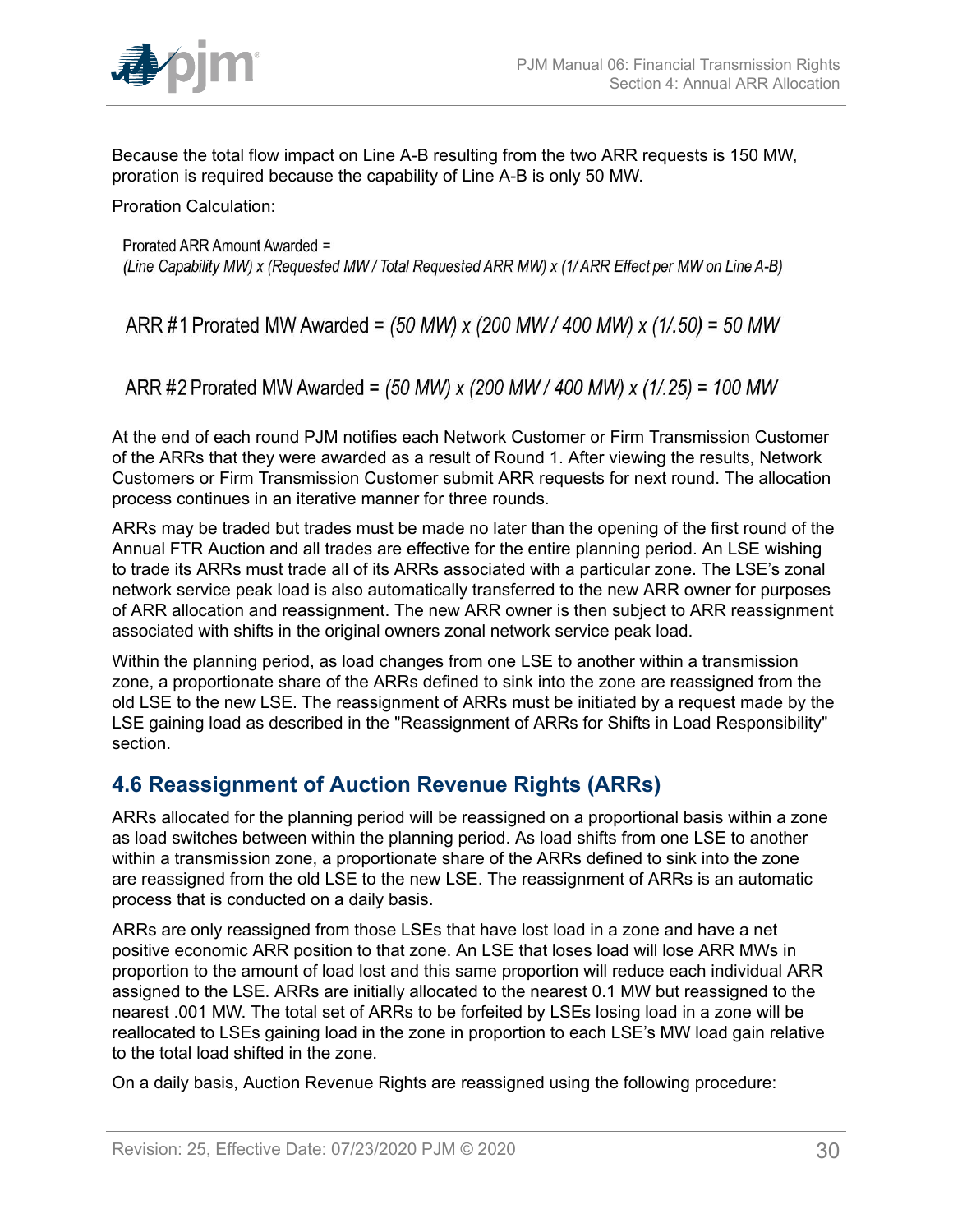- PJM compares each LSE's Network Service Peak Load in a zone to the Network Service Peak Load of the previous day.
- PJM analyzes each LSE's net economic ARR position. For each LSE losing load and having a net positive economic ARR position for that zone:
- The percentage of load lost for each LSE is determined,
- Each ARR owned by each LSE losing load is reduced by this same percentage
- PJM assigns the total set of forfeited ARRs to LSEs gaining load in the zone:
- The percentage of ARRs to be assigned to each LSE gaining load is determined. The percentage will be equal to the MW load gain by the LSE divided by the total MWs of load shifting in the zone.
- Each LSE gaining load is assigned a percentage of each ARR in this set of forfeited ARRs.

## <span id="page-30-0"></span>**4.7 New Stage 1 Resources**

A Network Service User may request the addition of new Stage 1 resources to the Stage 1 resource list if the capacity of the historical resources for a zone is less than the zonal base load. Such requests are subject to the simultaneous feasibility tests described below and are limited to generation resources either owned by the requesting party or subject to ten-year or longer firm energy and capacity contracts that have been executed to serve load eligible for Stage 1A ARRs and remains in effect for a minimum term of ten years.

Simultaneous feasibility tests for new Stage 1 resource requests shall ensure that the requests for a new base resource does not increase the MW flow on facilities binding in the current ARR allocation or in future Stage 1A allocations and does not cause MW flow to exceed applicable ratings in either set of conditions. The most limiting set of conditions will be used as the limiting condition. A simultaneous feasibility test of new Stage 1 resource requests will assess the feasibility of the requests under the following conditions:

- Based on the next allocation year with all existing Stage 1 and Stage 2 ARRs modeled as fixed injection-withdrawal pairs.
- Based on the 10 year allocation model with all eligible Stage 1 ARRs for each year including base load growth for each year.

The amount of MWs that can be nominated from the new base resource will be the lower of the contract MW or 1.15 times the Network Service User's NSPL value minus the Network Service User's share of the existing Stage 1 MW capability for the zone. Requests for new Stage 1 resource that are received by PJM by November 1 will be processed for the next Annual ARR Allocation. Requests received after this date will not be considered for the upcoming Annual ARR Allocation. All requests for new or alternate Stage 1 resources that are received by November 1 will be deemed to have been submitted simultaneously and will be evaluated at the same time.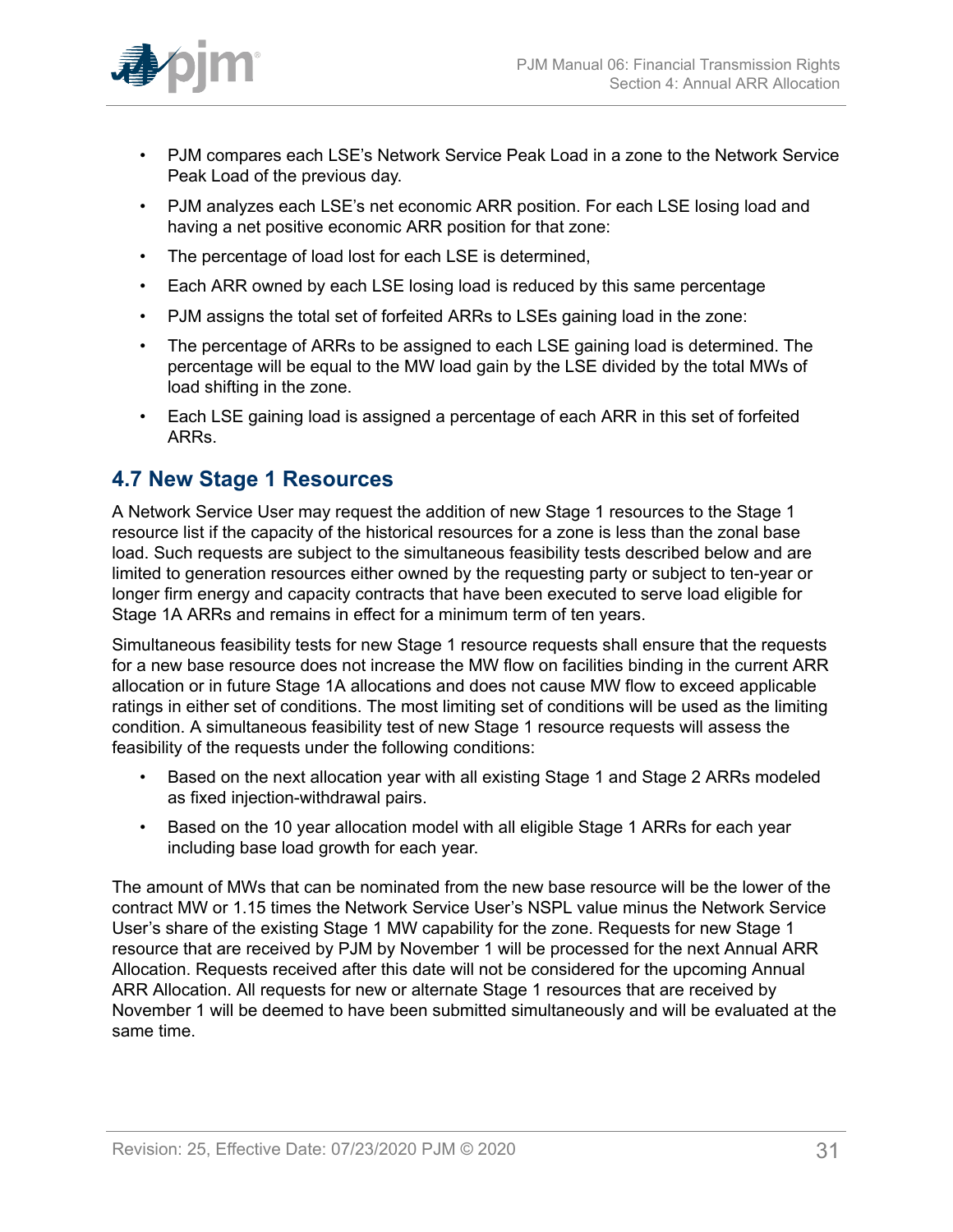## <span id="page-31-0"></span>**4.8 Alternate Stage 1 Resources**

A Network Service User may replace one or more of its existing Stage 1 resources and its associated MW amount of ARRs with an alternate resource. Such requests are subject to the simultaneous feasibility tests described below and are limited to generation resources either owned by the requesting party or subject to ten-year or longer firm energy and capacity contracts that have been executed to serve load eligible for Stage 1A ARRs and remains in effect for a minimum term of ten years.

Simultaneous feasibility tests for alternate Stage 1 resource requests shall ensure that relative to the existing resource, the alternate base resource does not consume a greater amount of transmission capability on facilities binding in the current ARR allocation or future Stage 1A allocations, and does not allow MW flow(s) to exceed applicable ratings on any other facilities. A simultaneous feasibility test of alternate Stage 1 resource requests will assess the feasibility of the requests under the following conditions:

- Based on the next allocation year with all existing Stage 1 and Stage 2 ARRs modeled as fixed injection-withdrawal pairs.
- Based on the 10 year allocation model with all eligible Stage 1 ARRs for each year including base load growth for each year.

The amount of MWs that can be nominated from the alternate resource cannot exceed the original awarded Stage 1 MW amount of ARRs associated with the original Stage 1 resource. Requests for new Stage 1 resource that are received by PJM by November 1 will be processed for the next Annual ARR Allocation. Requests received after this date will not be considered for the next Annual ARR Allocation. All requests for new or alternate Stage 1 resources that are received by November 1 will be deemed to have been submitted simultaneously and will be evaluated at the same time.

If the Network Service User accepts the MW amount of ARRs associated with the alternate resource as established by the simultaneous feasibility test, the alternate resource will replace the relevant existing Stage 1 resource beginning with the next Annual ARR Allocation. If the Network Service User rejects the MW amount of ARRs associated with the alternate resource as established by the simultaneous feasibility test, the original Stage 1 resource will remain in effect.

## <span id="page-31-1"></span>**4.9 Allocation of Incremental Auction Revenue Rights (IARRs)**

### <span id="page-31-2"></span>**4.9.1 Merchant and Generation Interconnection IARRs**

Transmission expansion projects associated with new generation interconnection and Merchant Transmission Expansion projects will be allocated incremental ARRs in a three-round allocation process in which the customer requests incremental ARRs for three pairs of point-to-point combinations (one point-to-point combination is requested per round).

In each round, one-third of the Incremental ARRs made available by the expansion project will be assigned to the requester. After each of rounds one and two, the requester may accept the assigned Incremental ARRs or refuse them. Acceptance of the assignment will remove the assigned Incremental ARRs from availability in the next rounds. Refusal of the assignment will result in the Incremental ARR being available for the next round. The Incremental ARR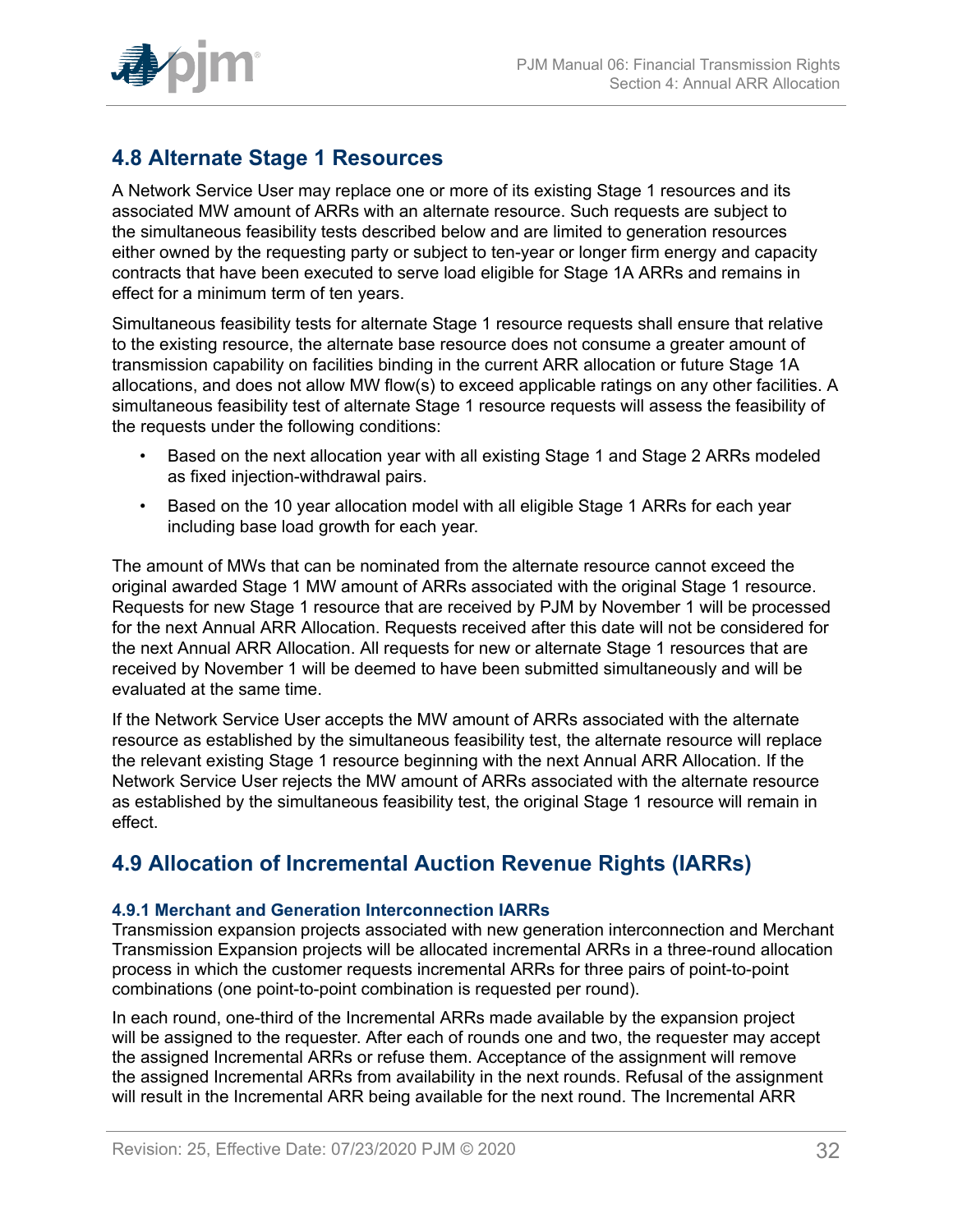

assignment made in round three will be final and binding. The final and binding Incremental Auction Revenue Right assignment for a requested point-to-point combination in each round shall in no event be less than one third of 80% and no greater than one-third of 100% of the non-binding estimate of Incremental Auction Revenue Rights for that point-to-point combination that was provided to the New Service Customer.

Incremental ARRs will be effective for thirty years or the life of the facility or upgrade, whichever is less.

At any time during this thirty-year period, in lieu of continuing this thirty-year ARR, the Interconnection Customer shall have a one-time choice to switch to an optional mechanism, whereby, on an annual basis, the customer has the choice to request an ARR during the Annual ARR Allocation process between the same source and sink, subject to simultaneous feasibility. Once this option is chosen, the Interconnection Customer must request the Incremental ARR during each annual ARR enrollment window for the upcoming planning period. If no request is made, the Incremental ARR is forfeited for that planning period.

At any time during this thirty-year period, an Interconnection Customer may return Incremental ARRs that it no longer desires at any time, provided that all remaining outstanding ARRs can be simultaneously accommodated following the return of such ARRs. In the event an Interconnection Customer returns Incremental ARRs, the Interconnection Customer shall have no further rights regarding such Incremental ARRs.

### <span id="page-32-0"></span>**4.9.2 Regional Transmission Expansion Plan (RTEP) IARRs**

RTEP Projects Eligible for Allocation of IARRs will be calculated for any RTEP upgrade the costs of which will be allocated on a regional basis. IARRs created by a project will be allocated to Responsible Customers in proportion to each Responsible Customers' share of the project cost. Responsible Customers as defined in Schedule 12 of the Tariff that are Network Customers, Transmission Customers with an agreement for Firm Point-To-Point Service, or Merchant Transmission Providers that are assigned cost responsibility for a Regional Facility or a Necessary Lower Voltage Facility ("Regionally Assigned Facility").

### **RTEP IARR Calculation Method**

The source point of the IARR will be a new aggregate pricing point comprised of up to ten (10) generator buses having the largest positive distribution factor (DFAX) on the constraint being relieved by upgrade (i.e. – where increased generation increases the flow on the constraint being relieved).

The sink point of the IARR will be a new aggregate pricing point comprised of the load-weighted average of the transmission zone for which the aggregate DFAX on the constraint being relieved by upgrade is negative (i.e. – where increased load increases the flow on the constraint being relieved).

IARRs associated with an upgrade are calculated by determining the incremental ARR capability between the source and sink points created by the project.

- Using the base network topology, ARR capability between the specified source-sink combination is measured by increasing MW transfers from the specified source to the specified sink until a transmission limit is encountered.
- Using a network topology which includes the expansion project, the ARR capability between the specified source-sink combination is measured by increasing MW transfers from the specified source to the specified sink until a transmission limit is encountered.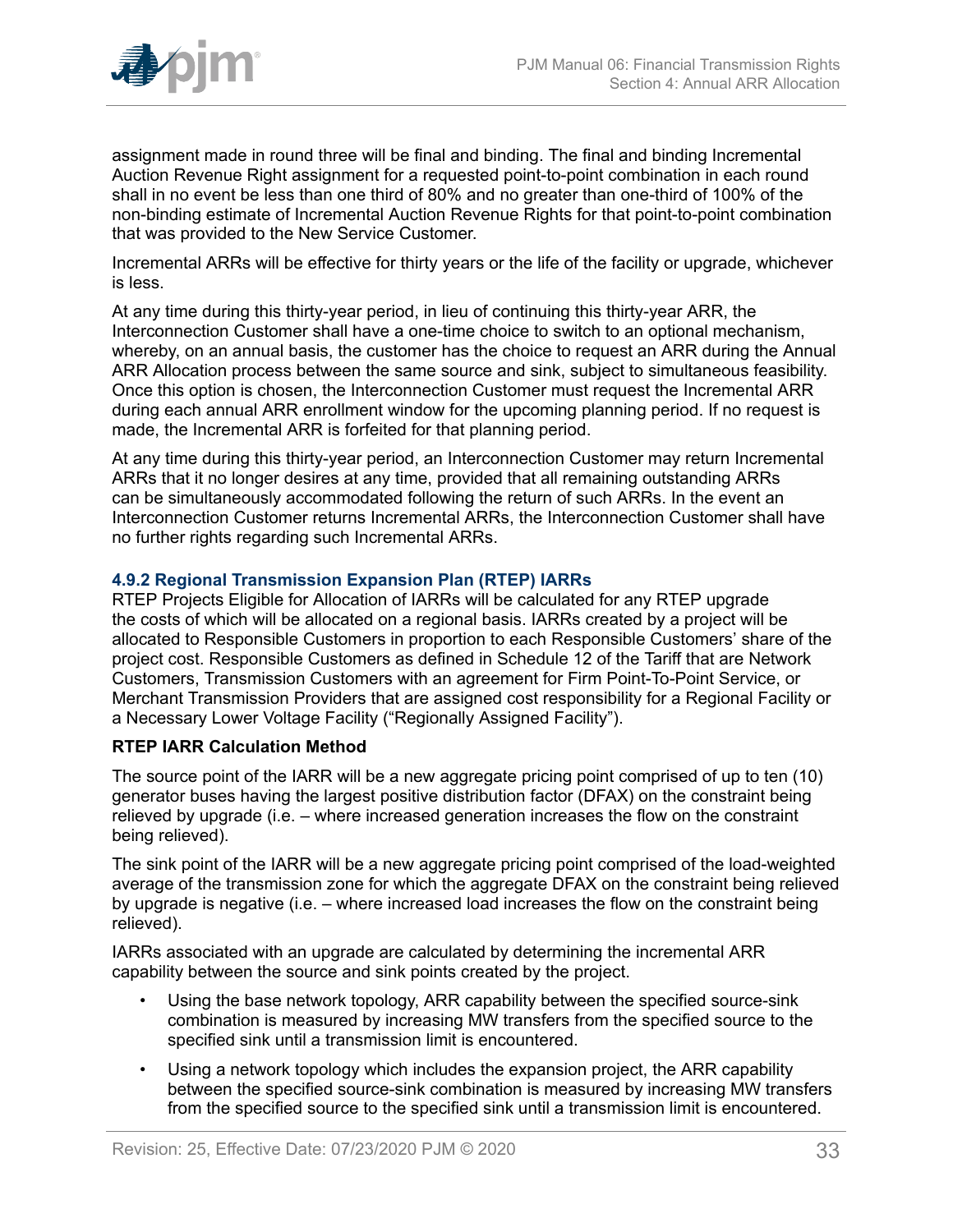

• The incremental ARR (IARR) capability between the source-sink combination created by the expansion project is the difference between the ARR capability in the base system and the ARR capability in the system which include the project

PJM will determine the quantity of IARRs to be allocated within three months prior to the actual in-service date of the upgrade.

#### **RTEP IARR Allocation Method**

Each Responsible Customer will be allocated IARR MWs in proportion to the Responsible Customers' share of the project cost.

Within each zone, each network customer will be allocated a share of the zone's IARRs in proportion to the customer's share of the zonal NSPL.

Allocation of the IARRs will occur for each identified RTEP upgrade for each of the 30-years following implementation of the upgrade. Potential recipients of the rights will be determined on an annual basis according to shares of the zonal NSPL for the upcoming Planning Year. Identified recipients will then have the opportunity to turn down the allocated rights prior to the initiation of the annual ARR allocation process.

#### <span id="page-33-0"></span>**4.9.3 Elective Upgrade IARRs**

Section 7.8 of Schedule 1 of the Operating Agreement sets forth provisions to permit any party to request and obtain Incremental ARRs by agreeing to fund upgrades necessary to support the requested rights. Attachment EE to the PJM Tariff is the form for the upgrade request. Requests must specify a source, sink and MW amount.

PJM will assess the simultaneous feasibility of the requested Incremental ARRs and all outstanding ARRs against the base system ARR capability and Stage 1A ARR capability for the future 10 year period. Based on this preliminary assessment, PJM will conduct studies to determine the upgrades required to accommodate the requested Incremental ARRs and ensure that all outstanding ARRs are simultaneously feasible. If a party elects to fund the upgrades PJM will notify the party of the actual amount of Incremental ARRs that will be awarded based on the allocation process established pursuant to Section 231 of Part VI of the Tariff.

#### <span id="page-33-1"></span>**4.9.4 Duration and Value of IARRs**

IARRs will become effective on the first day of the first month that the upgrade is included in the transmission system model for the monthly FTR auction.

Incremental ARRs will be effective for thirty years or the life of the facility or upgrade, whichever is less.

For IARRs that become effective at the beginning of a planning year, their value will be determined identically to that of annually allocated ARRs, based on the nodal prices resulting from the annual FTR auction. If IARRs become effective during a planning year, then their value for each month remaining in that planning year will be based on the results of the promptmonth FTR auctions. For each planning year thereafter, the value of IARRs will be determined identically to that of annually allocated ARRs, based on the nodal prices resulting from the annual FTR auction.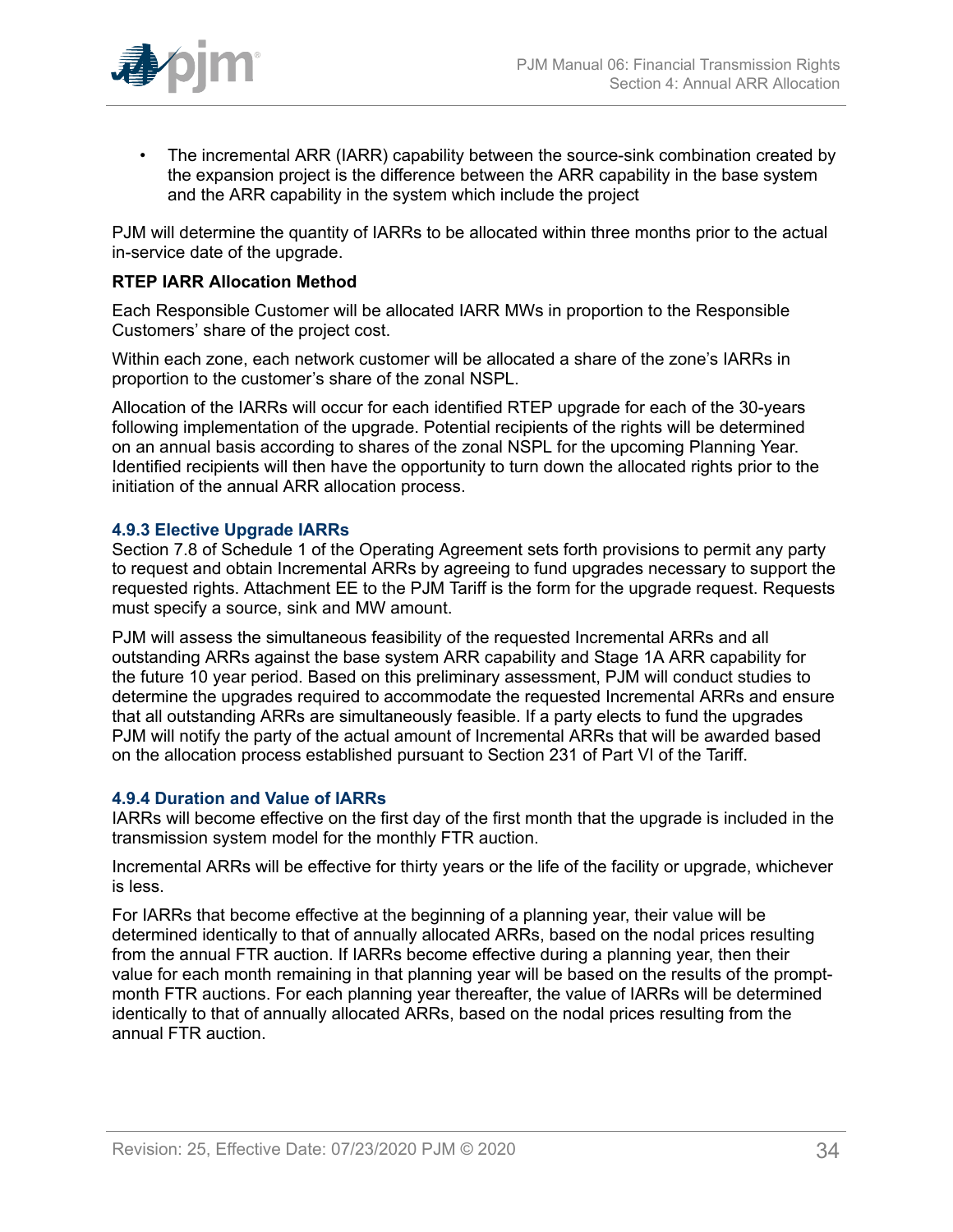

## <span id="page-34-0"></span>**4.10 Residual Auction Revenue Rights**

Residual Auction Revenue rights (ARRs) are defined as Network Service or Firm Point-to-Point Auction Revenue rights that were made available as a result of transmission upgrades that occur after the Annual ARR Allocation. Residual ARRs are defined for transmission upgrades or other increased transmission system capability that was not modeled in the Annual ARR Allocation, and if such increased capability had been modeled, a greater amount of ARRs would have been allocated in Stage 1. Residual ARRs available for allocation will be only those rights in excess of rights allocated directly to entities to whom cost responsibility for the same upgrades has been assigned. PJM will calculate the Residual ARRs made available by the increased transmission capability for paths which were pro-rated in Stage 1 of the Annual ARR Allocation. This calculation will be made prior to when the increase in the transmission capability occurs. Firm Transmission Customers that had ARRs pro-rated in Stage 1 of the Annual ARR Allocation would be eligible for Residual ARRs. Residual ARR MWs plus previously awarded Stage 1 and Stage 2 MWs cannot exceed the Network Service Peak Load value for a particular participant. Residual ARRs become effective the first month that the increased transmission capability is included in the SFT of the Monthly FTR Auction and terminate at the end of the current Planning Period. Residual ARRs values will be determined for participants whose Stage 1 requests were prorated and then shifted to reflect load shifts occurring between June 1st of the current planning year and the effective month. The economic value of each Residual ARR is a monthly quantity based on the MW amount and on the nodal clearing price difference between the source and sink nodes for FTR Obligations resulting from each Monthly FTR Auction of the effective period of the Residual ARR. (For example the economic value of a Residual ARR that becomes effective in April, is based on April clearing prices from April FTR Auction). Prior to the effective month, PJM will remove all negatively valued Residual ARRs resulting from the corresponding Monthly FTR Auction and recalculate the Residual ARRs made available by the increased transmission capability for paths which were pro-rated in Stage 1 of the Annual ARR Allocation. PJM will allocate positively valued Residual ARRs only.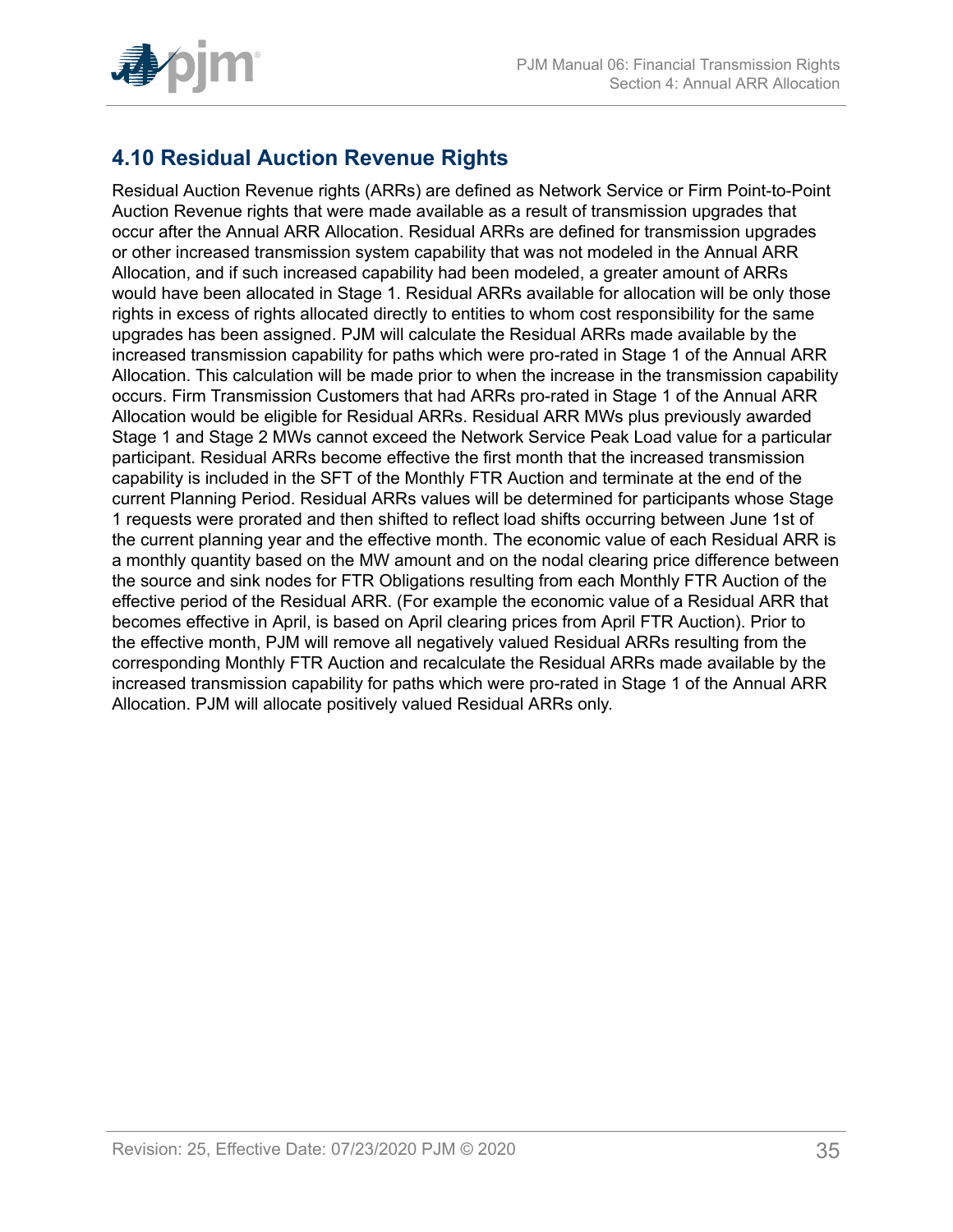

### <span id="page-35-0"></span>**Section 5: Financial Transmission Rights (FTRs) for New Load in Zones Associated with Market Growth**

Welcome to the Financial Transmission Rights (FTRs) for New Load in Zones Associated with Market Growth section of the **PJM Manual for Financial Transmission Rights**. In this section, you will find the following information:

- An overview of the FTR Allocation Process for New Load in Zones Associated with Market Growth (see "FTR Allocation Process for New Load in Zones Associated with Market Growth").
- How participants request Network Integration Service FTRs for New Load in Zones Associated with Market Growth and how PJM processes those requests (see "Network Integration Service Financial Transmission Rights (FTRs) for New Load in Zones Associated with Market Growth").
- How FTRs for Firm Point-to-Point Service are awarded by PJM (see "Firm Point-to-Point Transmission Financial Transmission Rights (FTRs)").
- How FTRs are reassigned for Shifts in Load Responsibility (see "Reassignment of FTRs")

### <span id="page-35-1"></span>**5.1 FTR Allocation Process for New Load in Zones Associated with Market Growth**

A transitional FTR Allocation will be conducted for a new zone load being added as a result of market growth. This transitional allocation of FTRs will cover the period of time between the implementation of the new zone added as a result of market growth and the next Annual ARR Allocation.

For a transitional period, Network Service Users and those Firm Transmission Customers that receive, and pay for, that take service that sinks or sources, in new PJM zones, at their election, may receive a direct allocation of Financial Transmission Rights instead of an allocation of Auction Revenue Rights. This transitional period covers the succeeding two Annual FTR Auctions after the integration of the new zone into the PJM interchange energy market. The election of a direct FTR Allocation shall be made prior to the commencement of each Annual FTR Auction.

- 1. Network Service Users and Firm Transmission Customers in new PJM zones that elect not to receive direct allocations of Financial Transmission Rights, may receive allocations of Auction Revenue Rights. Network Service Users and Firm Transmission Customers in new PJM zones must choose to receive either an FTR Allocation or an ARR Allocation. A Network Service User or Firm Transmission Customer cannot choose to receive both an FTR Allocation and an ARR Allocation.
- 2. All FTR requests in new zones made during these transition periods will be subject to the same allocation procedures as those set forth in the Annual ARR Allocation process as described in the "Annual ARR Allocation" section (Section 4). As part of the integration of new zones into the PJM Market, PJM will identify the set of eligible FTR sources for the Stage 1 allocation process based on historic and contractual delivery patterns.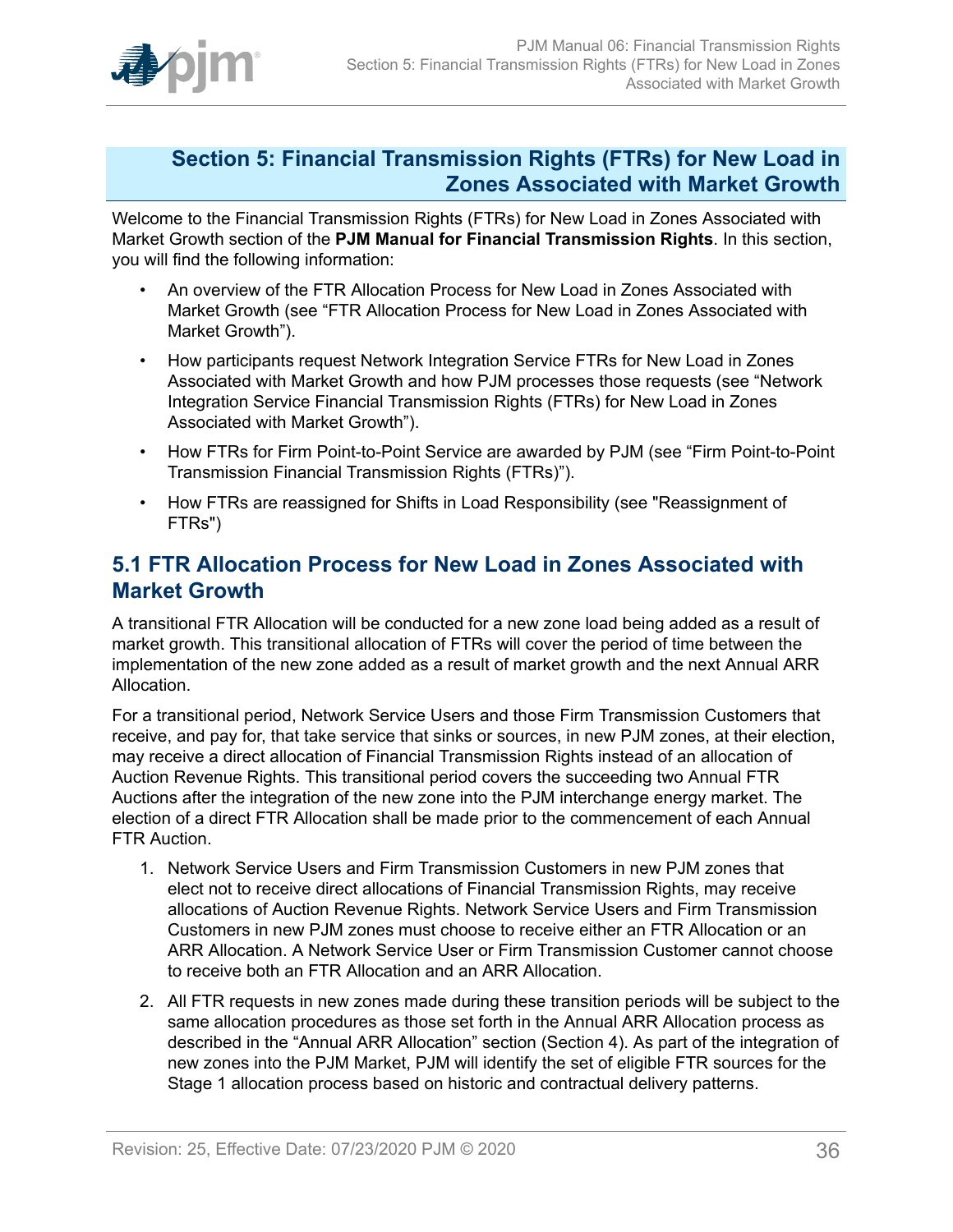

3. These FTR requests must satisfy the same requirements as mentioned above for Annual ARR requests. The Annual FTR Allocation process for new zones will be conducted simultaneously with the Annual ARR Allocation process for the other zones to ensure Simultaneous Feasibility of all rights.

## <span id="page-36-0"></span>**5.2 Network Integration Service Financial Transmission Rights (FTRs)**

The following procedure is used in requesting and processing Network Integration Service FTRs:

- The Network Service Customer submits requests to Network Integration Service FTRs using FTR Center.
- PJM enters accepted FTRs into the PJM FTR database.

### <span id="page-36-1"></span>**5.2.1 Rules and Guidelines**

The following is a list of business rules and guidelines to follow when requesting Network Integration Service FTRs:

- All Network Integration Service FTR requests must pass a Simultaneous Feasibility Test before being given PJM approval.
- PJM can approve all, part, or none of the FTR request based on the results of the Simultaneous Feasibility Test.
- The path for each Network Integration Service FTR is defined from specific historical generation resources to aggregate Network Customer Load in the Transmission Zone or other designated Load Aggregation Zone.
- The total FTRs for a historical generation resource to the LSE load cannot be greater than the MW amount of the resource that was assigned to the LSEs on a pro-rata basis.
- A participant's total FTR amount to a transmission zone or load aggregation zone cannot exceed the participant's total network load in that zone or load aggregation zone.
- FTRs are specified to the nearest 0.1 MW.
- FTR requests are time-stamped and processed in the order in which they are received.

### <span id="page-36-2"></span>**5.3 Firm Point-to-Point Transmission Financial Transmission Rights (FTRs)**

To qualify for an allocation of FTRs, firm point-to-point FTR requests must be associated with firm point-to-point service that spans the entire next planning period and is confirmed by the opening of the Annual FTR Allocation window.

The following procedure is used in processing Firm Point-to-Point FTRs outside of the Annual FTR Allocation window:

• The Firm Point-to-Point Transmission Customer submits Transmission Service Requests (TSRs) via OASIS according to the procedure outlined in the PJM Manual for Transmission Service Request (M-02) and the PJM OASIS Users Guide.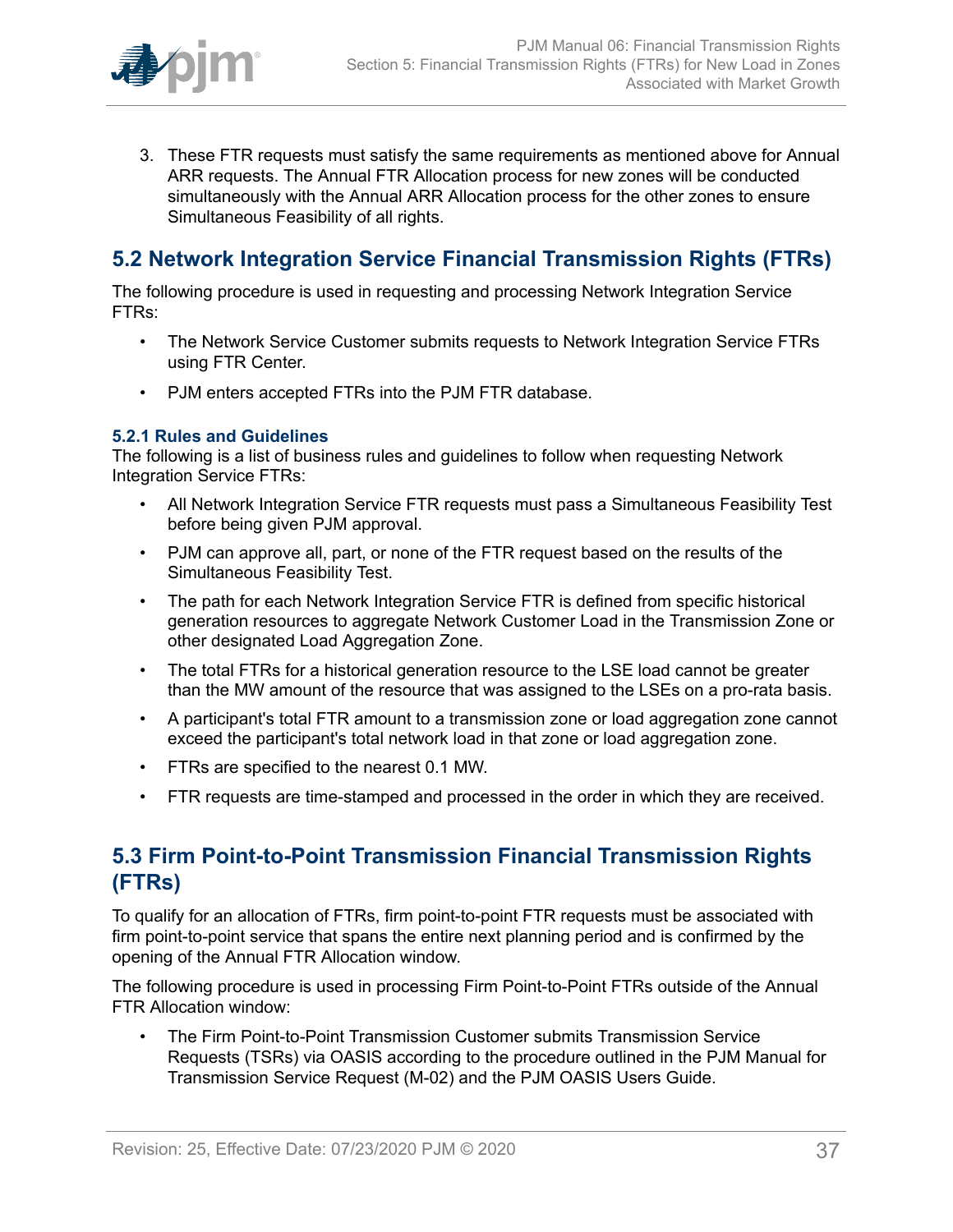

- If the FTR associated with the Transmission Service Request is desired, the Firm Pointto-Point Transmission Customer notifies PJM of the FTR request.
- PJM conducts a Simultaneous Feasibility Study of the FTR request and notifies the Transmission Customer of TSR and FTR status via email.
- Firm Point-to-Point Transmission Customers notify PJM of acceptance or rejection of TSRs and their associated FTRs via email.

### <span id="page-37-0"></span>**5.3.1 Rules and Guidelines**

The following is a list of business rules and guidelines concerning Firm Point-to-Point FTRs:

- All Point-to-Point FTR requests must pass a Simultaneous Feasibility Test before being given PJM approval.
- PJM can approve all, part, or none of the FTR request based on the results of the Simultaneous Feasibility Test.
- The path for each Point-to-Point FTR is defined from the source to the sink, as specified in the TSR.
- The MW value of each Firm Point-to-Point FTR may be up to the megawatts of the Firm Transmission Service being provided.
- Firm Point-to-Point Transmission Service Customers must notify PJM of the amount of FTRs they desire. This value is considered an "up to" amount. Therefore, a Transmission Customer should request the maximum amount of the FTRs that they desire, not to exceed the capacity value of the transaction.
- Communication should be sent to FTRGroup@pjm.com.
- For Firm Point-to-Point Transmission Service out of or through the PJM RTO, the Source is either the generation resource within the PJM RTO or the interconnection with the sending Control Area; and the sink of delivery is the point of interconnection with the receiving Control Area.
- The duration of each Firm Point-to-Point FTR is the same as the associated Firm Transmission Service, which may be one year (starting at the beginning of any month), one month (starting the first day of the month), one week (Monday through Sunday), or one day (hours 1 through 24).
- If an approved FTR spans multiple planning periods, the FTR is technically only approved until the end of the first Planning Period. Prior to each new Planning Period, PJM re-evaluates all FTRs for feasibility. If FTR reductions are required due to infeasibility, then the FTRs are reduced in proportion to their MW value and level of impact on the binding constraint in the Simultaneous Feasibility Test.
- An FTR associated with long term (1 year or more) Firm Point-to-Point Transmission Service will be allocated on a first come first served basis if the request falls outside the Annual open enrollment window. If the request can be considered within the annual open enrollment window, then the request will be processed on the same priority as Network Integration Service-based requests.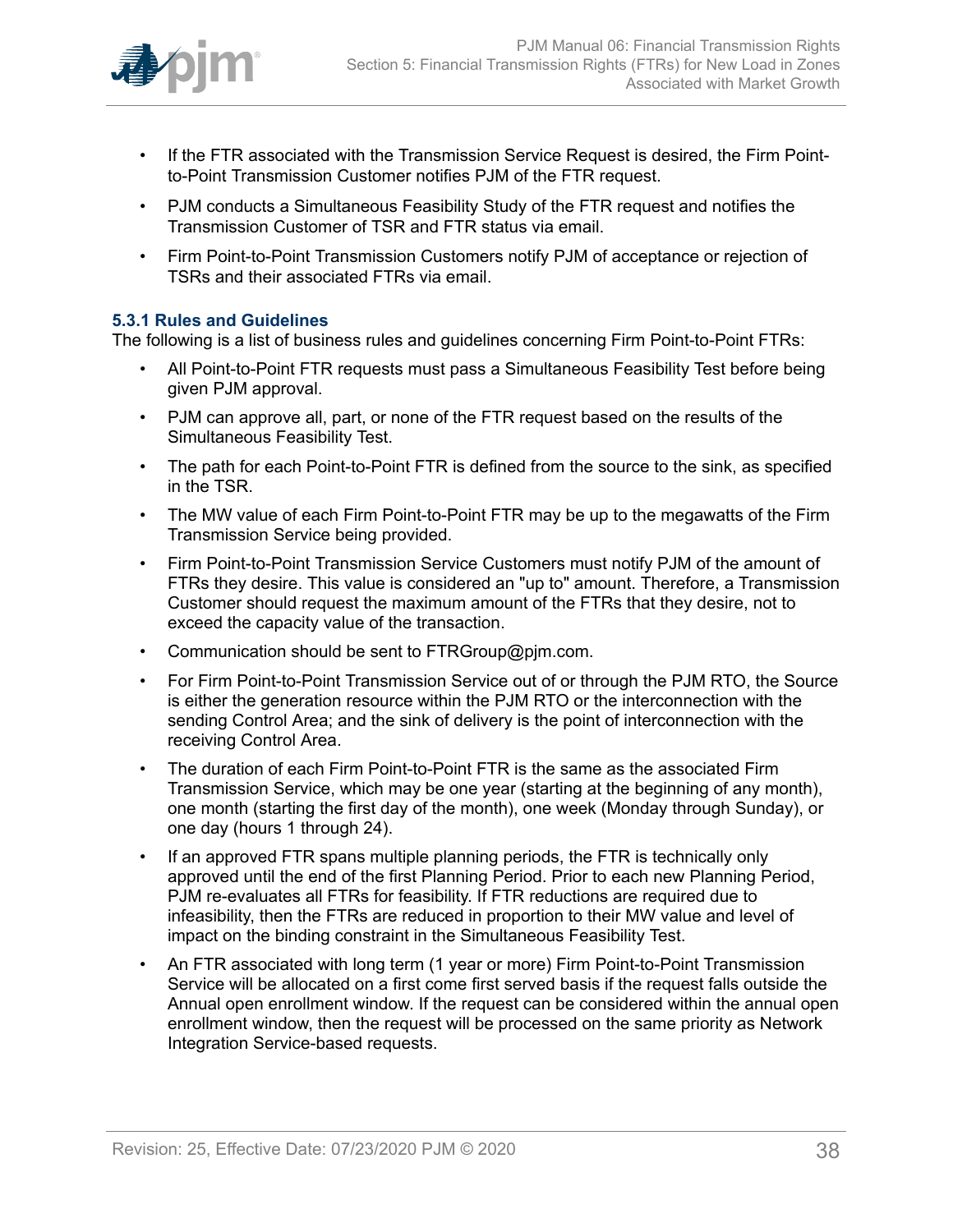

## <span id="page-38-0"></span>**5.4 Reassignment of Financial Transmission Rights (FTRs)**

During this transitional period, if load shifts within the transmission zone, FTRs will be reallocated. As load shifts from one LSE to another within a transmission zone, a proportionate share of the FTRs defined to sink into the zone are forfeited by the LSE that loses load.

FTRs allocated for the transition period will be reassigned on a proportional basis within a transmission zone or load aggregation zone as load switches between LSEs within the transition period. The reassignment of FTRs is an automatic process, which is conducted by PJM as frequently as necessary. An LSE that loses load will lose a pro-rata share of their FTRs in proportion to the amount of load lost.

The total set of FTRs lost by LSEs losing load in a transmission zone or load aggregation zone will be reallocated to LSEs gaining load in the zone or load aggregation zone in proportion to each LSE's MW load gain relative to the total load shifted in the zone or load aggregation zone. The FTRs are awarded to the LSE subject to simultaneous feasibility.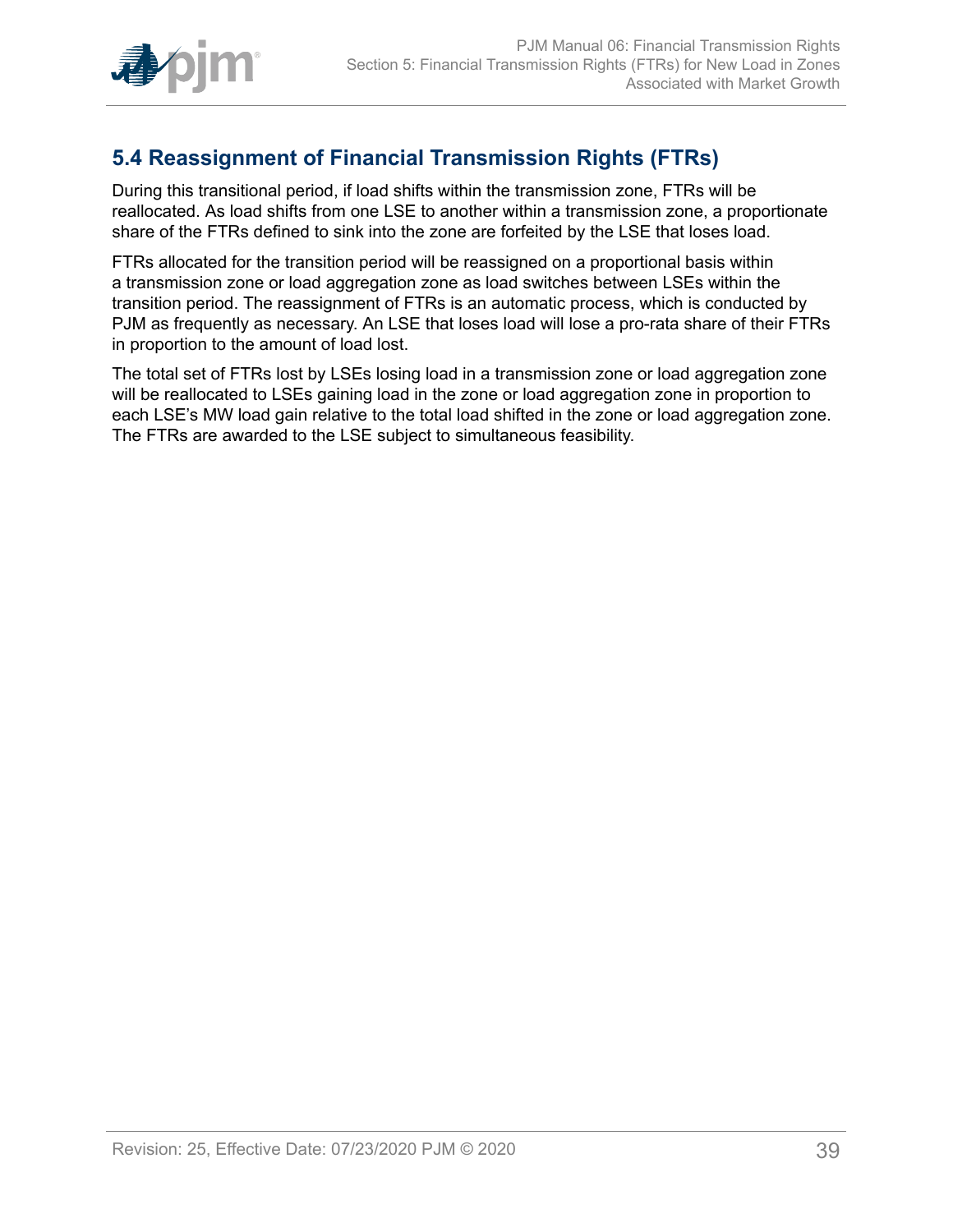

### <span id="page-39-0"></span>**Section 6: FTR Auctions**

Welcome to the *FTR Auctions* section of the *PJM Manual for Financial Transmission Rights*. In this section, you will find the following information:

- A general overview of the PJM FTR Auctions (see "FTR Auctions Overview").
- How the winning quotes are determined (see "Determining the Winning Quotes").
- A description of the Long-term FTR Auction timeline (see "Long-term FTR Auction Timeline").
- A description of the Annual FTR Auction timeline (see "Annual FTR Auction Timeline").
- A description of the Monthly FTR Auction timeline (see "Monthly FTR Auction Timeline").
- A description of the FTR Auctions business rules (see "FTR Auctions Business Rules").
- A description of the credit requirements for PJM's FTR Auctions (see "FTR Auctions Credit Business Rules").
- A description of the process for Terminating FTR Positions for Credit Defaults (see "FTR Termination").

### <span id="page-39-1"></span>**6.1 FTR Auctions Overview**

Throughout the year, PJM oversees the process of selling and buying FTRs through FTR Auctions. Market Participants purchase FTRs by participating in Long-term, Annual and Monthly FTR Auctions.

• Long-term FTR Auction – PJM conducts a Long-term FTR process of selling and buying FTRs through a multi-round process for FTRs for three consecutive Planning periods immediately subsequent to the Planning Period during which the Long-term FTR Auction is conducted. The capacity offered for sale in Long-term FTR Auctions shall be the residual system capability after the assumption that all Auction Revenue Rights allocated in the immediately prior Annual Auction Revenue Rights allocation process, including additional Auction Revenue Rights that become available through an offline annual allocation without the modeling of transmission outages, are self-scheduled into FTRs, which shall be modeled as fixed injections and withdrawals in the Long-term FTR Auction. The Long-term FTR Auction is a multi-round auction consisting of five rounds. In each round 20 percent of the feasible FTR available capability is awarded. FTRs that are purchased in one round may be offered for sale in later rounds. Auction Revenue Rights that become available through the offline annual allocation are determined only for modeling purposes and will not be allocated to market participants. Additionally, residual Stage 1 and Stage 2 Annual Auction Revenue Rights that become available through incremental capability created by future transmission upgrades shall be modeled as fixed injections and withdrawals in the long-term Financial Transmission Rights auction. The long-term Financial Transmission Rights auction model shall include all upgrades planned to be placed into service on or before June 30th of the first Planning Period within the three year period covered by the auction. The transmission upgrades to be modeled for this purpose shall only include those upgrades that, individually, or together, have 10% or more impact on the transmission congestion on an individual constraint or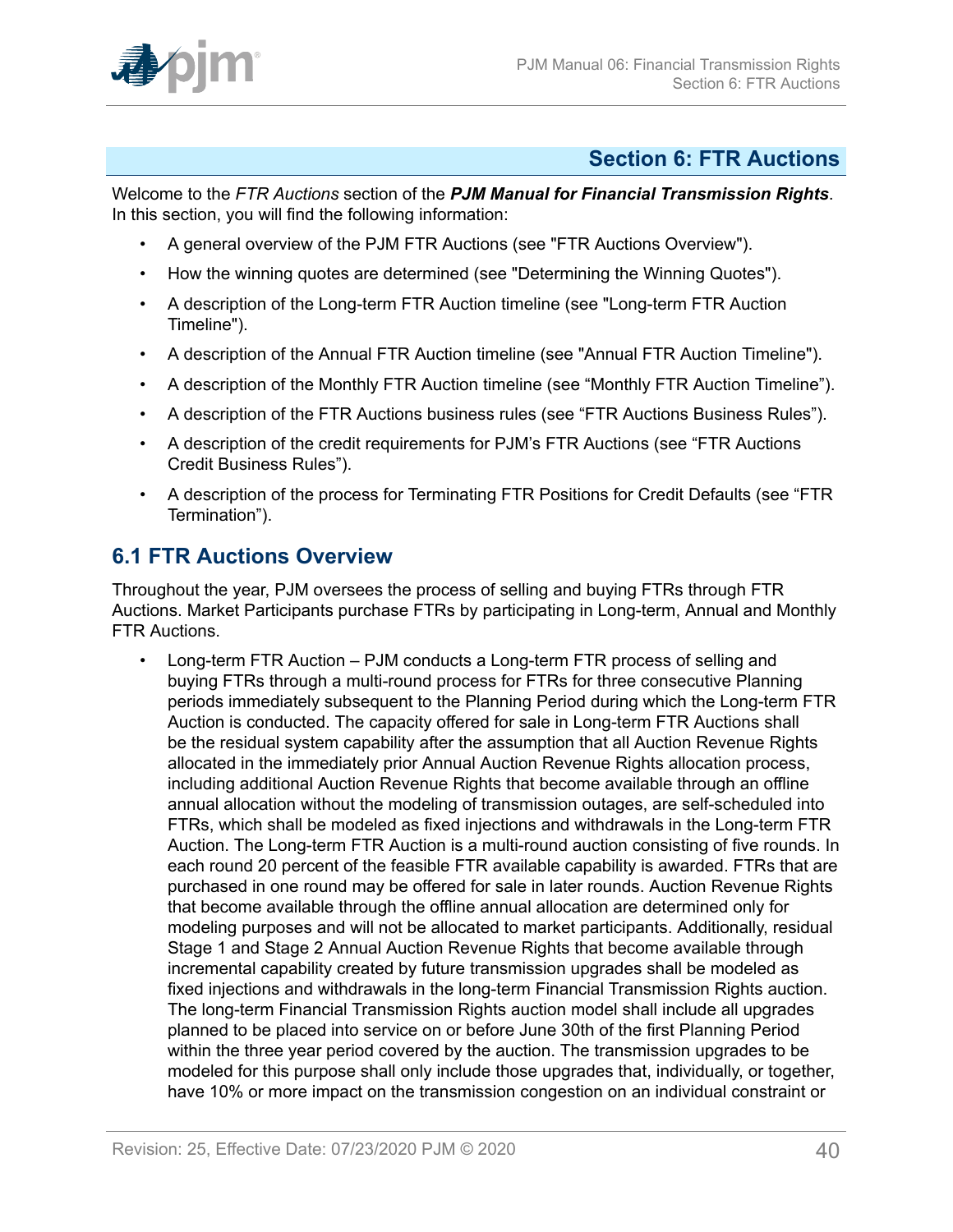

constraints with congestion of \$5 million or more affecting a common congestion path. Transmission upgrades modeled for this purpose also will be modeled in the subsequent long-term Financial Transmission Rights auction. Residual Auction Revenue Rights created by an increase in transmission capability due to future transmission upgrades, as specified above, are determined only for modeling purposes and will not be allocated to market participants.

- Annual FTR Auction The Annual FTR Auction offers for sale the entire transmission entitlement that is available on the PJM system on an annual basis. The Annual FTR Auction is a multi-round auction consisting of four rounds. In each of the four rounds, 25% of the feasible FTR capability of the entire PJM system is awarded. FTRs that are purchased in one round may be offered for sale in subsequent rounds.
- Monthly FTR Auctions In each calendar month, Monthly FTR Auctions provide a method of auctioning the residual FTR capability that remains on the PJM Transmission System after the Long-term and Annual FTR Auction is conducted. The Monthly FTR Auctions are single-round auctions, where the residual FTR capability is awarded. The Monthly FTR Auctions also allow Market Participants an opportunity to offer for sale any FTRs that they currently hold. An auction participant must own any FTR that is offered for sale. In the Monthly FTR Auctions, Market Participants may bid to buy or offer to sell FTRs that have the following terms:
	- o Any single calendar month remaining in the Planning Period.
	- o

The clearing mechanism of the FTR Auctions will maximize the quote-based value of FTRs awarded in each auction. Auction Revenue Rights (ARRs) are the mechanism by which the proceeds from the FTR Auctions are allocated. The proceeds from the Annual FTR Auction are distributed to ARR holders. All Long-term and monthly auction revenues are first allocated among ARR holders in proportion to the holder's deficiencies from the Annual FTR Auction. Any monthly auction revenues remaining after this allocation are treated as excess congestion charges and are distributed starting with Stage Two as described in the "Market Settlements" section.

FTRs are awarded in the FTR Auctions for the following products:

- FTRs can be either options or obligations for the Annual and monthly FTR Auctions and obligations only for the Long-term FTR Auctions.
- An on-peak FTR product is valid for hours ending 0800 to 2300 weekdays, except NERC holidays.
- An off-peak FTR product is valid for hours ending 2400 to 0700 on weekdays and for hours ending 0100 to 2400 on weekends and NERC holidays.
- A 24-hour FTR product is valid for hours ending 0100 to 2400 on all days.

FTRs that are awarded in FTR Auctions have the following characteristics:

• FTRs hedge the FTR holder against congestion payments to PJM when energy delivery is consistent with the FTR's definition.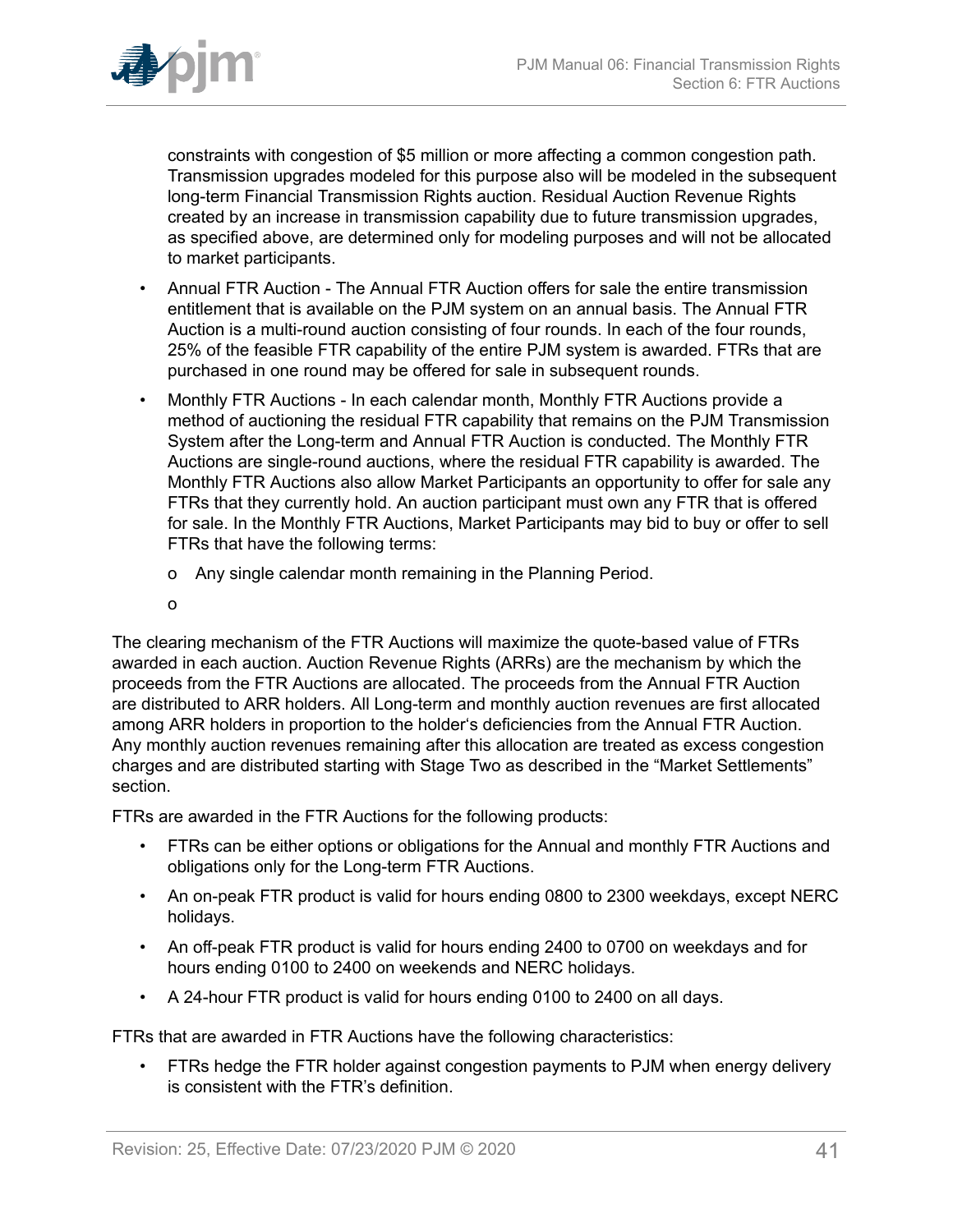

- FTRs do not hedge the FTR owner against payment for losses.
- FTRs acquired in the Long-term FTR Auctions have a term of one year.
- FTRs acquired in the Annual FTR Auction have a term of one year.
- FTRs acquired in the Monthly FTR Auctions have a term of one month for any of individual months remaining in the Planning Period.
- FTRs acquired in the FTR Auctions entitle the holder to credits for transmission congestion charges for the term of the purchased FTR.
- Valid FTR sources and sinks in the Long-term and Annual FTR Auctions are limited to available hubs, zones, aggregates, generators, and interface buses (subject to simultaneous feasibility).
- Valid FTR sources and sinks in the Monthly FTR Auction are limited to available hubs, zones, aggregates, generators, and interface buses for bids that cover any month beyond the next month. Valid FTR sources and sinks in the Monthly FTR Auctions for bids that cover the single calendar month period immediately following the month in which the monthly auction is conducted are any available single bus or combination of buses for which an LMP is calculated and posted(subject to simultaneous feasibility). The list of buses includes available hubs, zones, aggregates, interface buses and single generator and load buses. The list of available sources and sinks for each auction will be posted before the start of the bidding window.
- Only a subset of paths will be eligible for FTR Option bids in the Annual and Monthly FTR Auctions in order to prevent potential auction clearing performance issues. FTR Option bids are not available in the Long-term FTR Auctions.
- FTRs in all FTR Auctions may be designated from injection buses outside PJM and withdrawal locations outside PJM or buses with injections and withdrawals within PJM.
- In the Annual FTR Auction, an ARR holder may self-schedule an FTR Obligation (up to the ARR MW reservation amount) into the Annual FTR auction as a "price-taker" auction buy bid. The self-scheduled FTR must have exactly the same source and sink points as the ARR. This feature can only be used in Round 1 and must be for a 24-hour FTR Obligation product. 25% of the MW amount self-scheduled in Round 1 will clear in each round.
- In all FTR Auctions, FTRs can be reconfigured, meaning that the FTR auction not only allows Market Participants to purchase the FTRs offered into the auction by sellers, but also enables buyers to purchase FTRs that are different from any of the FTRs offered into the auction by sellers.
- Quotes in the Auctions with a \$0 bid price are allowed in the auctions. However, because such bids can cause serious performance degradation to the FTR software and have no impact on the algorithm's objective function, the following rule will be applied: \$0 bids will not be awarded on paths with a clearing price of \$0.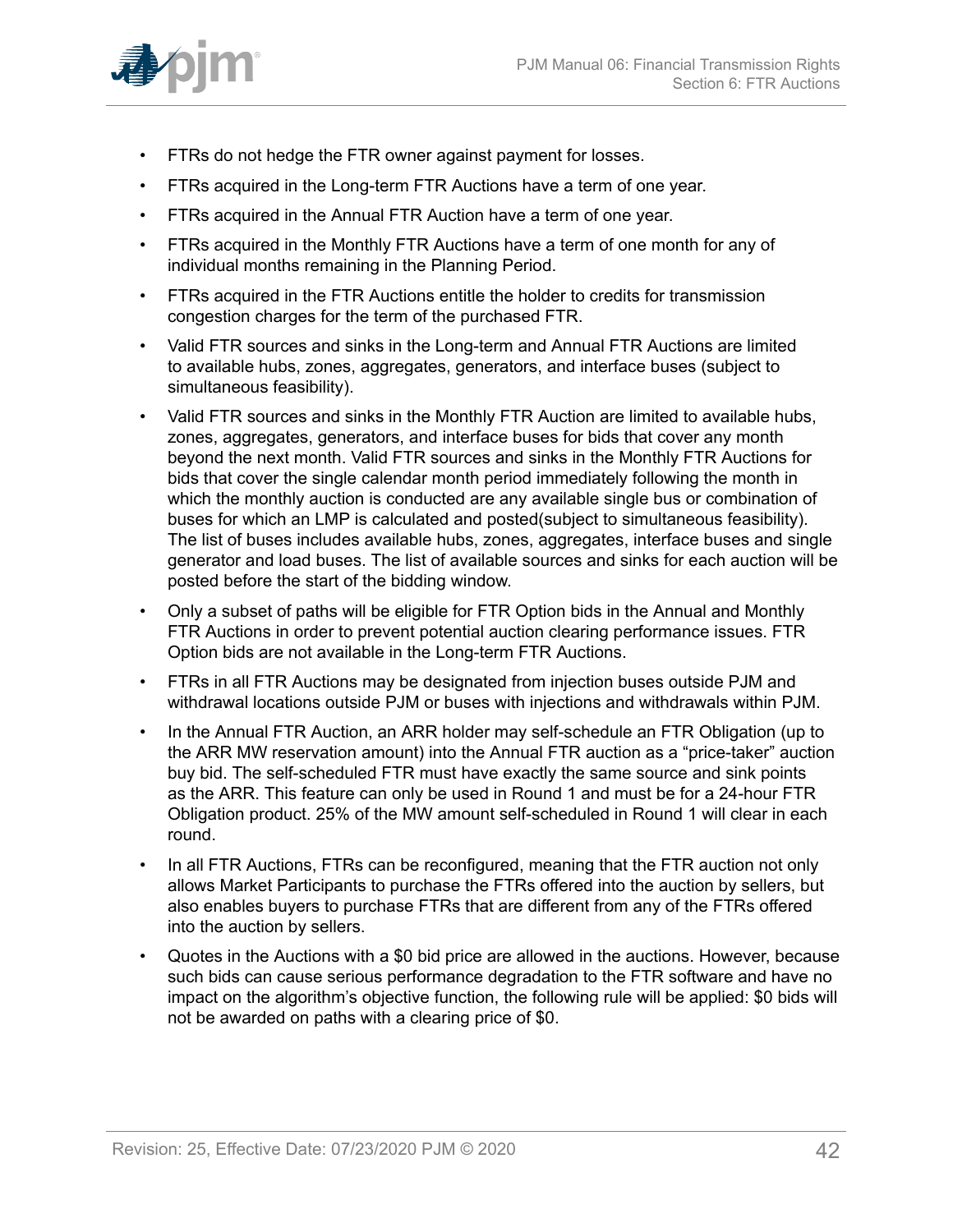

## <span id="page-42-0"></span>**6.2 Determining the Winning Quotes**

The winning quotes are determined by the set of simultaneously feasible FTRs with the highest total auction value, as determine by the bids of the buyers and taking into account the reservation prices of the sellers.

- The valuation of the awarded FTRs during the auction is based on the quotes submitted into each FTR Auction. Therefore, the set of quotes that maximizes the quote-based value of the awarded FTRs to the Market Participants that would receive them is the winning set.
- This ensures that PJM awards the set of FTRs and allocates them among auction participants in such a way that the value-based transmission utilization is maximized.

The FTR Auctions will calculate the clearing prices for all FTR Obligations at all buses, regardless of whether they are bought or sold in the auction. The FTR Auctions will calculate the clearing prices of FTR Options for all valid FTR Option paths, regardless of whether they are bought or sold in the auction.

- The clearing price of any FTR Obligation can be computed directly from the nodal prices.
- The clearing price of an A-to-B FTR Obligation is equal to the negative of the clearing price of a B-to-A FTR Obligation. This is not true for the FTR Options since the clearing prices of FTR Options are never negative.
- The clearing price of an FTR Option Buy Bid will never be less than zero.
- The clearing price of an FTR Option will always be greater than or equal to the clearing price of an FTR Obligation for the same path.
- The clearing price of an FTR Option is a function of the shadow price of each binding constraint and cannot be computed directly from the nodal prices.
- To ensure feasibility, each constraint is monitored for limit violation by the worst case combination of awarded FTR Options. Counterflow created by an FTR Option is ignored.

The major steps performed to determine the winning quotes include:

- *Step One* Downloading data for the FTR market user database.
- *Step Two -* Solving the linear program problem.
- *Step Three* Checking the simultaneous feasibility of the FTR auction solution.
- *Step Four* Repeating Steps 2 and 3.
- *Step Five* Uploading the results to the FTR MUI. After determining the winning quotes, settlements occur. Winning bidders pay market price for FTRs acquired in the auction; FTR sellers are paid market price for the FTRs they surrender to PJM. This settlement is separate from the transmission congestion settlements.

### <span id="page-42-1"></span>**6.3 Long-term FTR Auction Timeline**

• PJM initiates, directs, and oversees the following process for the Long-term FTR Auction. The Long-term FTR Auction consists of five rounds. The first round shall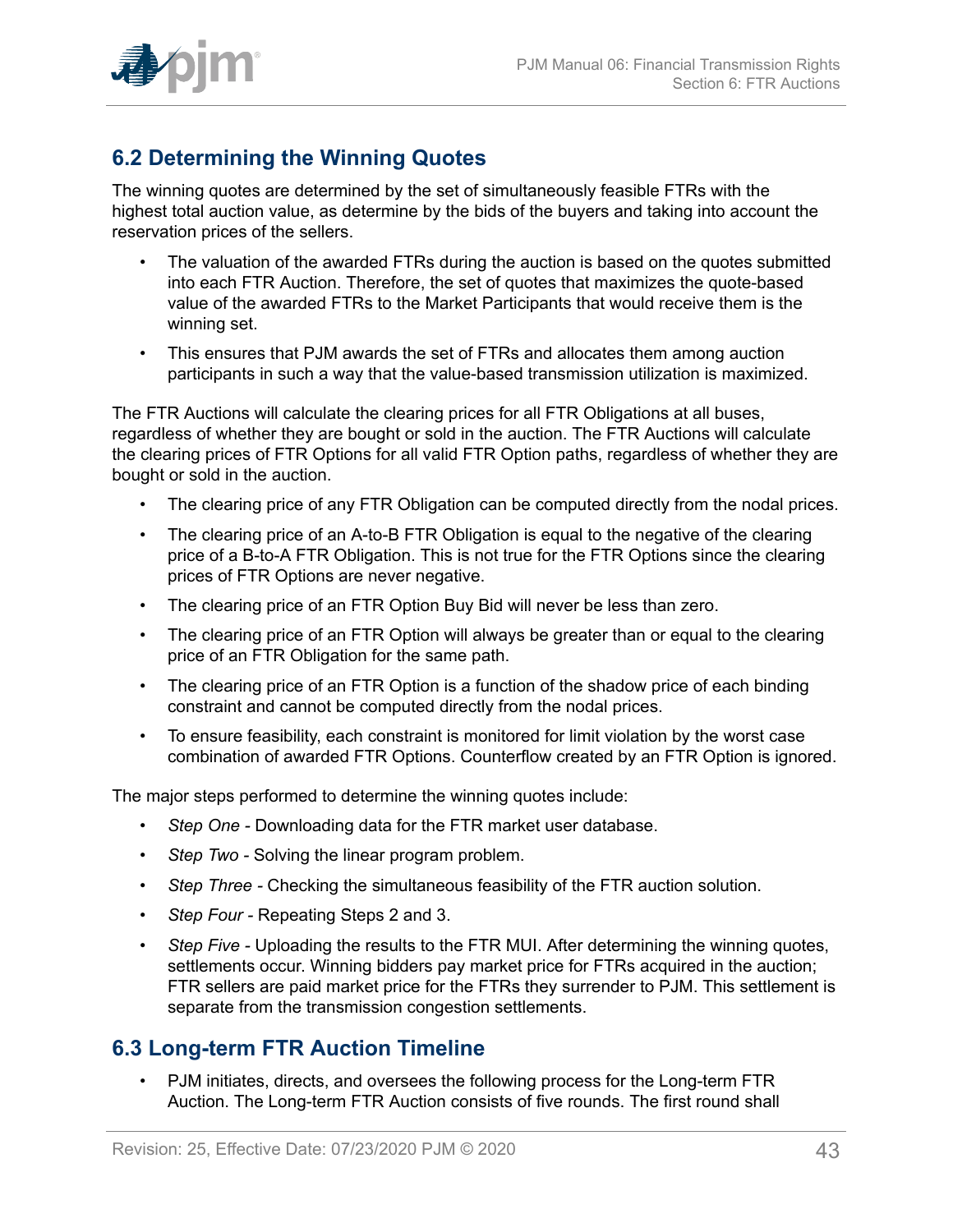

be conducted approximately 11 months prior to the start of the three planning period term covered by the relevant Long-term FTR Auction. The second round shall be conducted approximately 2 months after the first round. The third round shall be conducted approximately 2 months after the second round. The fourth round shall be conducted approximately 2 months after the third round, and the fifth round shall be conducted approximately 3 months after the fourth round. In each round 20 percent of total capability available in the Long-term FTR Auction shall be offered for sale.

- o Prior to the opening of each round, PJM will conduct an additional offline residual Annual Auction Right allocation consisting of Stage 1B through Stage 2 Round 3 to determine additional ARR capability created by transmission upgrades modeled in the corresponding Long Term FTR Auction, as outlined in section 9.1. Specific to these allocations, ARR capability will not be awarded. The sole purpose of these allocations is to preserve additional ARR capability as fixed injections and withdrawals in the Long Term FTR model, but will not be allocated to ARR holders. Additionally, specific to these allocations, each ARR holder's NSPL will be increased by the corresponding load growth rate.
- o Once a year, coincident with the timing of the annual Auction Revenue Rights allocation, PJM will conduct an additional offline Annual Auction Right allocation consisting of Stage 1B through Stage 2 Round 3, utilizing the same topology as the normal allocation with the exception that all transmission outages will be removed. In each round, the FTR group will perform the Simultaneous Feasibility test to determine the feasible set of ARRs. If all ARR requests are not simultaneously feasible then proration will be required. The resulting, additional ARRs that are created by this change in topology will be carved out of the long-term auction model.
- PJM opens the Bidding Period for each round and Market Participants may submit bids to purchase and offers to sell FTRs.
- The Bidding Period for each round of the Long-term FTR Auction will be open for three business days, closing at 1700 (Eastern Prevailing Time) on the last day.
- PJM performs the FTR auction clearing analysis.
- Within five business days of the Bidding Period closing, PJM posts FTR auction results on the MUI, unless circumstances beyond PJM's control prevent PJM from meeting the applicable deadline. Under such circumstances, PJM will post the auction results at the earliest possible opportunity.

## <span id="page-43-0"></span>**6.4 Annual FTR Auction Timeline**

- PJM initiates, directs, and oversees the following process for the Annual FTR Auction. The Annual FTR Auction must be conducted prior to the June Monthly FTR Auction. Annually, PJM conducts a multi-round auction that consists of four (4) rounds:
- PJM opens the Bidding Period for each round and Market Participants may submit bids to purchase and offers to sell FTRs.
- The Bidding Period for each round of the Annual FTR Auction will be open for three business days, closing at 1700 (Eastern Prevailing Time) on the last day.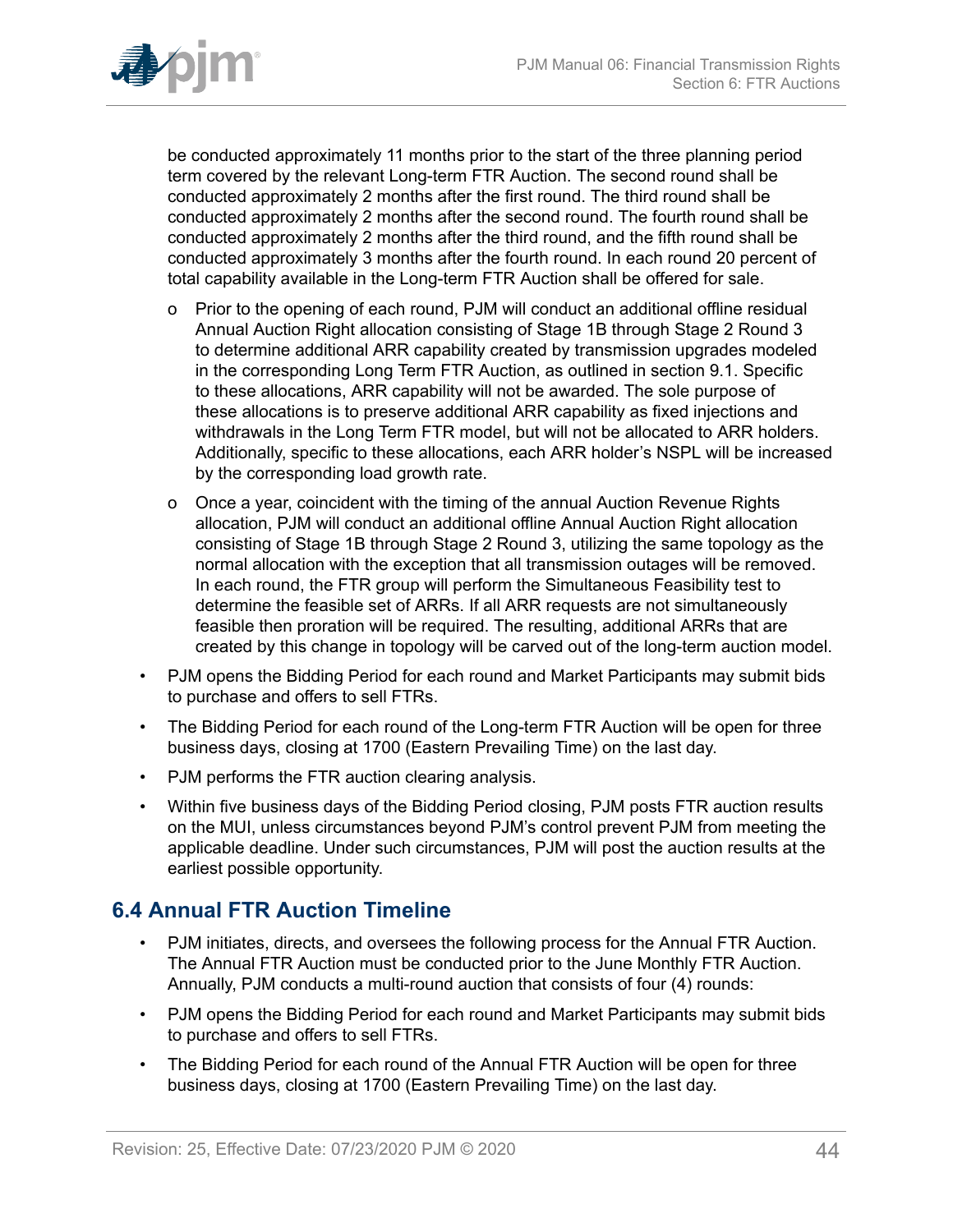

- PJM performs the FTR auction clearing analysis.
- Within two business days after the close of the Bidding Period for each round PJM posts FTR auction results on the MUI, unless circumstances beyond PJM's control prevent PJM from meeting the applicable deadline. Under such circumstances, PJM will post the auction results at the earliest possible opportunity

## <span id="page-44-0"></span>**6.5 Monthly FTR Auction Timeline**

PJM initiates, directs, and oversees the Monthly FTR Auctions. In each calendar month, PJM conducts a single round auction. The following timeline defines open, close and clearing dates for all Monthly FTR Auctions.

- The bid and offer period for monthly FTR auctions shall be open for three consecutive business days in the month preceding the first month for which FTRs are being auctioned, closing the third day at 1700 (Eastern Prevailing Time).
- PJM performs the FTR auction clearing analysis.
- Within five business days of the Bidding Period closing, PJM posts FTR auction results on the MUI, unless circumstances beyond PJM's control prevent PJM from meeting the applicable deadline. Under such circumstances, PJM will post the auction results at the earliest possible opportunity

### <span id="page-44-1"></span>**6.6 FTR Auctions Business Rules**

The following information summarizes the business rules for PJM's FTR Auctions:

- Market Participants must be a PJM Member to be eligible to submit bids or offers into FTR Auctions.
- Market Participants cannot submit offers to sell FTRs that they do not own at the time of the submittal.
- Invalid quotes into the auction are rejected. These quotes may be resubmitted and if time stamped as received by PJM before the close of the Bidding Period are included in the auction.

### <span id="page-44-2"></span>**6.7 FTR Auctions Credit Business Rules**

The business rules for credit requirements for PJM's FTR Auctions are provided in PJM Tariff, Attachment Q and Credit Overview and Supplement to the PJM Credit Policy. A copy of Credit Overview and Supplement to the PJM Credit Policy is available at PJM.com under the Billing, Settlements & Credit section.

### <span id="page-44-3"></span>**6.8 FTR Termination**

In the event a member fails to meet creditworthiness requirements or make timely payments when due pursuant to the PJM Operating Agreement or PJM Tariff, PJM shall, as soon as practicable after such default is declared, initiate the following procedures to close out and settle the FTRs of the defaulting Member.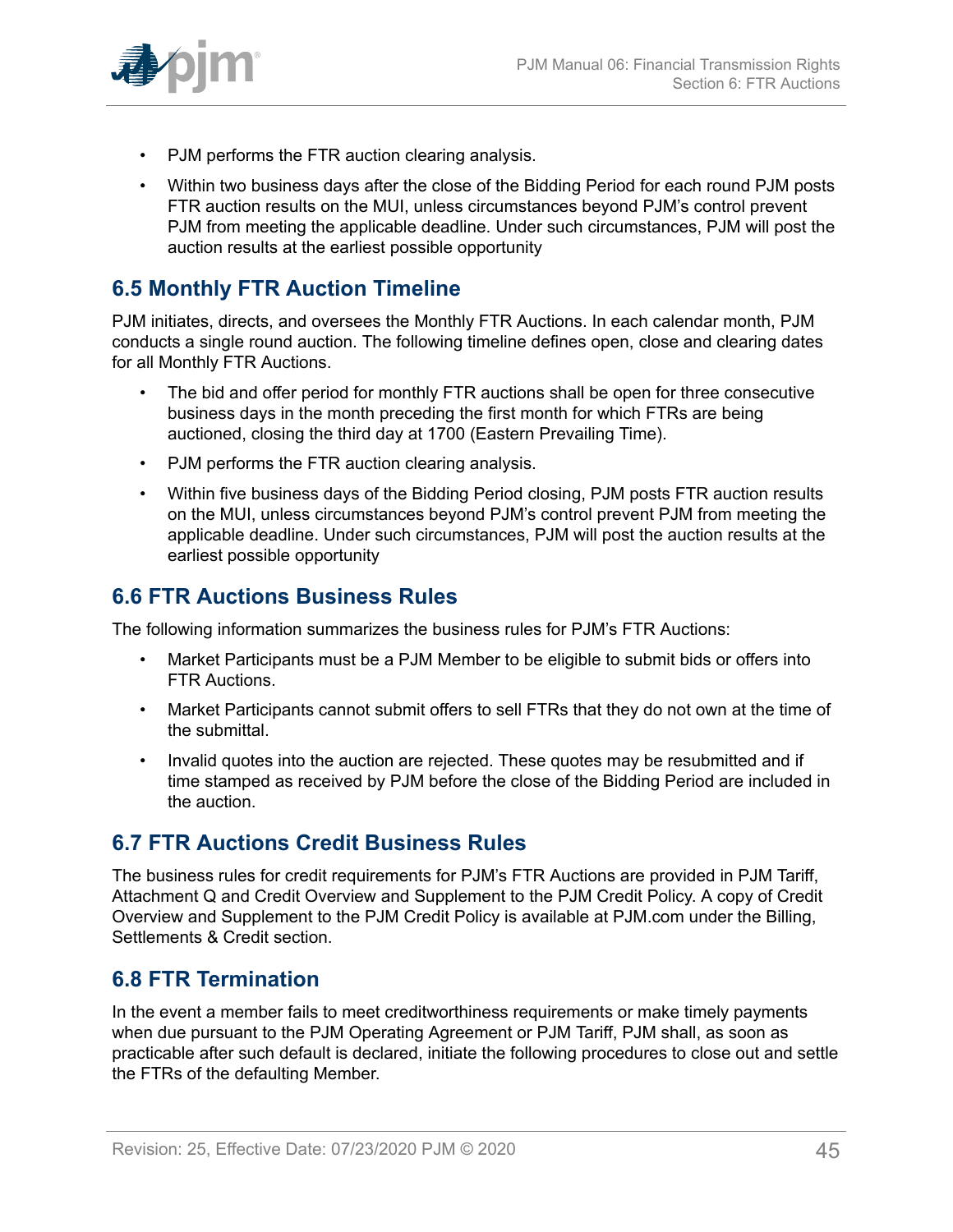

- PJM shall close out the defaulting member's positions as of the date of its default, by unilaterally terminating all of the defaulting Member's rights with respect to forward FTR positions.
- Notwithstanding section 7.3.9(a) of the PJM Tariff Attachment K-Appendix, the actual net charges or credits resulting from the defaulting Member's FTR positions for which PJM acted as counterparty as calculated through the normal settlement processes shall be included in calculating the Default Allocation Assessment charges as described in Operating Agreement, section 15.2.2.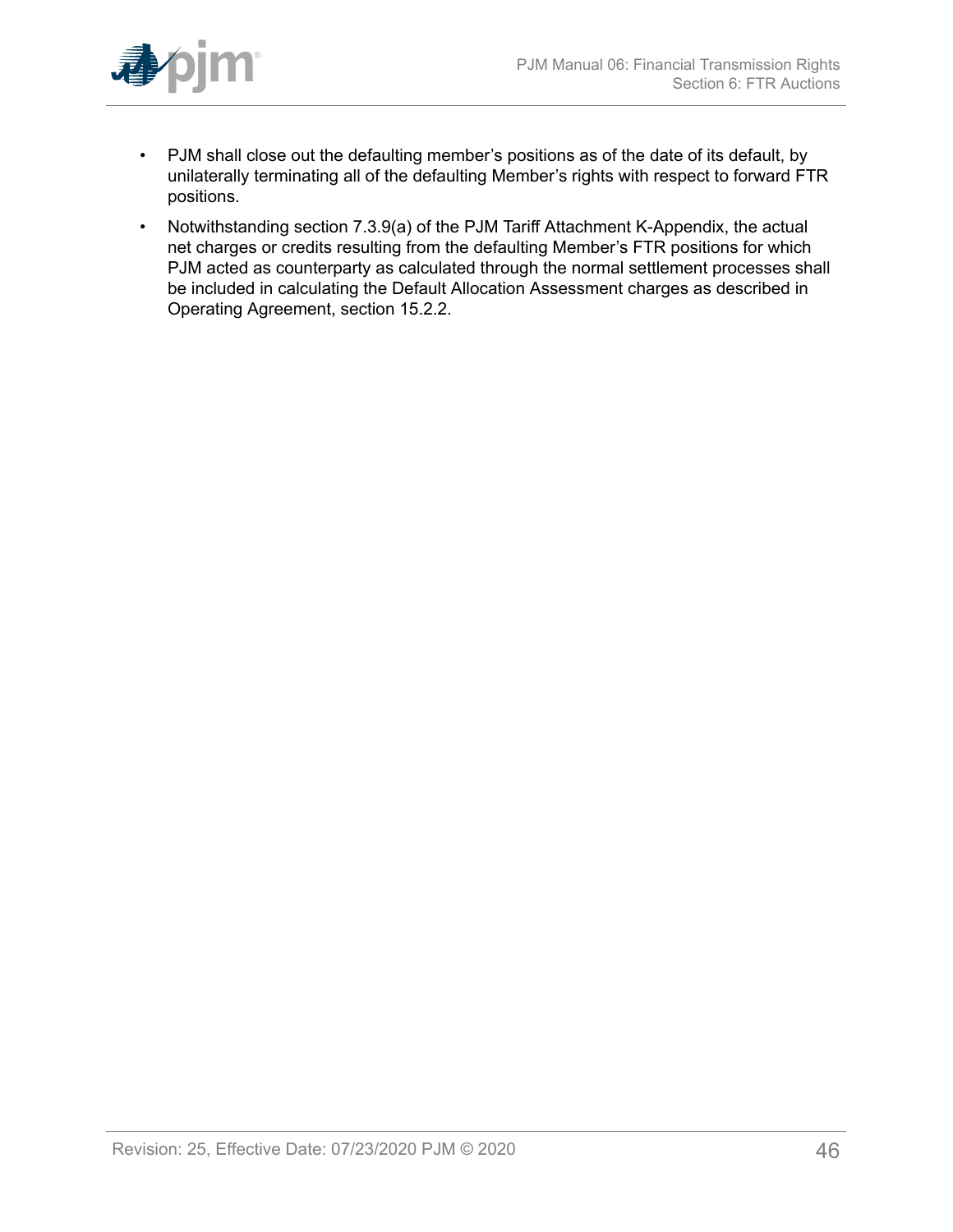

### <span id="page-46-0"></span>**Section 7: FTR Secondary Market**

Welcome to the *FTR Secondary Market* section of the *PJM Manual for Financial Transmission Rights*. In this section, you will find the following information:

- An overview of the secondary markets for FTRs (see "FTR Secondary Markets Overview").
- A description of PJM's computer application for trading FTRs (see "The PJM FTR Center's Secondary Trading Center").
- A description of the secondary trading business rules (see "FTR Secondary Trading Business Rules").

### <span id="page-46-1"></span>**7.1 FTR Secondary Markets Overview**

In the PJM FTR secondary trading market, FTR Center facilitates the trading of existing FTRs between PJM Members. The FTR secondary market allows trading of existing FTRs only. FTRs cannot be reconfigured in the secondary market.

• For FTR trades entered through FTR Center, PJM automatically transfers ownership and adjusts the PJM Members' monthly billing statements accordingly.

•

### <span id="page-46-2"></span>**7.2 The PJM FTR Center's Secondary Trading Center**

Using PJM's *FTR Center*, Market Participants can buy and sell FTRs directly with other Market Participants. Market Participants specify trades by transmission paths. An FTR can be split into multiple FTRs on the same path with different MW amounts and different start and end dates.

The *FTR Center* allows you to:

- *View FTR Postings* You view FTRs that are posted using the Secondary Trading Center web page.
- *Post FTRs For Resale* When FTRs are initially awarded by PJM, PJM enters the data into the FTR database and posts the FTRs on *FTR Center*. Subsequently, the owner of the FTR is able to post the FTR for resale via *FTR Center*.
- *Buy and Sell FTRs FTR Center* provides a web page called the Secondary Trading Center that allows traders to post a secondary trade and confirm or deny the quotes.

You can find detailed instructions for participating in the secondary market in the FTR Auction User's Guide (available on the PJM Web Site).

## <span id="page-46-3"></span>**7.3 FTR Secondary Trading Business Rules**

To buy and sell FTRs through *FTR Center*, you must be a PJM Member. To register, use the *FTR Center* User Registration Page, which is available on the PJM Web Site.

• When an FTR is traded, the associated firm transmission capacity is not reassigned, just the financial entitlements.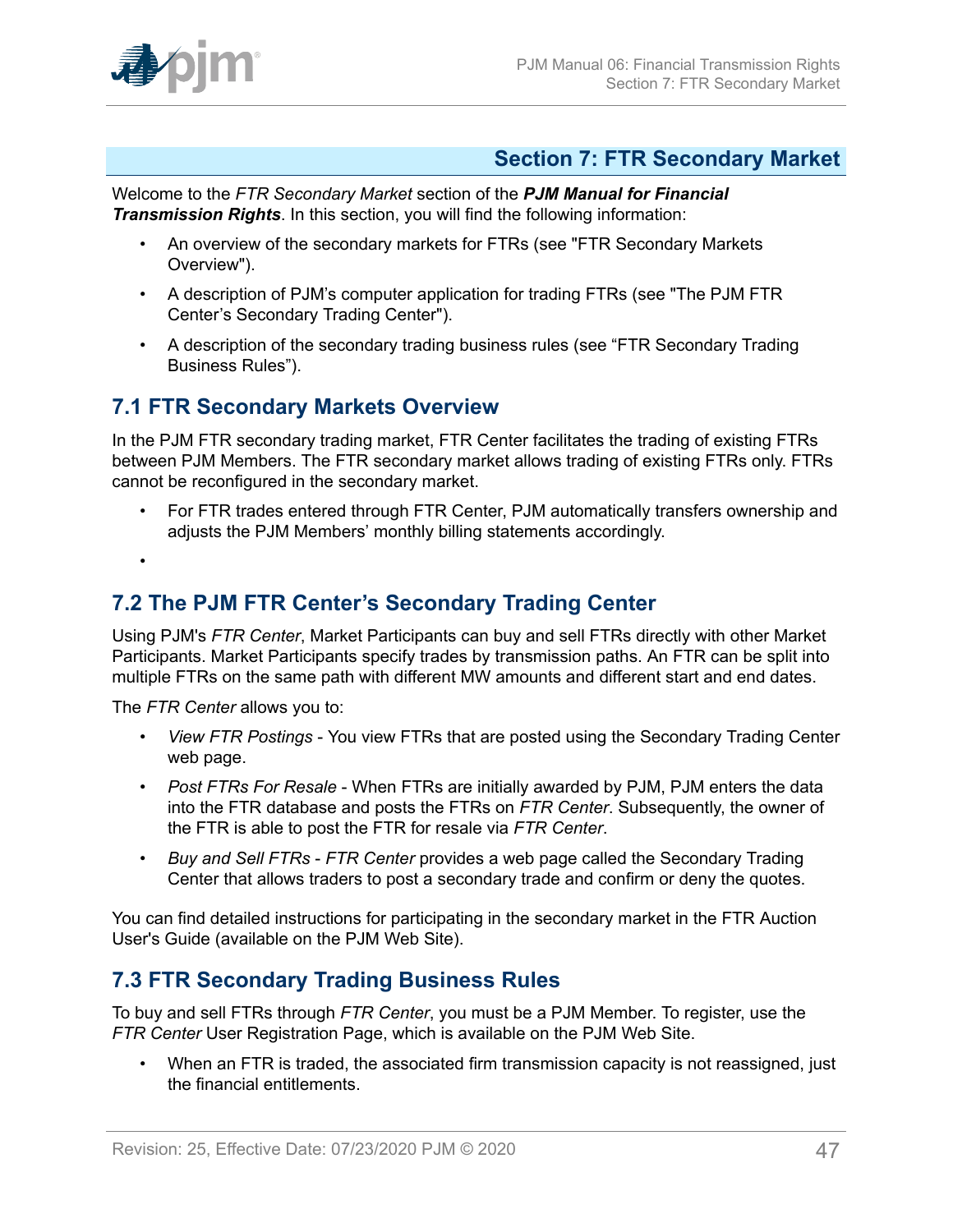

- Credit requirements for traded FTRs will be calculated within the FTR Center system.
- On the secondary market, an FTR can be split into multiple FTRs with different MW amounts and different start and end times than the original FTR. However, an FTR cannot be reconfigured into FTRs with a larger total MW value, earlier start time, later end time, or different path.
- On the FTR secondary market, an FTR Obligation can only be traded as an FTR Obligation and an FTR Option can only be traded as an FTR Option. An FTR Obligation cannot be reconfigured as an FTR Option and an FTR Option cannot be reconfigured as an FTR Obligation.
- FTR MW values can be split in 0.1 MW increments.
- All FTR trades for a given day are locked out at midnight of the current day.
- Once per day, FTR Center database sends updated FTR information reflecting the previous day's trades to the PJM Market Settlements system for use in preparing reports and monthly billing statements.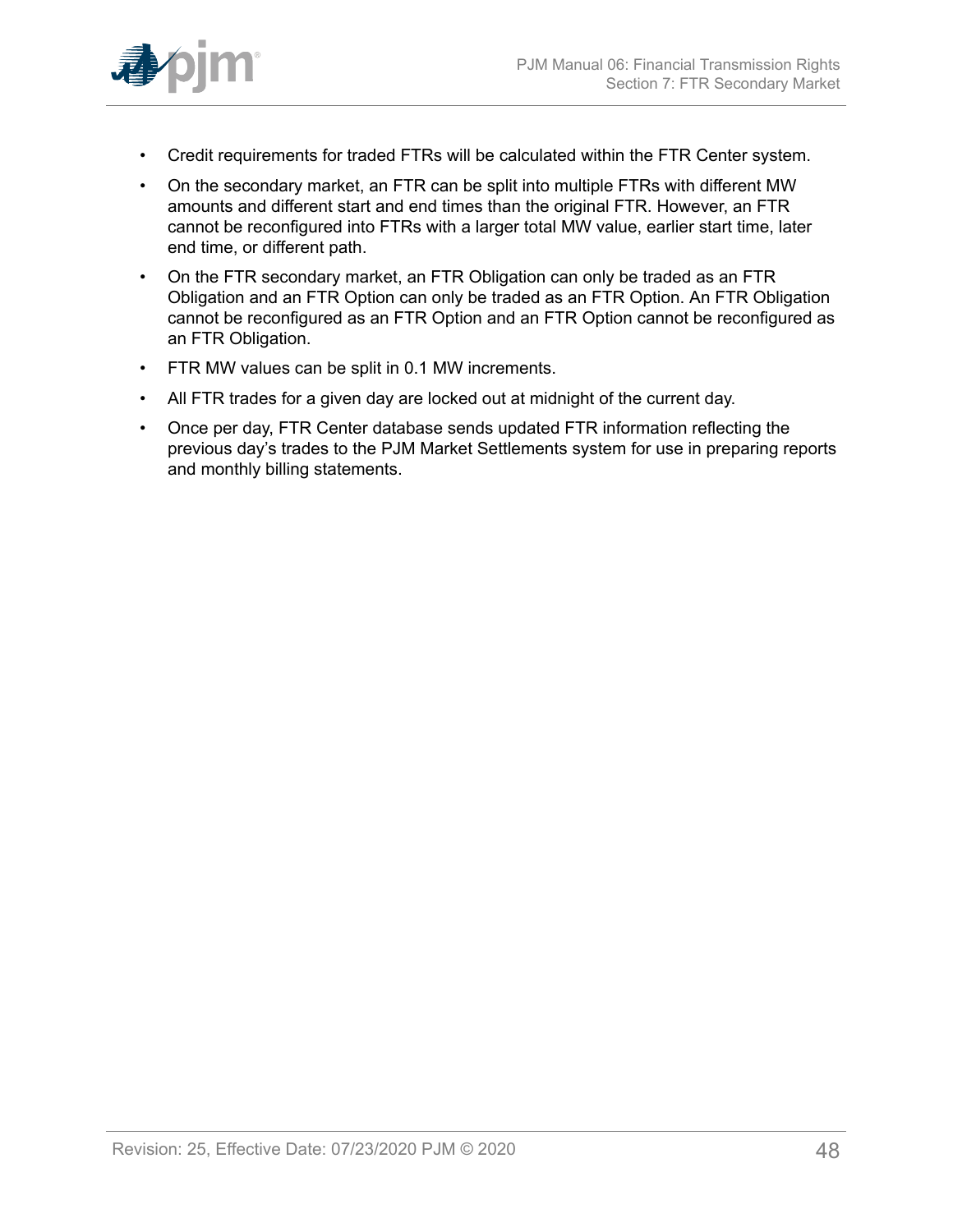

### <span id="page-48-0"></span>**Section 8: Market Settlements**

Welcome to the *Market Settlements* section of the *PJM Manual for Financial Transmission Rights*. In this section, you will find the following information:

- How the proceeds from the Annual FTR Auction are distributed to Auction Revenue Rights holders *(see "Distribution of Annual FTR Auction Revenues").*
- How PJM calculates the settlement of Auction Revenue Rights *(see "Auction Revenue Rights (ARR) Settlement").*
- How PJM calculates Transmission Congestion Credit target allocations for FTR holders *(see "FTR Settlement - Calculating Transmission Congestion Credit Target Allocations").*
- How PJM calculates Transmission Congestion Credits *(see "FTR Settlement - Calculating Transmission Congestion Credits").*
- How excess Transmission Congestion Charges are distributed to FTR holders at the end of each month *(see "Distributing Excess Transmission Congestion Charges").*

## <span id="page-48-1"></span>**8.1 Distribution of FTR Auction Revenues**

Long-term, Annual and Monthly FTR Auction revenues are distributed to Auction Revenue Rights holders in proportion to (but not to exceed) the economic value of the ARRs when compared to the Annual FTR Auction clearing prices for FTR Obligations from each round proportionately.

Long-term FTR auction revenues associated with FTRs that cover multiple Planning Years shall be distributed equally across each planning period in the effective term of the FTR.

Excess revenues after distribution to ARR holders will be used to fund any shortfall in FTR Target Allocations over the Planning Period.

These funds are accounted for on a monthly basis as Excess Congestion Charges and they are distributed with other Excess Congestion Charges as described in the Section entitled "Distributing Excess Transmission Congestion Charges".

For additional information, refer to the PJM Manual for *[Billing \(M-29\)](http://www.pjm.com/~/media/documents/manuals/m29.ashx)* and the PJM Manual for *[Operating Agreement Accounting \(M-28\)](http://www.pjm.com/~/media/documents/manuals/m28.ashx)*.

## <span id="page-48-2"></span>**8.2 Auction Revenue Rights (ARR) Settlement**

The settlements for Auction Revenue Rights will be based on the clearing prices from each round of the Annual FTR Auction. The amount of the credit that the ARR holder should receive for each round is equal to the MW amount of the ARR (divided by the number of rounds) times the price difference from the ARR delivery point to the ARR source point as shown in the

ARR Target Allocation = ARR MWs / # of Rounds \* (LMP<sub>Delivery</sub> – LMP<sub>Source</sub>)

following formula:

### **Note:**

The LMP values in the above equation are results for FTR Obligations from the appropriate round of the Annual FTR Auction.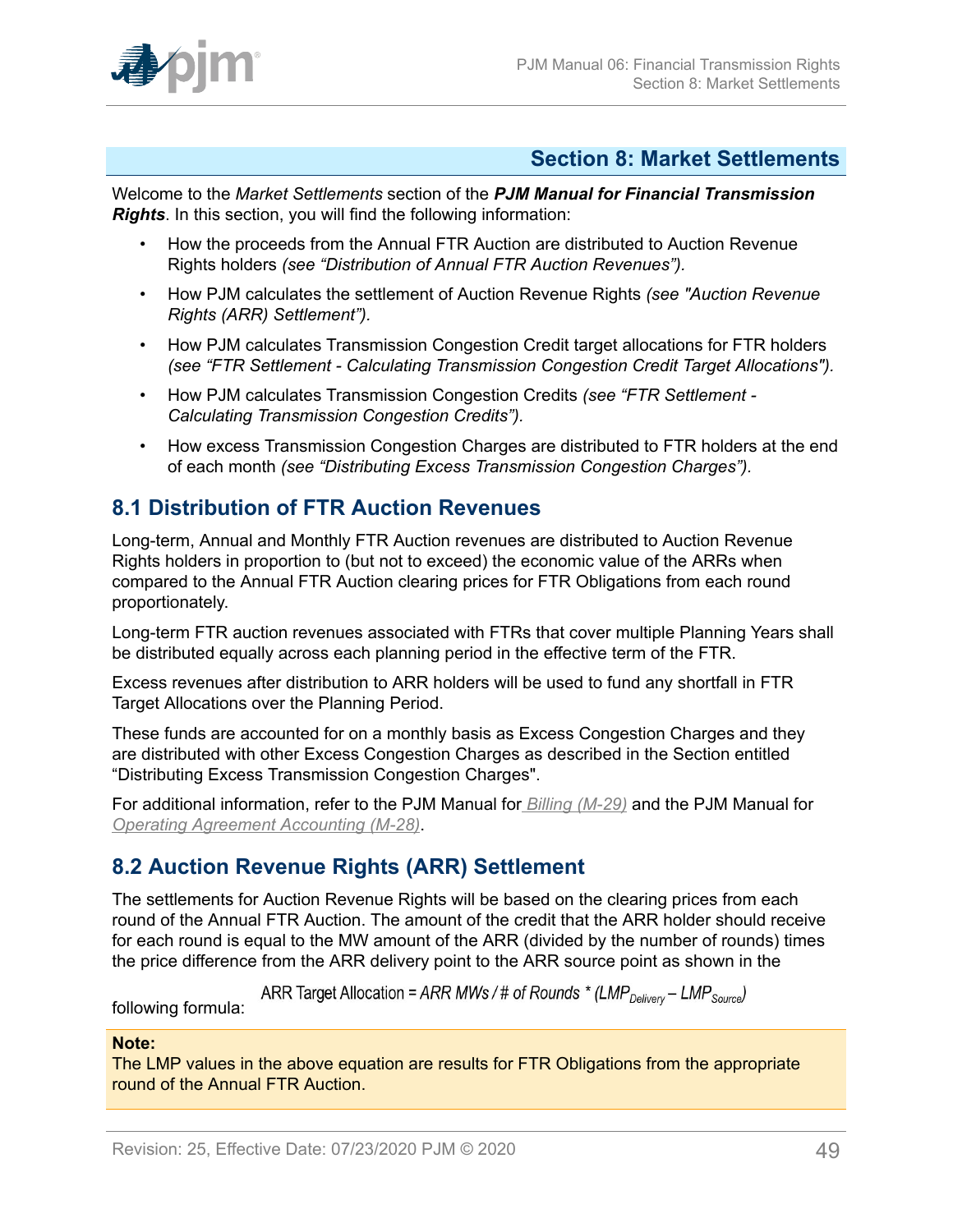

The ARR Target Allocation can be positive or negative. An ARR can be either a benefit or liability to the holder depending on the direction of transmission congestion in the annual auction analysis.

- If sufficient funds are collected in the Annual and Monthly FTR Auctions to satisfy all ARR Target Allocations then the ARR Credits = ARR Target Allocations for all ARR holders.
- The ARR Credits may be prorated proportionately if there are insufficient Annual and Monthly FTR auction revenues collected to cover all of the ARR credits.
- If the ARR Credits are prorated, the difference between ARR Target Allocations and ARR Credits are called ARR Deficiencies. The ARR Deficiencies may be funded by Annual Excess Congestion Charges as explained in the "FTR Settlements" Section.

The settlements for the Annual FTR Auction and the corresponding ARR settlements will be performed on a daily basis.

For additional information, refer to the PJM Manual for *[Billing \(M-29\)](http://www.pjm.com/~/media/documents/manuals/m29.ashx)* and the PJM Manual for *[Operating Agreement Accounting \(M-28\)](http://www.pjm.com/~/media/documents/manuals/m28.ashx)*.

## <span id="page-49-0"></span>**8.3 FTR Settlement – Calculating Transmission Congestion Credit Target Allocations**

The Transmission Congestion Credit Target Allocation is the amount of credit the FTR holder should receive in each constrained hour due to the value of an FTR.

The PJM OI determines a target allocation of Transmission Congestion Credits for each hour for each FTR by using the following formula:

Target Allocation=FTR\*(DALMP<sub>Deliverv</sub> - DALMP<sub>Receipt</sub>)

**where:**

| <b>FTR</b>                 | Financial Transmission Rights between the designated load bus and the<br>designated generation bus, in megawatts |
|----------------------------|------------------------------------------------------------------------------------------------------------------|
| DA LMP <sub>Delivery</sub> | The Day-ahead Congestion LMP during the hour at the Point of Delivery<br>designated in the FTR                   |
| DA LMP <sub>Receipt</sub>  | The Day-ahead Congestion LMP during the hour at the Point of Receipt<br>designated in the FTR                    |

The total target allocation for a Market Participant for each hour is then the sum of the target allocations for all of the Market Participant's FTRs.

Note, if the *DA LMPDelivery* or the *DA LMPReceipt* is an aggregate zone, the following formula is used:

Target=FTR\*ΣLoad Percentage<sub>;</sub> \*(DALMP<sub>Delivery-i</sub> - DALMP<sub>Receipt)</sub>

**where**: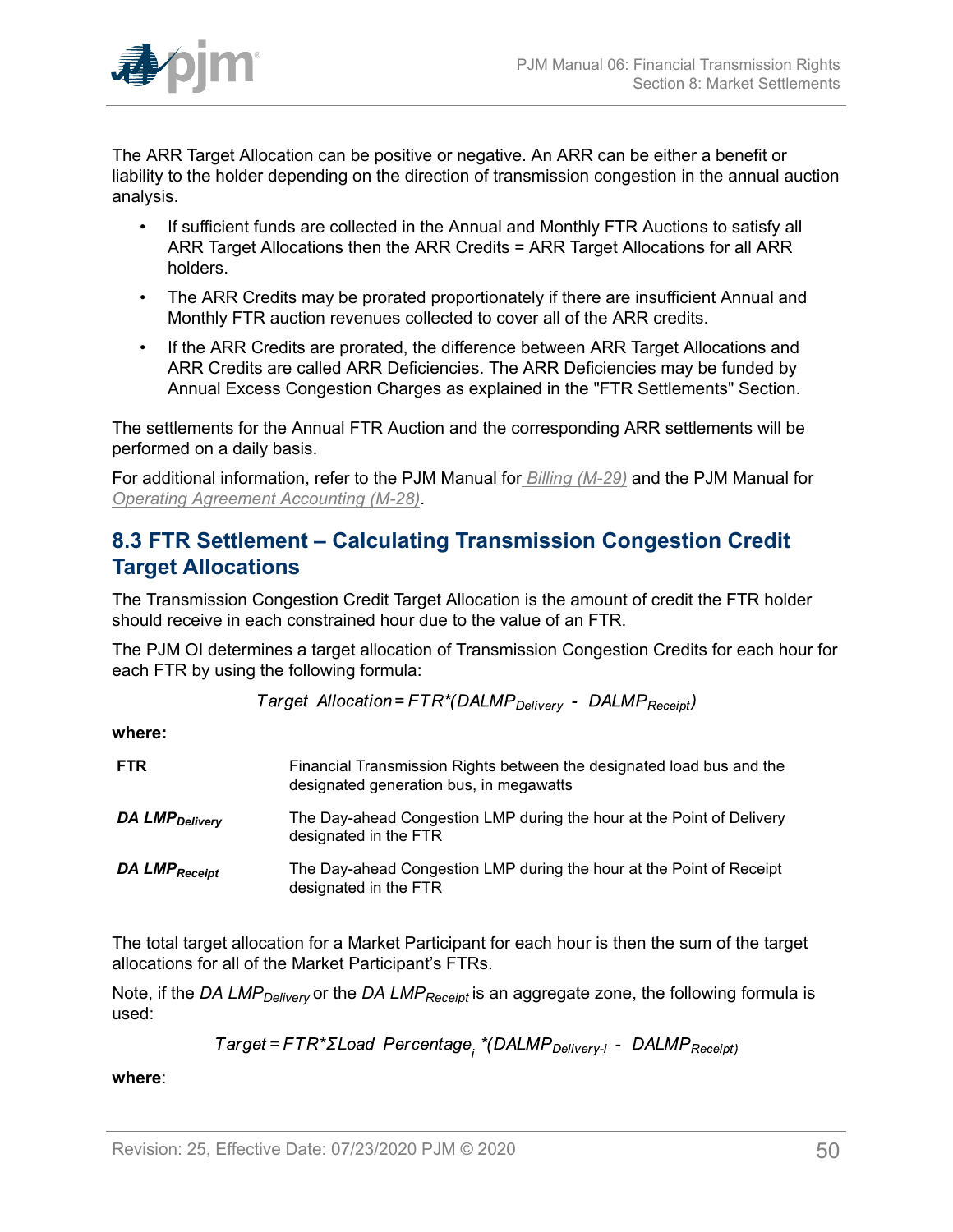

- **FTR** Financial Transmission Rights between the designated Load Aggregation Zone and the designated bus, in megawatts *Load Percentage* The percentage of the load at time of annual peak associated with each
	- individual load bus in the Load Aggregation Zone designated in the FTR

For additional information, refer to the PJM Manual for *[Billing \(M-29\)](http://www.pjm.com/~/media/documents/manuals/m29.ashx)* and the PJM Manual for *[Operating Agreement Accounting \(M-28\)](http://www.pjm.com/~/media/documents/manuals/m28.ashx)*.

### <span id="page-50-0"></span>**8.4 FTR Settlement - Calculating Day-Ahead Transmission Congestion Credits**

The PJM OI compares the total of all Transmission Congestion Credit target allocations to the total Transmission Congestion Charges for the PJM Control Area in each hour resulting from the Day-ahead Market.

- If the total of the target allocations is less than the total Day-Ahead Transmission Congestion Charges, the Day-Ahead Transmission Congestion Credit for each FTR is equal to its *target* allocation. All excess Day-Ahead Transmission Congestion Charges are distributed at the end of the month as described later in this section.
- If the total of the target allocations is equal to the total Day-Ahead Transmission Congestion Charges, the Day-Ahead Transmission Congestion Credit for each FTR is equal to its target allocation.
- If the total of the target allocations is greater than the total Day-Ahead Transmission Congestion Charges, the Day-Ahead Transmission Congestion Credit for each FTR is equal to its target allocation only for those customer accounts whose total target allocation position for their FTR portfolio is net negative for the hour. Customer accounts whose total target allocation position for their FTR portfolio is net positive for the hour will receive a share of the total Day-Ahead Transmission Congestion Charges (including revenues resulting from the collection of the net negative target allocation positions) in proportion to its target allocation. The shortfalls in hourly Day-Ahead Transmission Congestion Credits compared to target allocations may be offset by excess charges from other hours in the end of the month accounting, as described in the next section.
- If the total Day-Ahead Transmission Congestion Charges is negative, the Day-Ahead Transmission Congestion Credit for each FTR is equal to its target allocation only for those customer accounts whose total target allocation position for their FTR portfolio is net negative for the hour. If the revenues resulting from the collection of the net negative target allocation positions is more than enough to cover the negative Day-Ahead Transmission Congestion Charge, then any remaining revenues will be distributed as Day-Ahead Transmission Congestion Credits to customer accounts whose total target allocation position for their FTR portfolio is net positive for the hour, in proportion to their target allocations. If the revenues resulting from the collection of the net negative target allocation positions is not enough to cover the negative Day-Ahead Transmission Congestion Charge, then no Day-Ahead Transmission Congestion Credits will be awarded to customer accounts whose total target allocation position for their FTR portfolio is net positive, and the remaining Day-Ahead Transmission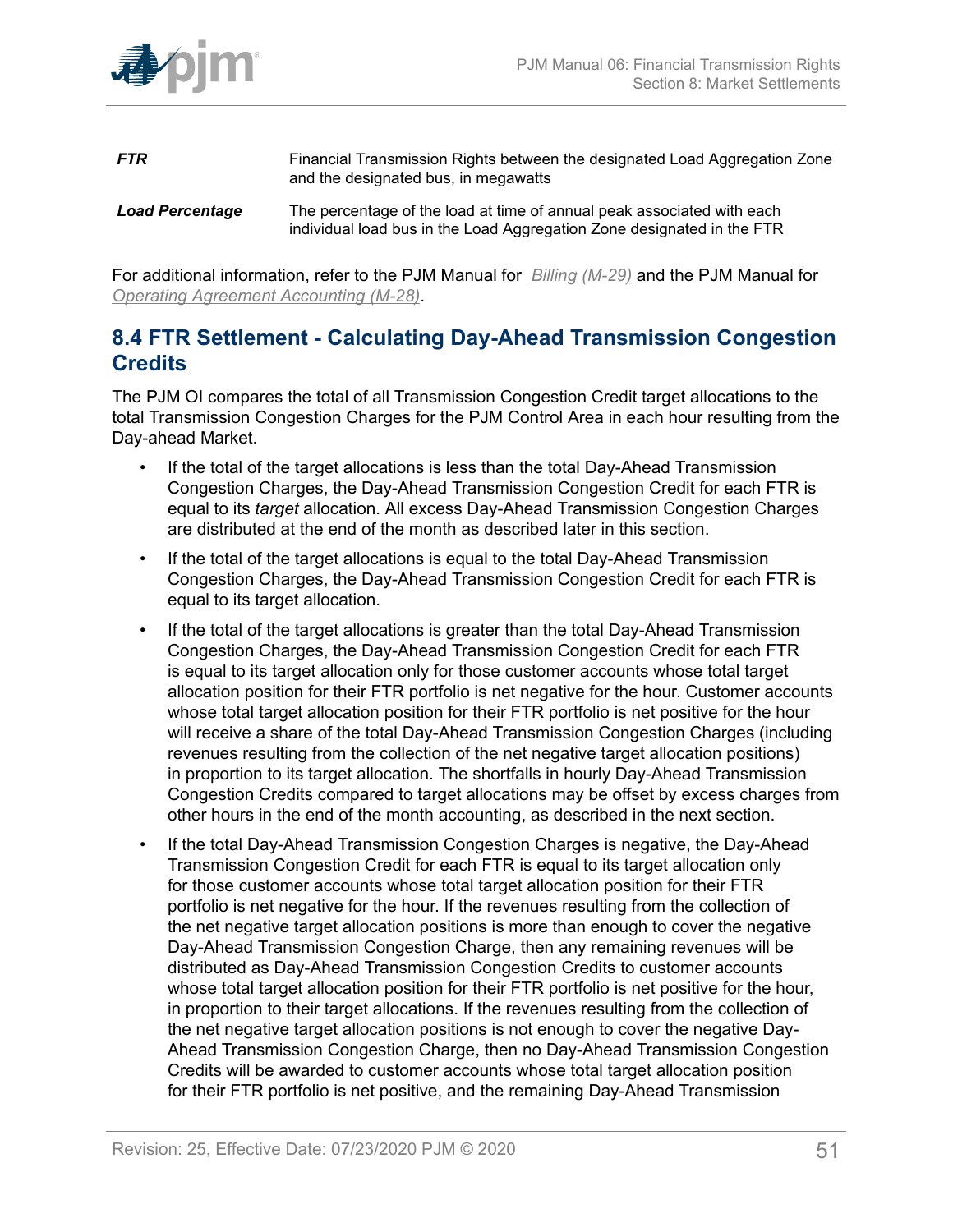

Congestion Charge liability will be subtracted from the total monthly excess prior to the month-end distribution described in the next section. The shortfalls in hourly Day-Ahead Transmission Congestion Credits compared to target allocations may be offset by excess charges from other hours in the end of the month accounting, as described in the next section.

For additional information, refer to the PJM Manual for *[Billing \(M-29\)](http://www.pjm.com/~/media/documents/manuals/m29.ashx)* and the PJM Manual for *[Operating Agreement Accounting \(M-28\)](http://www.pjm.com/~/media/documents/manuals/m28.ashx)*.

### <span id="page-51-0"></span>**8.5 Distributing Excess Transmission Congestion Charges**

The objective of the monthly excess Transmission Congestion Charge distribution is to cover any deficiency in the share of Day-Ahead Transmission Congestion Credits received by each FTR holder during the month as compared to their target allocations for the month.

- Stage One The PJM OI distributes excess Transmission Congestion Charges accumulated during the month to each holder of FTRs in proportion to, but not greater than, any deficiency in the share of Transmission Congestion Charges received by the holder during that month as compared to its total target allocations for the month.
- Stage Two Any remaining excess after the stage one distribution will be used to satisfy any FTR deficiency from previous months within the Planning Period on a pro-rata basis up to the full FTR Target Allocation value.
- Stage Three Any remaining excess after the stage Two distribution will be carried forward to the next month as excess congestion charges.
- Stage Four At the end of the Planning Period, any remaining Excess Congestion Charges will first be used to satisfy any ARR deficiency that may exist. If insufficient funds exist to honor all ARR revenue shortfalls then the funds would be distributed by ratio of the ARR deficiency.
- Stage Five The PJM OI distributes any excess Transmission Congestion Charges remaining after the Stage Four distribution to all ARR holders on a pro-rata basis according to their net ARR target allocation position for all ARRs held at any time during the relevant Planning Period. An entity with a net negative ARR target allocation position is not subject to this excess distribution.

Any revenue deficient transmission rights (ARRs or FTRs) remaining at the end of the Planning Period are satisfied through a transmission rights uplift credit, the costs of which are allocated as charges to FTR holders on a pro-rata basis according to their net FTR target allocation position, relative to the total net FTR target allocation positions of all FTR holders in the PJM Interchange Energy Market. An entity with a net negative FTR target allocation position is not subject to transmission rights uplift allocation charges and are excluded from the uplift charge calculations.

For additional information, refer to the PJM Manual for *[Billing \(M-29\)](http://www.pjm.com/~/media/documents/manuals/m29.ashx)* and the PJM Manual for *[Operating Agreement Accounting \(M-28\)](http://www.pjm.com/~/media/documents/manuals/m28.ashx)*.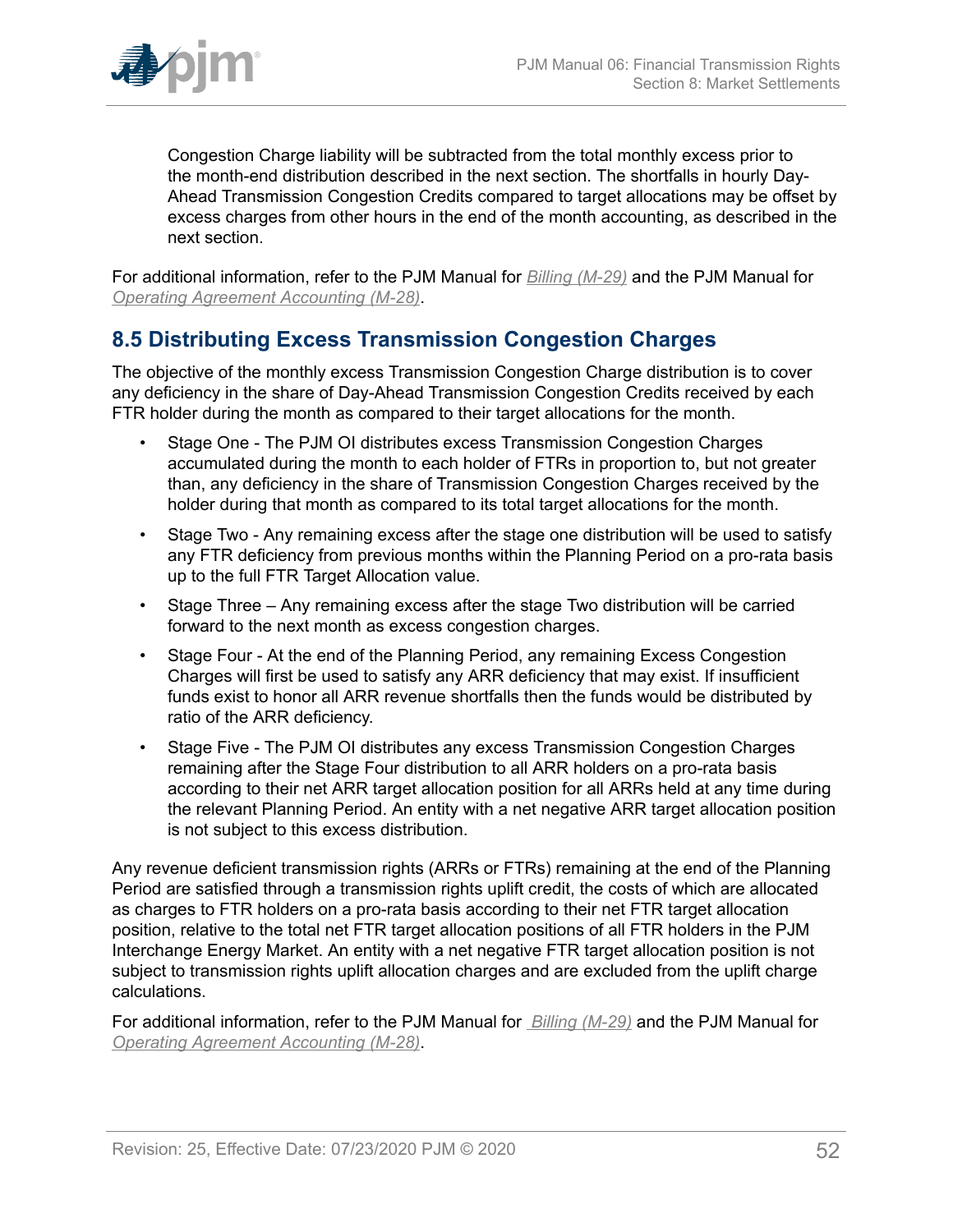

## <span id="page-52-0"></span>**8.6 FTR Forfeiture Rule**

Section 5.2.1 (b) of Schedule 1 of the PJM Operating Agreement requires that if an Effective FTR Holder of a Financial Transmission Right between specified delivery and receipt buses increases the value of their FTR positions through a portfolio of virtual transactions, including Increment Offers and/or Decrement Bids and/or Up-to Congestion Transactions that was accepted by the Office of the Interconnection for an applicable hour in the Day-ahead Energy Market, then the Market Participant shall not receive any Transmission Congestion Credit, associated with such Financial Transmission Right in such hour, in excess of one divided by the number of hours in the applicable period multiplied by the amount that the Market Participant paid for the Financial Transmission Right in the Financial Transmission Rights Auction.

Section 5.2.1 (c) of Schedule 1 of the PJM Operating Agreement defines the criteria used to determine if an Effective FTR Holder's virtual transaction portfolio increases the value of their FTR positions.

The FTR Forfeiture rule is implemented as follows in hours where the difference in Locational Marginal Prices in the Day-ahead Energy Market between such delivery and receipt buses is greater than the difference in Locational Marginal Prices between such delivery and receipt buses in the Real-time Energy Market and where the Effective FTR Holder's net MW position between such delivery and receipt buses is positive:

- An Effective FTR Holder's virtual transaction portfolio net flow is greater of 10% or 0.1MW, or such other threshold as determined by PJM, as described below; and
- The Day-ahead binding constraint has a \$0.01 or greater effect (i.e. the product of the constraint's shadow price times the shift factor) on the absolute value of the difference between the Financial Transmission Right delivery and receipt buses.

In general, the threshold noted above will be set at the greater of 10% or 0.1MW. However, the Office of the Interconnection may utilize different percentage thresholds under certain circumstances. Some of these circumstances may include but are not limited to the Dayahead binding constraint voltage level (i.e. low vs. high voltage) or outage conditions that may isolate an FTR path (i.e. radial path). If a percentage below 10% is utilized, the Office of the Interconnection will notify the membership at the earliest possible opportunity.

When the above conditions exists, the product of the constraint's shadow price times the net shift factor from the FTR sink and source owned by the Effective FTR Holder was greater than zero, and the Effective FTR Holder's virtual transaction portfolio flow on an identified Day-ahead binding constraint is consistent with the flow of congestion, the participant forfeits an amount equal to the hourly FTR Target Allocation minus the hourly FTR Auction clearing price times the FTR MWh for that FTR path.

When the above conditions exists, the product of the constraint's shadow price times the net shift factor from the FTR sink and source owned by the Effective FTR Holder was less than zero, and the Effective FTR Holder's virtual transaction portfolio flow on an identified Day-ahead binding constraint is counter to the flow of congestion, the participant forfeits an amount equal to the hourly FTR Target Allocation minus the hourly FTR Auction clearing price times the FTR MWh for that FTR path.

In no case will the forfeit amount be less than \$0.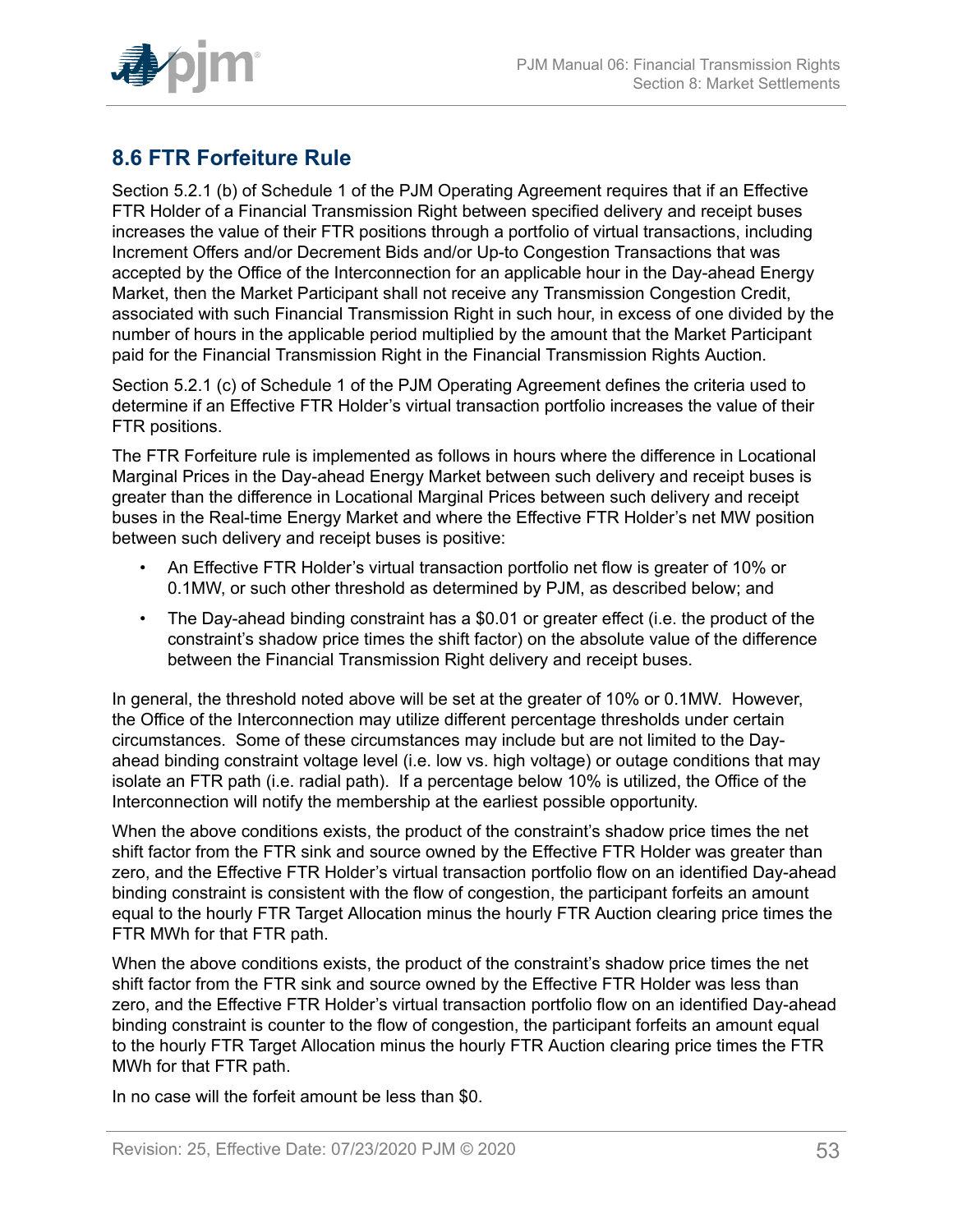

## <span id="page-53-0"></span>**8.7 FTR Nodal Remapping**

As a result of an LMP Bus Model update, effective FTR source or sink points may be deleted or renamed and must be remapped. Prior to each LMP Bus Model effective date, PJM will post a list of impacted FTR pnodes and the corresponding replacement pnode. For deleted pnodes, electrically equivalent replacement pnodes will be determined using engineering judgement through analysis of geographic proximity and historical Day-ahead congestion pricing. If a reasonable electrically equivalent pnode is not available for remapping, the FTR group will create a dummy pnode purely for FTR pricing. For purposes of this new dummy pnode, only sell offers for these pnodes would be allowed in the FTR auctions. When all outstanding FTRs at a dummy pnode expired (or were sold) the pnode would be terminated. Note in cases where effective Incremental Auction Revenue Rights (IARRs) pnodes are deleted, a dummy pnode will always be created following the same logic as above. For renamed pnodes, the replacement pnode will be the new name in the LMP Bus Model update. Affected FTR source or sink points will be changed to the replacement pnode on the effective day of the LMP Bus Model update.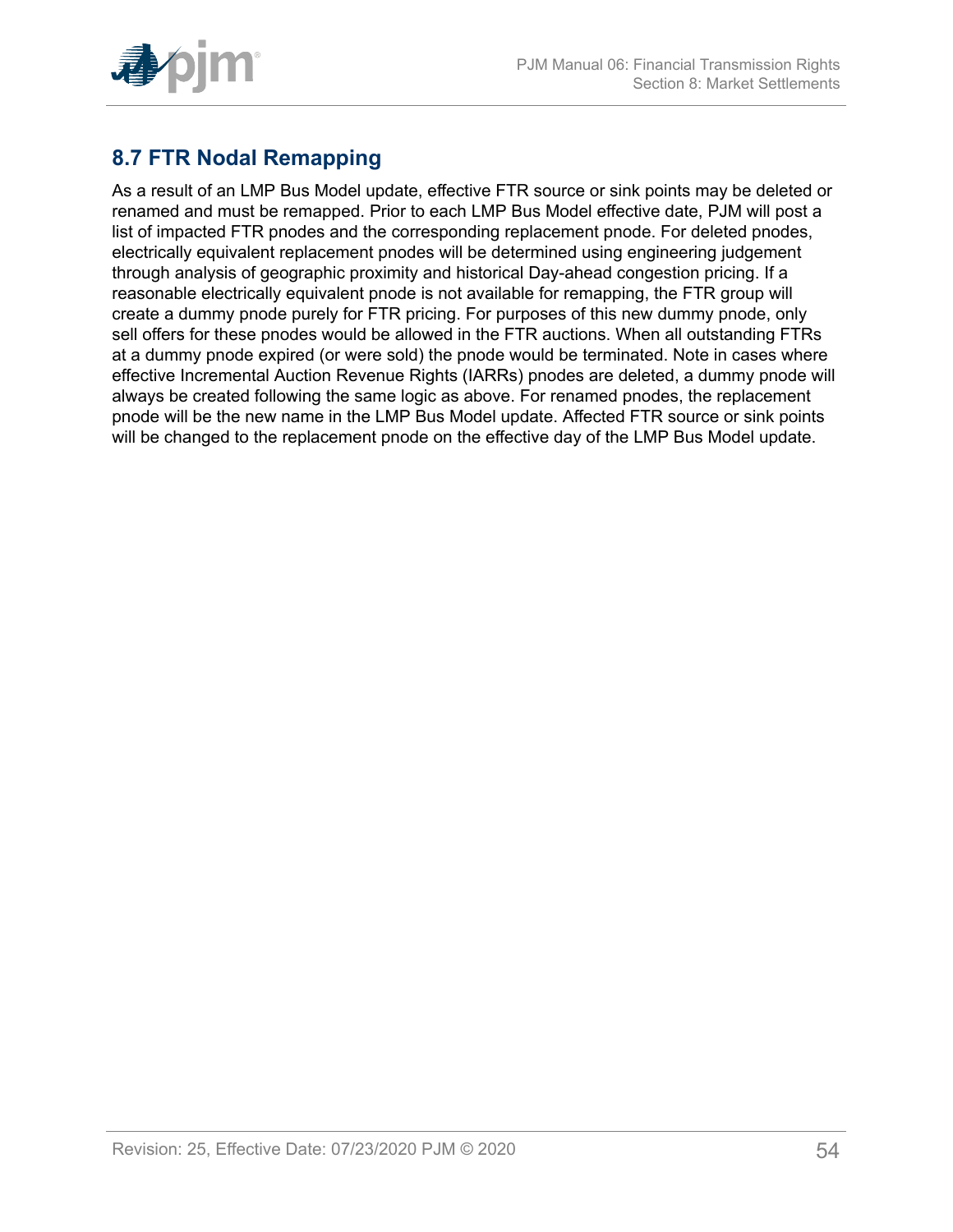

### <span id="page-54-0"></span>**Section 9: Simultaneous Feasibility Test**

Welcome to the *Simultaneous Feasibility Test* section of the *PJM Manual for Financial Transmission Rights*. In this section, you will find the following information:

• A description of the Simultaneous Feasibility Test (SFT) and how it is performed by the PJM OI (see "Simultaneous Feasibility Test Overview").

## <span id="page-54-1"></span>**9.1 Simultaneous Feasibility Test Overview**

The Simultaneous Feasibility Test (SFT) is a market feasibility test run by PJM that provides revenue adequacy by ensuring that the Transmission System can support the subscribed set of FTRs or ARRs during normal system conditions. If the FTRs or ARRs can be supported under normal system conditions and congestion occurs, PJM will be collecting enough congestion charges to cover the FTRs or ARR credits, thus becoming revenue adequate. The purpose of the SFT is to preserve the economic value of FTRs or ARRs to the holders by ensuring that all FTRs or ARRs awarded can be honored. An SFT is run for each ARR or FTR requested.

The SFT uses a DC power flow model that models the requested firm transmission reservations and expected network topology during the period being analyzed. It is not a system reliability test and is not intended to model actual system operating conditions. FTRs and ARRs for Firm Point-to-Point Service are modeled as generation at the receipt (source) point(s) and load at the delivery (sink) point(s). FTRs and ARRs for Network Integration Service are modeled as a set of generators at the receipt (source) point and a network load at the delivery (sink) point. SFTs are run for yearly and monthly analysis periods, when network resource changes are submitted and during the determination of the winning quotes for the Annual FTR Auction and the Monthly FTR auction.

Inputs to the SFT model include:

- all newly-requested FTRs and ARRs for the study period,
- all existing FTRs and ARRs for the study period,
- transmission line outage schedules, thermal operating limits for transmission lines, that are expected to last for 2 months or more will be included in the determination of simultaneous feasibility for the Annual PJM FTR Auction and outages of five days or more shall be included in the determination of simultaneous feasibility for monthly PJM FTR auctions as well as outages of shorter duration that are determined through PJM analysis to be likely to cause FTR revenue inadequacy if not modeled. Simultaneous Feasibility determinations shall take into account outages based on reasonable assumptions about configuration and availability of transmission capability.
- PJM reactive interface limits that are valid for the study period, and
- estimates of uncompensated power flow circulation through the PJM Control Area from other Control Areas.

Specific to residual ARR allocations and long-term FTR auctions pursuant to section 6.3, the model will include any transmission upgrade that meets the following criteria:

• Approved to be in service by June 30 of the following year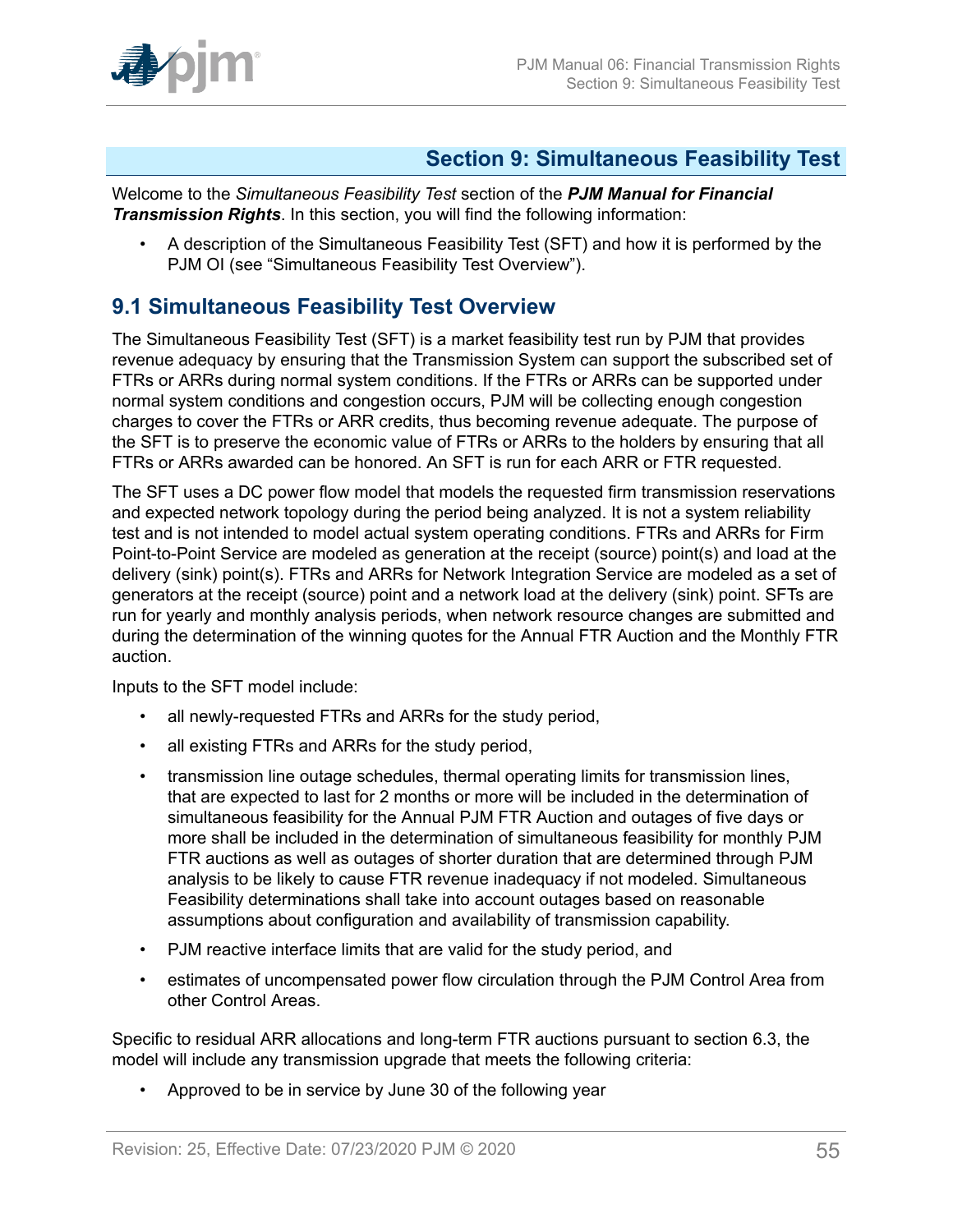

• Determined to individually, or together, have 10% or more impact on the transmission congestion on an individual constraint or constraints with congestion of \$5 million or more affecting a common congestion path.

Consistent with PJM Operating and Planning criteria, the SFT evaluates the ability of all system facilities to remain within normal ratings during normal, extended-period operation, while maintaining an acceptable bulk system voltage profile. The system must also be able to sustain any single contingency event with all system facilities remaining within applicable short-term, emergency ratings while maintaining an acceptable bulk system voltage profile and a maximum bulk system voltage drop of five percent. To ensure feasibility, each constraint is monitored for limit violation by the worse-case scenario combination of awarded FTR options and obligations. Counterflow created by an FTR option is ignored.

PJM may use normal capability limits instead of the increased ARR Stage 1A capability limits in FTR Auctions for all ARR Stage 1A infeasible facilities if ARR funding is not impacted, requested Self Scheduled FTRs are fully cleared, and net FTR Auction revenue is positive. If normal capability limits cannot be achieved then the lowest achievable limit may be used by decreasing capability limits below Stage 1A increased capability limits pro-rata based on the MWs of ARR Stage 1A infeasibility. PJM will only reduce infeasibilities on facilities in which there are auction bids available to reduce infeasibilities.

Before the start of each planning period, PJM will post a list of future transmission outages that are anticipated to cause monthly auction base case infeasibilities. The posted list may include outages that meet the following criteria:

- Transmission outages that have historically caused FTR underfunding.
- Transmission outages on the High Voltage system.
- Transmission outages that create an infeasibility of at least 10%.

PJM may attempt to remove or reduce infeasibilities in FTR Auctions caused by selected modeled transmission outages only if ARR funding is not impacted and net FTR Auction revenues are positive. PJM will only reduce infeasibilities on facilities in which there are auction bids available to reduce infeasibilities. PJM will update the posted list of transmission outages that are anticipated to cause infeasibilities as necessary throughout the Planning Period.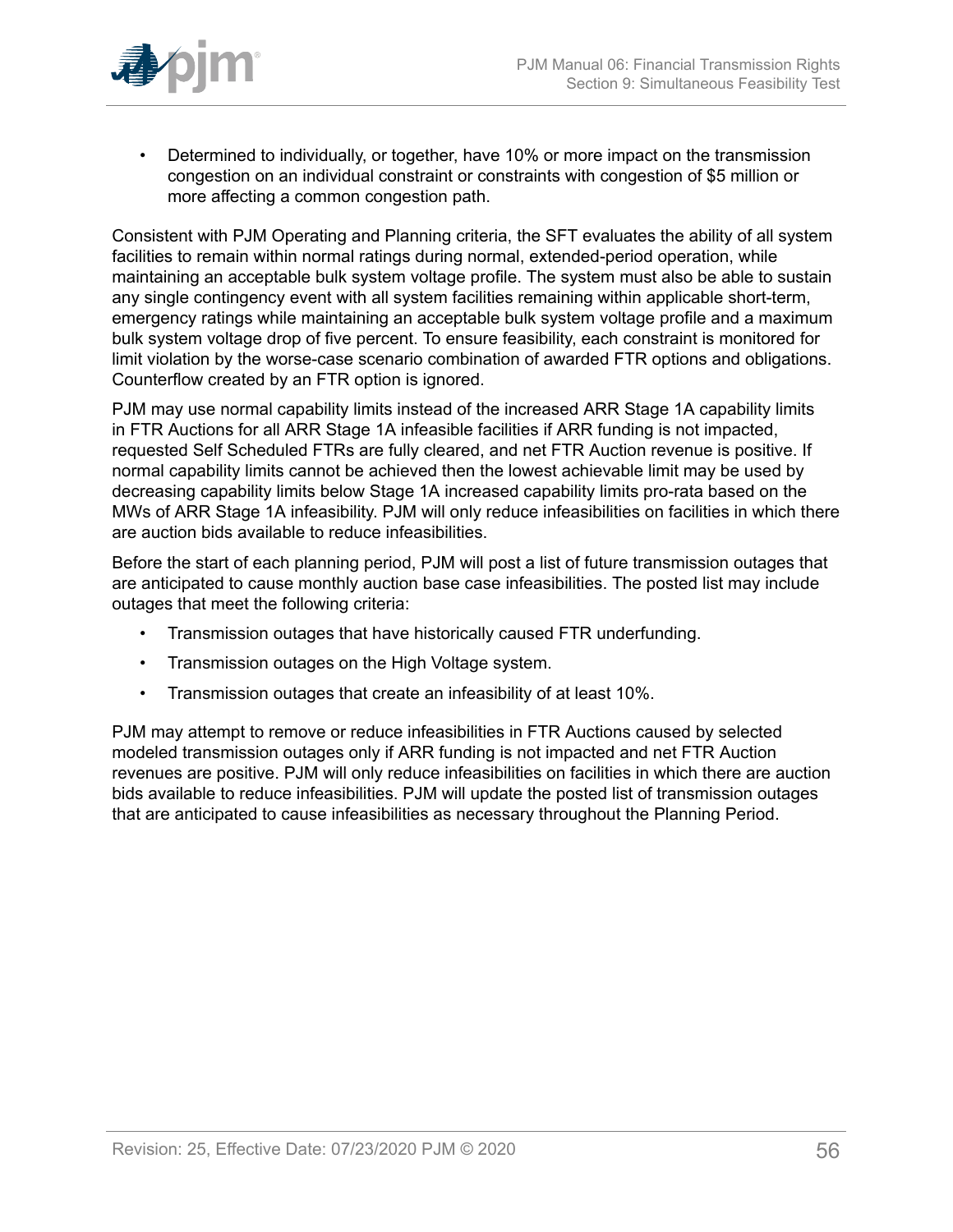

### <span id="page-56-0"></span>**Section 10: PJM FTR Center**

Welcome to the *PJM FTR Center* section of the *PJM Manual for Financial Transmission Rights*. In this section, you will find the following information:

• A description of the PJM FTR Auction system (see "PJM FTR Center Overview").

### <span id="page-56-1"></span>**10.1 PJM FTR Center Overview**

<span id="page-56-2"></span>PJM FTR Center is an Internet application that allows Market Participants to participate in PJM's FTR Auctions and secondary market. Exhibit 2 presents a conceptual view of the FTR auction subsystems.



*Exhibit 2: FTR Auction Subsystems*

Offers to sell or bids to purchase FTRs are submitted by Market Participants through the Market User Interface (MUI). All entered quotes are validated and entered into the FTR auction database by the MUI.

In addition to the quotes, other data that is required by the FTR Auctions is provided by other PJM systems. These items include external grid/flow modeling, outage schedules, and facility ratings.

The FTR auction subsystem consists of the following four components: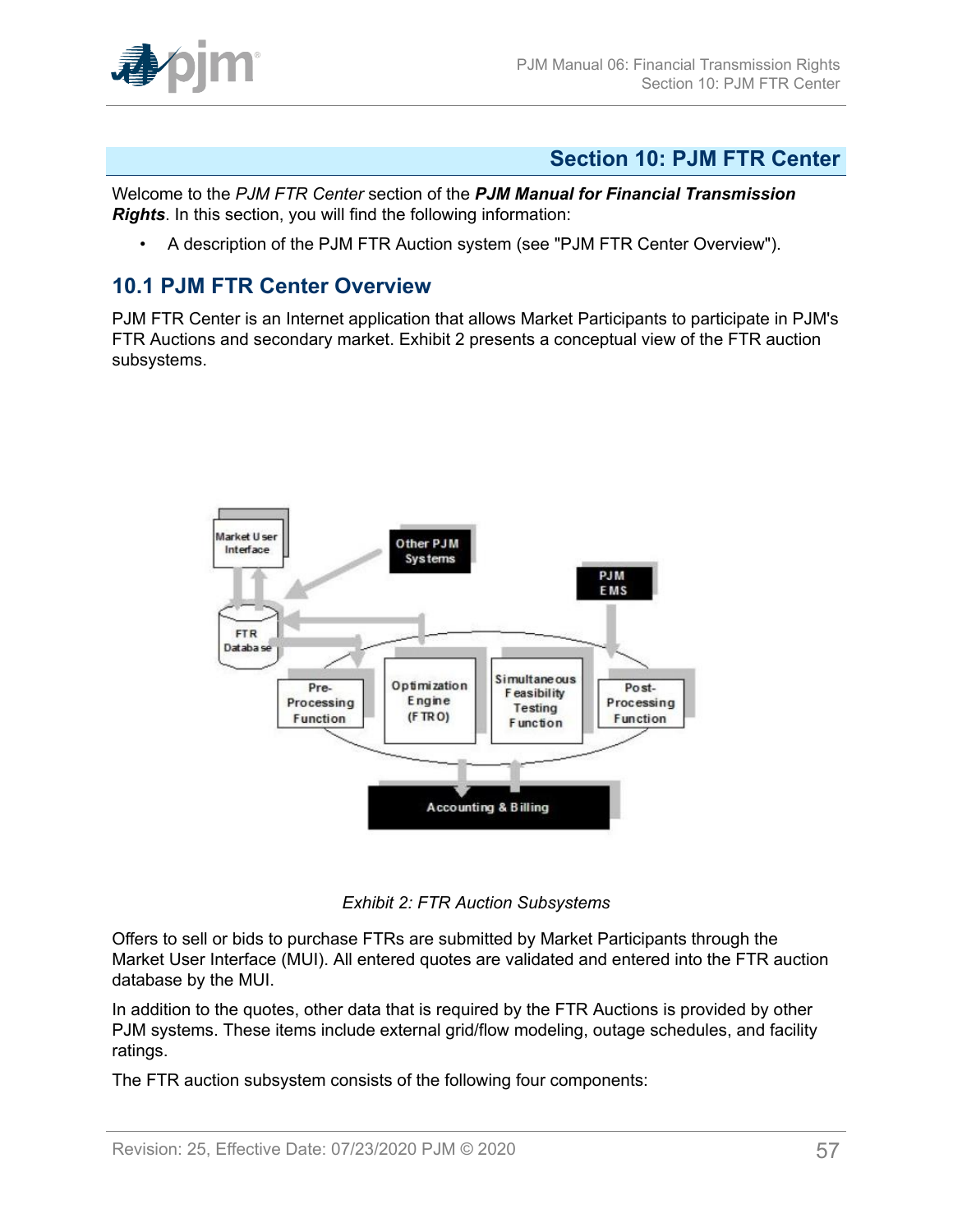

- *Pre-processing Function* performs all activities necessary to setup a base case for the evaluation process, including evaluating the quotes and preparing a set of FTRs to be tested for simultaneous feasibility.
- *Optimization Engine (FTRO)* formulates the Linear Programming (LP) problem including transmission facility limits constraints, generic constraints, and contingencies and solve the LP problem. The objective is to determine the highest valued combination of FTRs to be awarded in the auction that is simultaneously feasible while respecting pre-and post-contingency transmission limits in conjunction with the previously awarded FTRs. FTR offers and bids are cleared based on their comprehensive prices determined by both their bid/offer prices and their relevant impacts on all the binding constraints. This optimization is based on a DC transmission network model.
- *Simultaneous Feasibility Testing Function* checks the feasibility of the FTR auction solution generated by the optimization module under network contingency conditions. This module performs DC power flow based contingency analysis and identifies those contingencies that cause violations of facility limits. To ensure feasibility, each constraint is monitored for limit violation by the worse-case scenario combination of awarded FTR Options and Obligations. Impacts of counterflows from FTR Options are taken into account, and counterflow created by an FTR option is ignored. Once identified, constraints corresponding to these contingencies are constructed and the optimization module is called again to solve the FTR auction with the newly identified contingencies included.
- *Post*-*processing Function* ensures that the appropriate data items are transferred to the FTR auction database for posting on the MUI and ensures the results are transferred to the accounting and billing subsystems.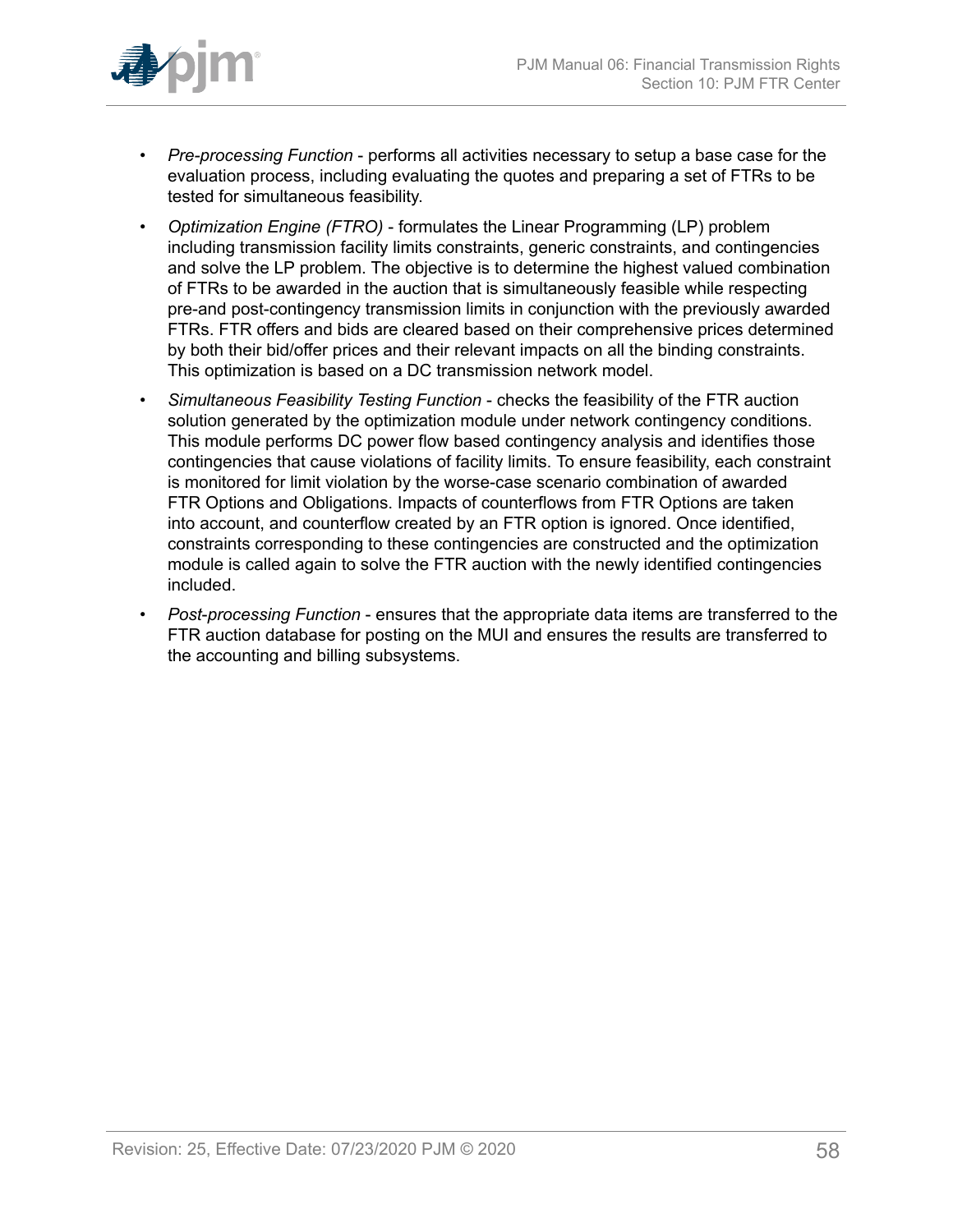

### <span id="page-58-0"></span>**Revision History**

#### **Revision 24 (04/15/2020):**

- Added changes to section 6.1 and 6.3 for long-term and BOPP timing and structure per FRMSTF.
- Administrative Change: Updated "FTRCenter" to "FTR Center" throughout this manual.

#### **Revision 23 (09/01/2019):**

• Added conforming changes to section 8.6 to account for FTR Forfeiture Rule calculation change from month to period

#### **Revision 22 (06/27/2019):**

- **Cover to Cover Periodic Review**
	- o Replaced section 6.7 with reference to PJM Tariff, Attachment Q and Credit Overview document
	- o Changes to 6.8 to reflect replacement of FTR liquidation process with settlement process
	- o Miscellaneous updates to sections 3.2 and 5.3 to align with OASIS refresh

#### **Revision 21 (12/06/2018):**

- Cover to Cover Periodic Review
- Updated Manual owner to Brian Chmielewski

#### **Revision 20 (06/01/2018):**

• Added conforming changes to section 6.1, 6.3, 9.1 to account for long term FTR modeling changes and monthly BOPP biddable period changes.

#### **Revision 19 (09/01/2017):**

• Added conforming changes to section 8.6 to account for FTR Forfeiture rule changes

### **Revision 18 (06/01/2017):**

- Cover to Cover 2017 Periodic Review
- Added conforming changes to section 4.2 and 4.3 to account for Qualified Replacement Resources in Stage 1 of the Annual ARR allocation
- Added conforming changes to section 8.4 to account for exclusion of balancing congestion for FTR Target funding
- Added conforming changes to section 4.10 to account for removal of negatively valued Residual ARRs

#### **Administrative Change (10/26/2016):**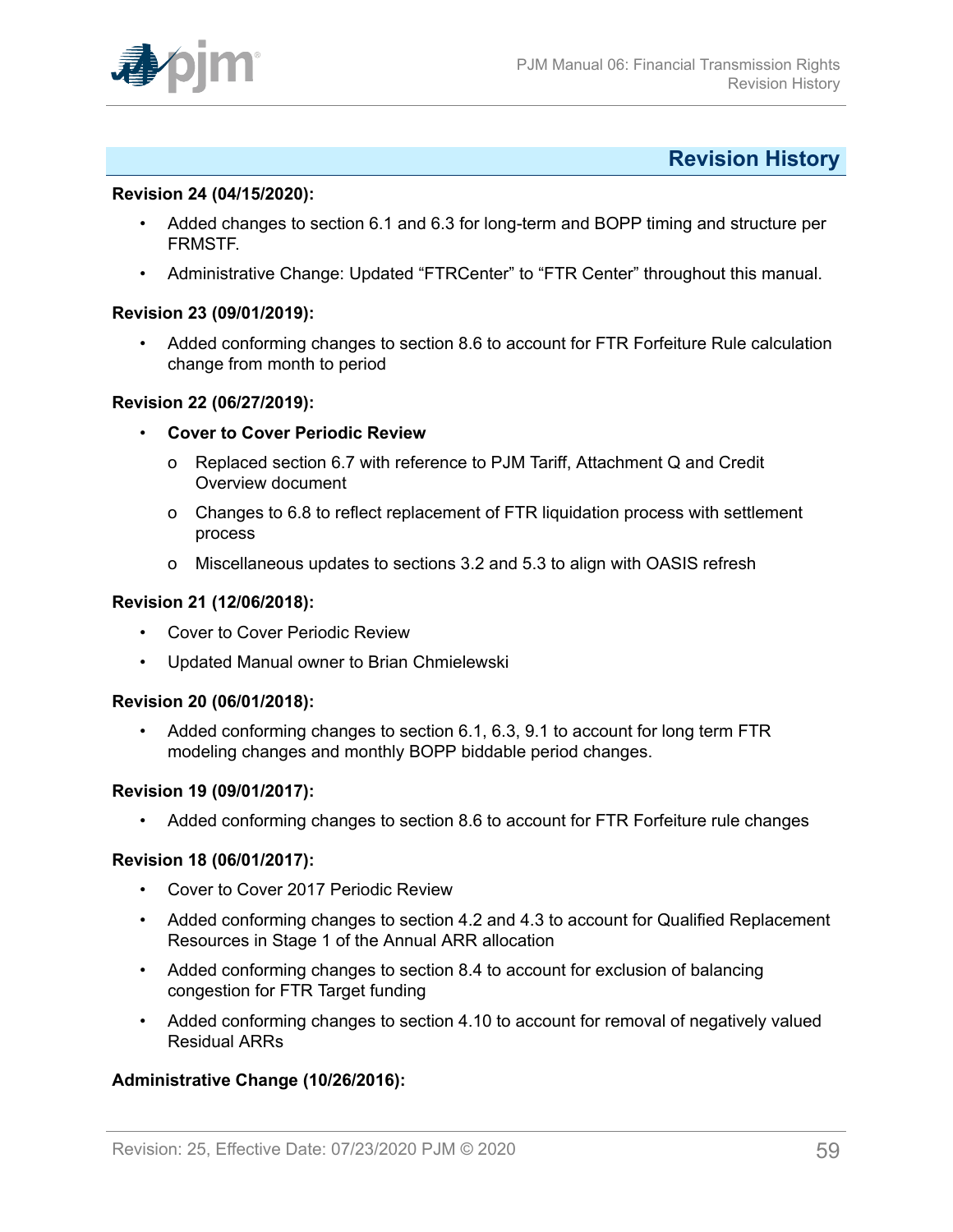- Revised Revision History to remove incorrect reference
- Revised Manual Owner from Tim Horger to Asanga Perera

#### **Revision 17 (06/01/2016):**

- Periodic Review clarifying changes to better describe existing rules and processes
- Administrative Change updated references for eFTR to FTRCenter

#### **Revision 16 (06/01/2014):**

• Added conforming changes to section 4.2 for purposes of determining the Zonal Base Load for use in stage 1A of the annual ARR allocation, a clause has been added to modify the definition such that the negative impacts of extraordinary circumstances are properly taken into account. Added conforming changes to section 4.2 for purposes of residual zone pricing.

#### **Revision 15 (10/10/2013):**

• Added conforming changes to section 9.1explaining process PJM utilizes to reduce Stage 1A infeasible facilities.

#### **Revision 14 (7/01/2013):**

- Conforming changes to incorporate rules for Residual Zone Pricing as approved by FERC in Docket(s) ER13-347. Residual metered load pricing is effective 6/1/2015. Conforming revisions made to sections 3 and 4.
- Added section 8.6 to include conforming changes to incorporate rules for applying FTR Forfeiture Rule to cleared increment offers, cleared decrement bids, and cleared Up-to transactions
- Added conforming changes to section 9.1explaining process PJM utilizes to reduce infeasibilities associated with modeled transmission outages.

### **Revision 13 (06/28/2012):**

Added Section headers to entire document.

Section 1.1: Definition and Purpose of FTRs

• Deleted Language on valid source and sink designations for the Monthly FTR Auctions and Long Term and Annual FTR Auctions.

Section 3.2: Firm Point-to-Point Transmission Auction Revenue Rights (ARRs)

• Deleted language for the timeline of TSR/ARR request and approval process for Firm Point to Point Transmission Service

#### Section 4 Introduction: Annual ARR Allocation

• Removed language on inclusionary topics in Section 4

### Section 4.5: Annual Allocation of Auction Revenue Rights (ARRs) – Stage 2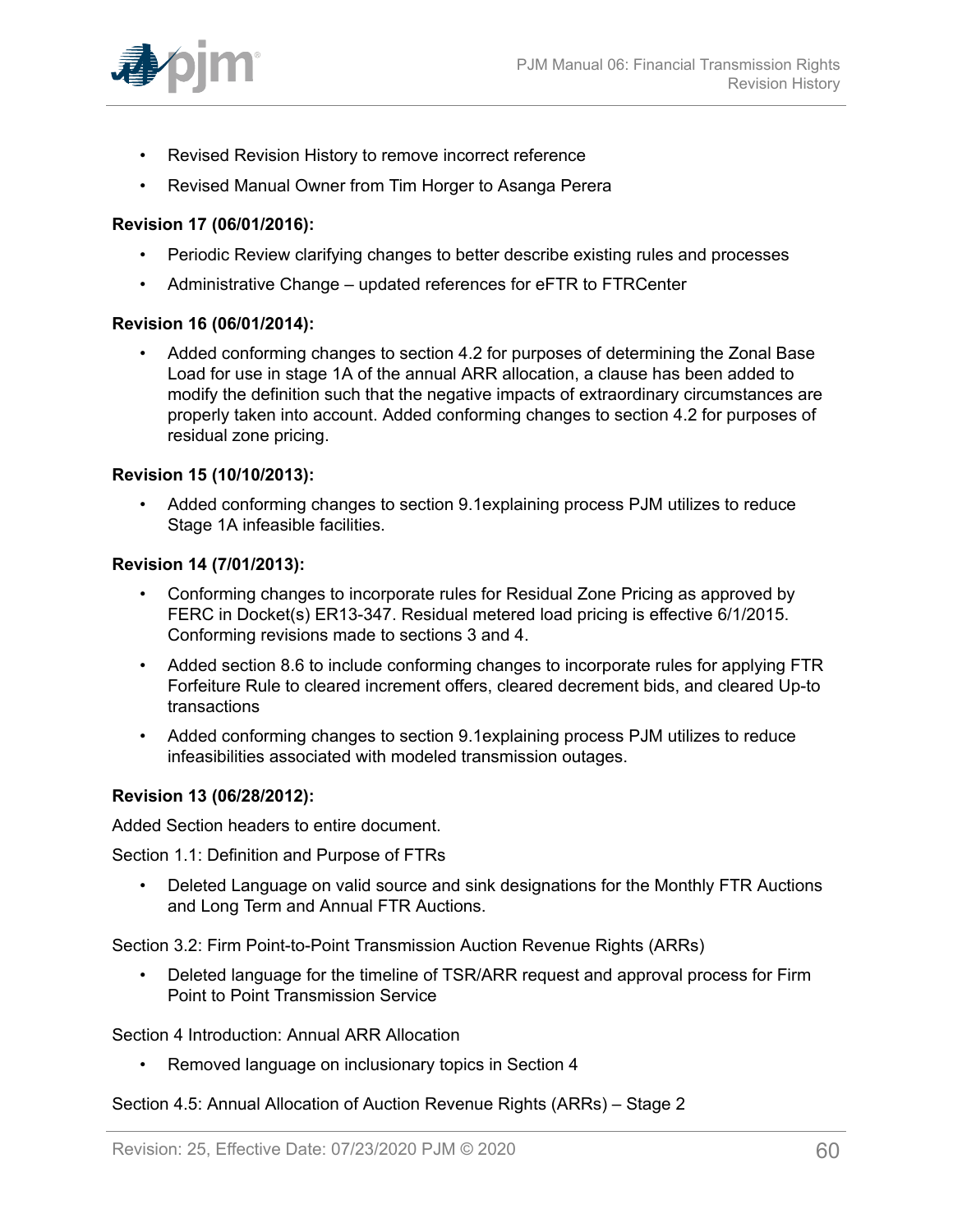

• Added the term available to clarify the type of source node of an ARR request

Section 4.9.2: Regional Transmission Expansion Plan (RTEP) IARRs

- Added clarification of RTEP to heading topics
- Clarified language on the allocation of IARRs to state that PJM will determine the quantity of IARRS to be allocated within 3 months prior to the actual in-service date of the upgrade
- Moved language of effective day and Value of IARRs to separate section (now 4.9.4)

Section 4.9.3: Elective Upgrade IARRs

• Modified Heading Name to Elective Upgrade IARRs

Section 4.9.4: Duration and Value of IARRs

• New section formed to encompass duration and value of IARRs

Section 5.1: FTR Allocation Process for New Load in Zones Associated with Market Growth

• Removed language regarding new member elections in FTR Auctions.

Section 5.3: Firm Point-to-Point Transmission Financial Transmission Rights (FTRs)

- Changed 'ARR' to 'FTR'
- Removed timeline for the TSR/FTR request and approval process for Firm Point-to-Point Transmission Service (Exhibit 3)

Section 6.1: FTR Auctions Overview

- Updated language to reflect 3 Long-Term FTR Auction rounds and that each round will award 1/3 of the feasible FTR available capability.
- Added the term available to clarify the type of valid source and sinks for an FTR Auction.
- Added language that the list of available source and sinks for each auction will be posted before the start of the bidding window.
- Removed language that PJM determines and posts the expected non-simultaneous estimates of available FTR capability for each interface, via the MUI

Section 6.3: Long-Term FTR Auction Time Line

• Updated Long-term FTR Auction Time Line to reflect 3 rounds being conducted as opposed to 2 rounds.

Section 6.7: FTR Auctions Credit Business Rules

- Removed language regarding self-scheduled FTRs having a zero credit requirement
- Clarified language of the credit responsibility of an FTR that is traded.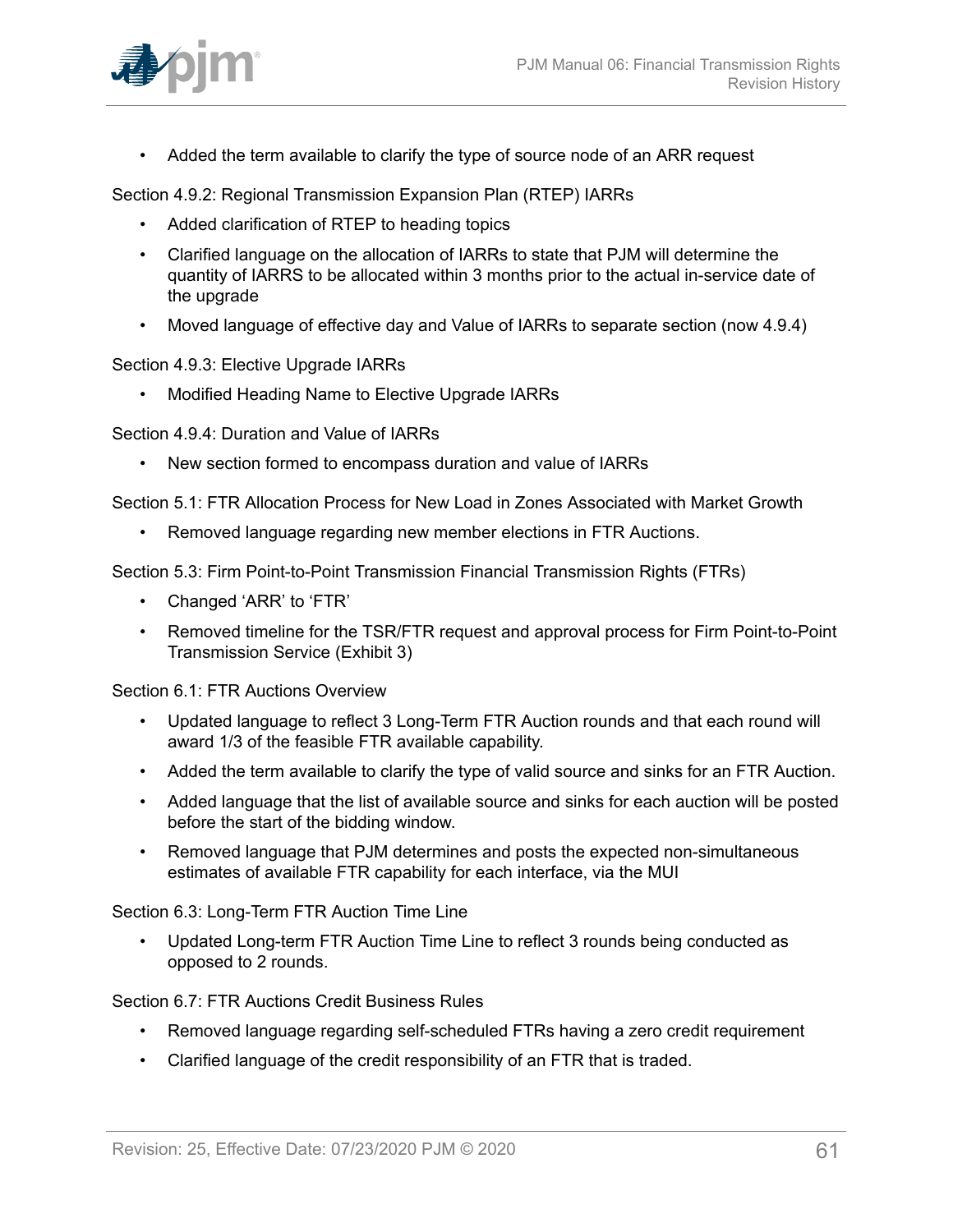

- Removed additional language of payment and revenue credits as well as credit requirements of transactions involving a 3rd party
- Removed language that allows credit requirement to be reduced by zonal/base load for LSEs for portfolio diversification calculation as language was rejected by FERC.

Section 7.3: FTR Secondary Trading Business Rules

• Added language stating the credit requirements for traded FTRs will be calculated through the FTRCenter system.

Section 8.3: FTR Settlement – Calculating Transmission Congestion Credit Target Allocations

• Added clarifying text that the DA LMPDelivery and DA LMPReceipt LMPs are the Day-Ahead Congestion LMP.

Section 9.1: Simultaneous Feasibility Test Overview

• Added language indicating the Simultaneous Feasibility determinations shall take outages into account based on reasonable assumptions about configuration and availability of transmission capability.

### **Revision 12 (07/01/2009):**

Section 4: Annual ARR Allocation

- Revised to reflect new rules associated ARR Stage 1 Participation for External LSEs
- Revised to reflect rules associated with historic resource splits for historic load aggregation zone splits.
- Revised to reflect new rules associated with credit responsibility for traded ARRs.
- Revised to reflect new rules associated with IARRs for RTEP projects

Section 6: FTR Auctions

- Revised to reflect removal of prompt month established participant credit requirement exemption.
- Revised to reflect new rules associated with undiversified credit calculation for LSEs.
- Revised to reflect new rules associated with Termination and Liquidation of FTR Positions for Credit Defaults.

#### **Revision 11 (08/01/2008):**

Section 1: Financial Transmission Rights Overview

• Revised to reflect new rules associated with implementation of Long-term FTR Auctions

Section 4: Annual ARR Allocation

- Revised to reflect new rules associated with the implementation of Residual ARRs
- Revised to reflect rules surrounding Incremental Auction Revenue Rights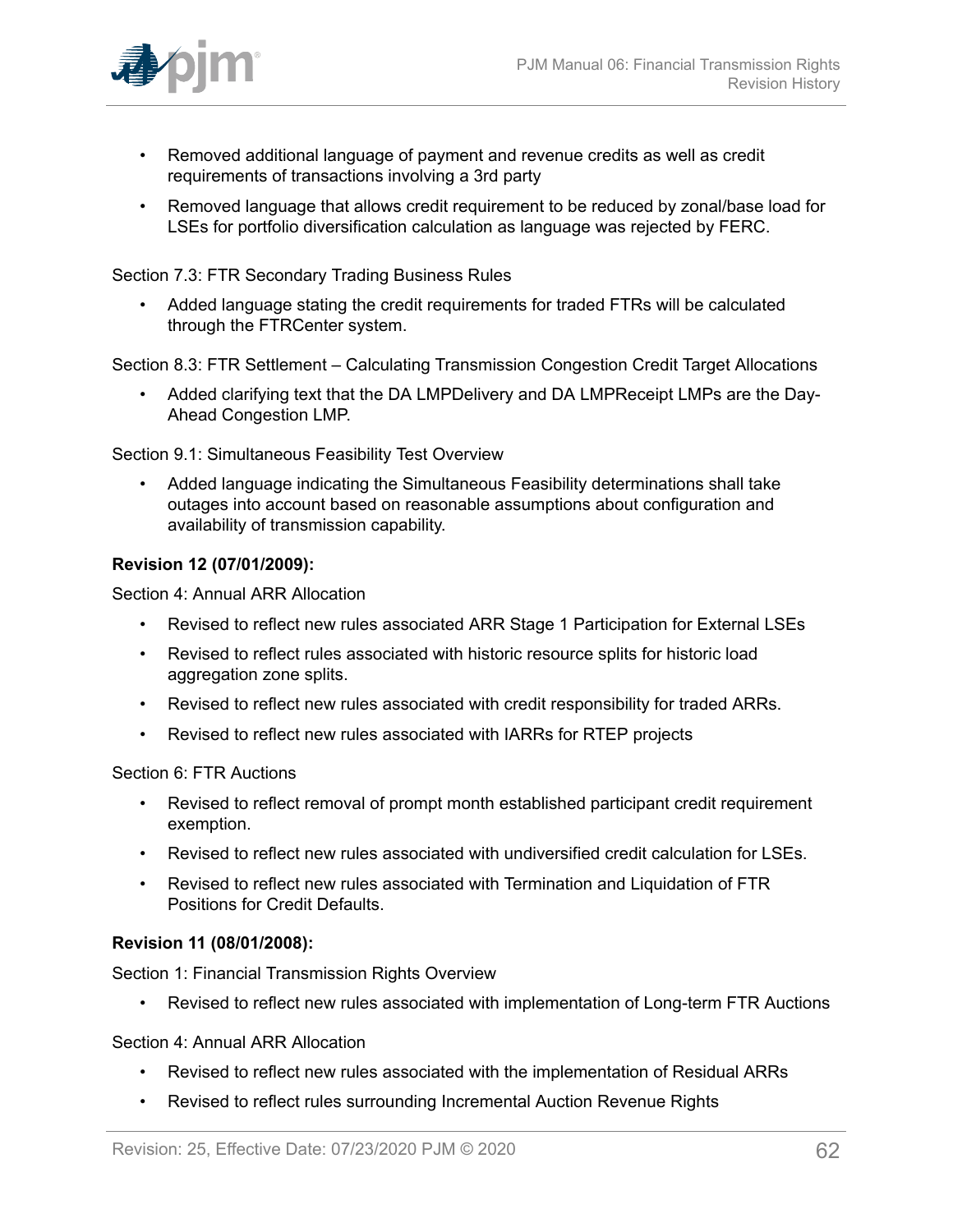

Section 6: FTR Auctions

- Revised to reflect new rules associated with implementation of Long-term FTR Auctions
- Revised to reflect rules surrounding FTR Credit

Section 8: Market Settlements

- Revised to reflect new rules associated with implementation of Long-term FTR Auctions
- Revised to reflect rules surrounding distribution of end-of-period excess transmission congestion credit charges
- Revised to reflect rules surrounding collection and distribution of end-of-period uplift required to fully fund FTRs.

### **Revision 10 (06/01/07):**

Section 1: Financial Transmission Rights Overview

• Revised to reflect new rules associated with the implementation Marginal Losses

Section 2: Auction Revenue Rights Overview

• Revised to reflect new rules associated with the implementation Marginal Losses

### **Revision 9 (04/04/07):**

Section 4: Annual ARR Allocation

• Revised to reflect new rules associated with LTTR filing.

### **Revision 08 (03/08/06):**

Section 4: Annual ARR Allocation

Revised to reflect a clarification of rules for ARR trading.

### Section 6: FTR Auctions

- Revised to reflect new rule that \$0 bids will not be awarded on paths with a clearing price of zero.
- Revised to reflect rules surrounding new monthly balance-of-planning-period auction format.
- Revised to reflect new annual and monthly auction credit rules.
- Revisions were made on the following pages: 24-27, 34-36 and 38-43.

### **Revision 07 (04/15/05):**

Section 4: Annual ARR Allocation

Section 5: Financial Transmission Rights (FTRs) for New Load in Zones Associated with Market **Growth**